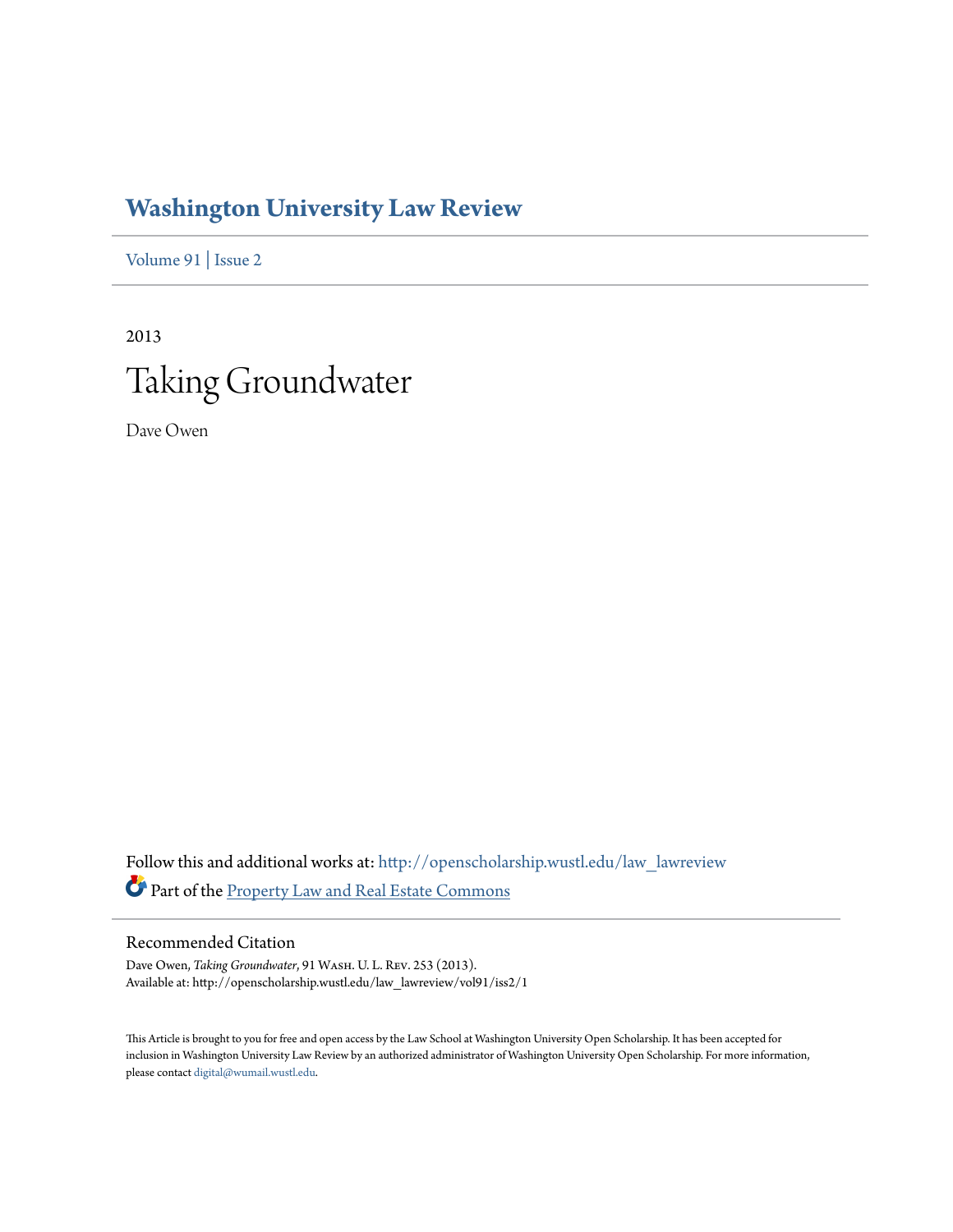# Washington University Law Review

VOLUME 91 NUMBER 2 2013

# **TAKING GROUNDWATER**

#### **DAVE OWEN**

#### **ABSTRACT**

*In February 2012, in a case called* Edwards Aquifer Authority v. Day*, the Texas Supreme Court held that landowners hold property rights to the groundwater beneath their land and that a regulatory restriction on groundwater use could constitute a taking of private property. The decision provoked strong reactions, both positive and negative, throughout the world of water law, for it signaled the possibility of severe restrictions on groundwater use regulation.* 

*This Article considers the deeper issue that confronted the Texas Supreme Court, and that has confronted other courts across the country:*  how should the Takings Clause of the Fifth Amendment, and parallel *clauses of state constitutions, apply to groundwater use regulation? Initially, this Article explains why this issue is exceedingly and increasingly important. It then reviews all of the groundwater/takings decisions from federal and state courts in the United States. Finally, this Article considers the implications of foundational property theories for the application of takings doctrine to groundwater use.* 

*The analysis leads to several key conclusions. Most importantly, it undermines arguments for granting groundwater use rights and heightened protection against regulatory limitations. Recently, litigants* 

Professor, University of Maine School of Law. I thank Peter Byrne, Robert Glennon, John Echeverria, John Leshy, Sarah Schindler, Deborah Trejo, and Jennifer Wriggins for comments on earlier drafts; Laura Underkuffler for guidance at this project's formative stages; participants in the University of California, Hastings Conference on Litigating Regulatory Takings Claims for thoughts on an earlier presentation of the ideas in this Article; Helen Lukacs for research assistance; and the staff of the *Washington University Law Review* for their editorial assistance.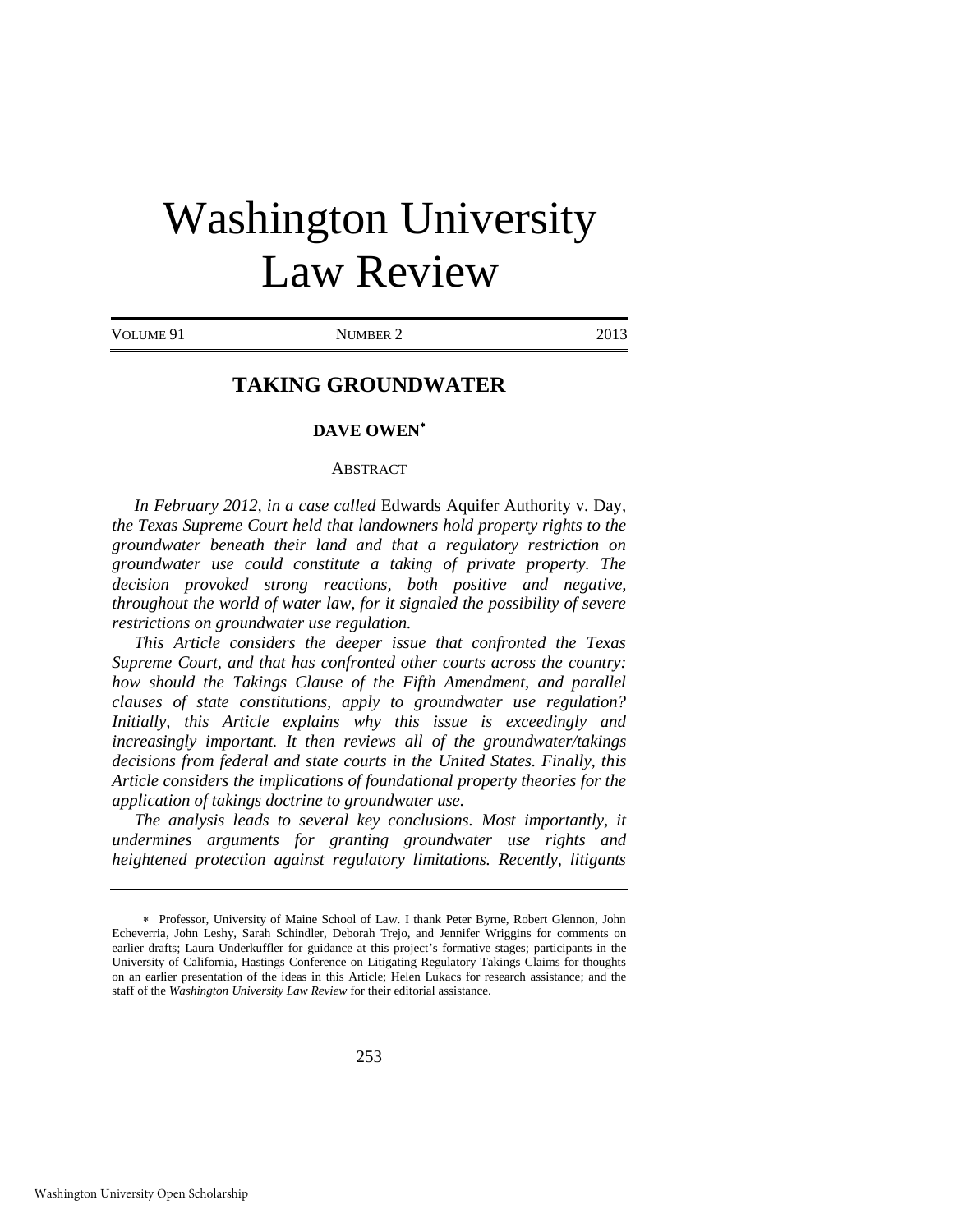*and commentators skeptical of government regulatory authority have widely advanced those arguments. But they find little support in past groundwater/takings case law, and no property theory justifies adopting such an approach. That does not mean that groundwater use rights should not qualify for constitutional protection. Despite some recent arguments to the contrary, such treatment is grounded in precedent and is entirely compatible with sensible groundwater management. This Article therefore concludes that the application of a relatively mainstream version of takings doctrine, which treats groundwater rights as property but allows substantial government regulation of groundwater use, is both the most traditional and the most theoretically justifiable approach.*

### TABLE OF CONTENTS

|                                                                 | 254 |
|-----------------------------------------------------------------|-----|
|                                                                 |     |
| $A_{\cdot}$                                                     |     |
| B.                                                              |     |
| C.                                                              |     |
|                                                                 |     |
| The Increasing Frequency of Groundwater/Takings Cases 278<br>A. |     |
| B.                                                              |     |
|                                                                 |     |
|                                                                 |     |
| III. GROUNDWATER, TAKINGS, AND PROPERTY THEORIES  292           |     |
| A.                                                              |     |
| B.                                                              | 298 |
|                                                                 |     |
|                                                                 | 306 |

#### <span id="page-2-0"></span>**INTRODUCTION**

Groundwater may be our most underappreciated natural resource.<sup>1</sup> On an average day, 130 million Americans drink water from a well. $^2$  In many

<sup>1.</sup> For a technical definition of groundwater, as well as an explanation of what it is and how it moves, see *infra* note[s 46](#page-9-0)[–57 a](#page-10-0)nd accompanying text.

<sup>2.</sup> *See* AM. GROUND WATER TRUST, PUB. INFO. PAMPHLET NO. 10: BACTERIA AND WATER WELLS, *available at* http://www.agwt.org/content/bacteria (last visited Dec. 19, 2013); NAT'L GROUNDWATER ASS'N, GROUNDWATER USE FOR AMERICA (2010), *available at* http://www.ngwa.org/ Documents/Awareness/usfactsheet.pdf ("43.8% of America's population regularly depends upon groundwater for its drinking water supply.") (footnote omitted).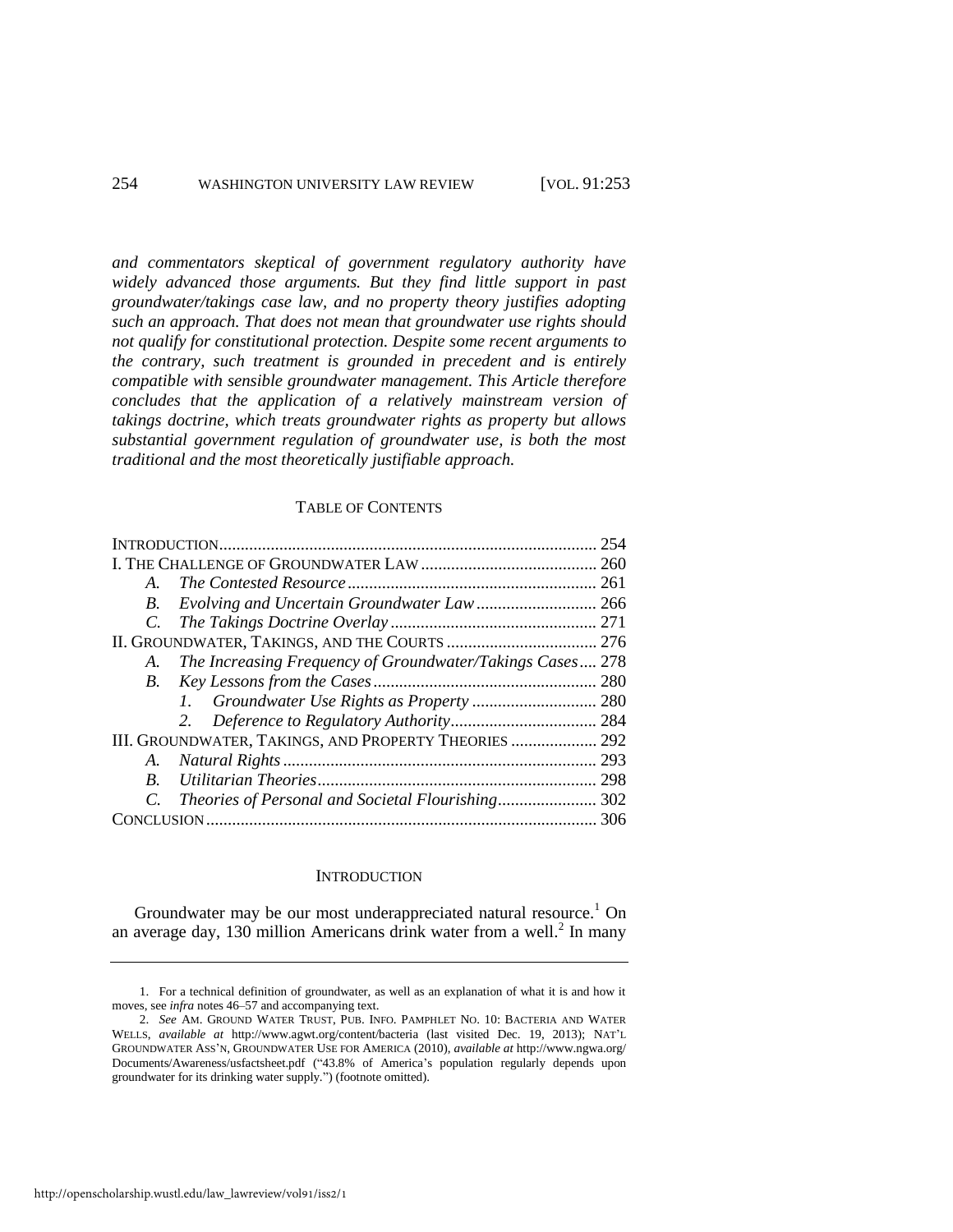<span id="page-3-4"></span><span id="page-3-2"></span><span id="page-3-0"></span>rural areas, no other water source is available.<sup>3</sup> Approximately  $40,000$ municipal water supply systems depend upon groundwater, as does much of the bottled water industry.<sup>4</sup> Nearly 100,000 American farms depend upon groundwater, which provides approximately forty-two percent of the nation's irrigation supplies.<sup>5</sup> In some places, groundwater is the predominant agricultural water source, and in many other areas it is the most reliable.<sup>6</sup> Groundwater aquifers also recharge many of our surface waterways, and thus play a critical role in sustaining rivers, lakes, wetlands, and streams.<sup>7</sup> We generally give groundwater very little thought. Because it is concealed from view, most people have only vague, and often inaccurate, conceptions of what groundwater is, where it comes from, and how it moves.<sup>8</sup> But obscurity does not mean unimportance. Groundwater plays a central role in our daily lives.

<span id="page-3-5"></span><span id="page-3-3"></span><span id="page-3-1"></span>Groundwater also is a source of conflict. Its invisibility begets overuse, and across the nation, many aquifers<sup>9</sup> are pumped at unsustainable rates.<sup>10</sup> Others have been effectively lost to pollution.<sup>11</sup> Fears of groundwater contamination remain at the center of major public controversies over natural gas drilling, oil pipelines, and nuclear waste disposal.<sup>12</sup> Globally,

<sup>3.</sup> According to the United States Geological Survey, "[a]n estimated 42.9 million people in the United States . . . supplied their own water for domestic use in 2005. . . . Nearly all (98 percent) of these self-supplied withdrawals were from fresh groundwater." U.S. GEOLOGICAL SURVEY, ESTIMATED USE OF WATER IN THE UNITED STATES IN 2005 19 (2009).

<sup>4.</sup> EPA, FACTOIDS: DRINKING WATER AND GROUND WATER STATISTICS FOR 2009 4 (2009). The exact number is 40,025, and those systems serve just over 88 million people. *Id.*

<sup>5.</sup> *See* U.S. GEOLOGICAL SURVEY, *supra* note [3,](#page-3-0) at 43; NAT'L GROUNDWATER ASS'N, *supra*  note [2,](#page-2-0) at 1. The exact number, based on 2009 data, is 97,690 farms. *Id.*

<sup>6.</sup> *See* U.S. GEOLOGICAL SURVEY, HIGH PLAINS REGIONAL GROUND-WATER STUDY 3 (2000) ("Water from the High Plains aquifer is the principal source of supply for irrigated agriculture  $\dots$ "); Barton H. Thompson, Jr., *Tragically Difficult: The Obstacles to Governing the Commons*, 30 ENVTL. L. 241, 249 n.45 (2000) (providing statistics on the importance of groundwater to rural areas).

<sup>7.</sup> *See generally* THOMAS C. WINTER ET AL., GROUNDWATER AND SURFACE WATER: A SINGLE RESOURCE (1998).

<sup>8.</sup> *See* Daniel L. Dickerson et al., *Groundwater in Science Education*, 18 J. SCI. TEACHER EDUC. 45, 46 (2007) ("[F]ew students or science educators hold complete and appropriate understandings regarding the concept and apparently do not learn anything about it after high school."); *see also* DAVID KEITH TODD & LARRY W. MAYS, GROUNDWATER HYDROLOGY 3–4 (3d ed. 2005) (describing inaccurate theories that philosophers from Aristotle to Descartes offered to explain the origins of groundwater).

<sup>9.</sup> An aquifer is a subsurface formation through which groundwater flows, and from which it can be pumped at economically viable rates. *See infra* note[s 46](#page-9-0)[–53 a](#page-10-1)nd accompanying text (describing groundwater and aquifers in more detail).

<sup>10.</sup> *See* U.S. GEOLOGICAL SURVEY, GROUND-WATER DEPLETION ACROSS THE NATION (2003), *available at* http://pubs.usgs.gov/fs/fs-103-03/.

<sup>11.</sup> *See generally* JONATHAN HARR, A CIVIL ACTION (1995) (describing the terrible consequences of using water from a polluted aquifer).

<sup>12.</sup> *See* OFFICE OF RESEARCH AND DEV., EPA, PLAN TO STUDY THE POTENTIAL IMPACTS OF HYDRAULIC FRACTURING ON DRINKING WATER RESOURCES viii (2011) ("Many concerns about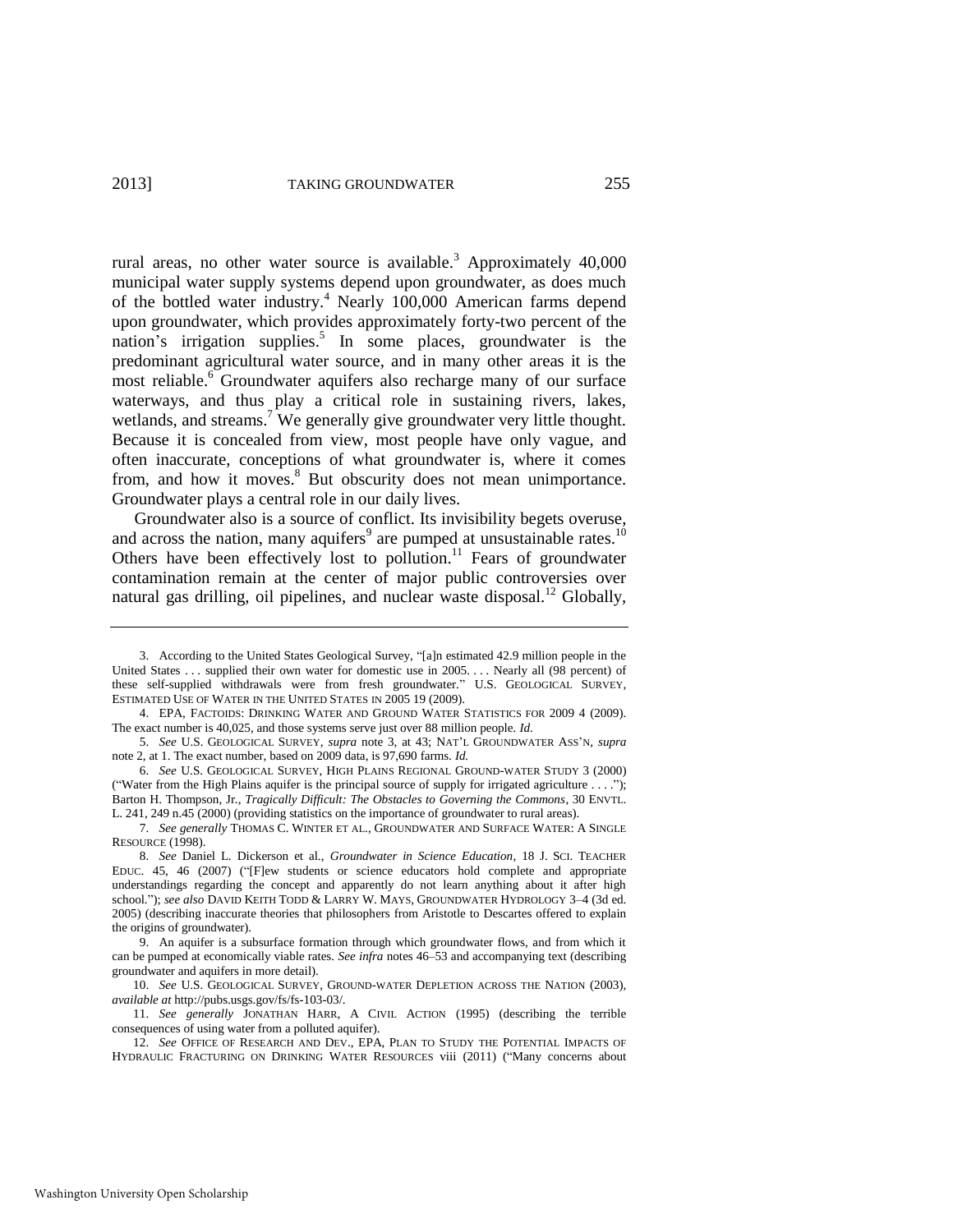aquifers are being depleted—that is, pumped at a rate greater than natural recharge—by an estimated 145 cubic kilometers per year, a rate high enough to measurably contribute to sea level rise.<sup>13</sup> Such extensive groundwater use generates tensions among competing users, and it also carries environmental consequences, including reduced streamflows and degraded surface water quality.<sup>14</sup> Sometimes groundwater pumping can literally make rivers disappear.<sup>15</sup>

<span id="page-4-2"></span><span id="page-4-0"></span>The resulting conflicts implicate basic questions of statutory, common, and constitutional law. In the United States, most human groundwater use occurs under some sort of claimed property right, with groundwater users claiming either ownership interests in the groundwater beneath their land or usufructuary rights<sup>16</sup> to pump groundwater and put it to use.<sup>17</sup> Consequently, groundwater users often argue that they are protected from regulation by the Fifth Amendment of the United States Constitution and by similar provisions of state constitutional law.<sup>18</sup> In recent litigation, they have ratcheted up the ambition of their arguments, claiming that groundwater use rights (or water use rights more generally) should receive more takings protection than courts traditionally provide to other forms of property.<sup>19</sup> Yet the case for regulatory control of groundwater use seems compelling. Most aquifers span property boundaries, and one property owner's pumping can compromise or even dry out her neighbors' wells.<sup>20</sup>

<span id="page-4-1"></span>hydraulic fracturing center on potential risks to drinking water resources . . . ."); Paul Hammel, *Pipeline Tweaks Don't Tamp Skepticism*, OMAHA WORLD-HERALD, Sept. 6, 2012, at 1B; David Applegate, *The Mountain Matters*, *in* UNCERTAINTY UNDERGROUND: YUCCA MOUNTAIN AND THE NATION'S HIGH-LEVEL NUCLEAR WASTE 105, 108–12 (Allison M. Macfarlane & Rodney C. Ewing eds., 2006) (describing the uncertain relationship between groundwater flow and the ability of a spent nuclear fuel repository to contain the waste).

<sup>13.</sup> *See* Leonard F. Konikow, *Contribution of Global Groundwater Depletion Since 1900 to Sea-Level Rise*, 38 GEOPHYSICAL RES. LETTERS 17401, 17401 (2011).

<sup>14.</sup> *See, e.g.*, S. Zekster et al., *Environmental Impacts of Groundwater Overdraft: Selected Case Studies in the Southwestern United States*, 47 ENVTL. GEOLOGY 396 (2005); *see generally* WINTER ET AL., *supra* note [7.](#page-3-1) Of the many examples described by Zekster et al., the story of California's Cosumnes River, which once was a major salmon stream, is particularly stark: "between 8 and 16 km of the Cosumnes River dry up towards the end of California's dry season . . . . This decline is the result of groundwater extraction that has lengthened the period during which rivers in this region feature very low or negligible flow." Zekster et al., *supra*, at 400.

<sup>15.</sup> *See, e.g.*, U.S. GEOLOGICAL SURVEY, EFFECTS OF WATER WITHDRAWALS ON STREAMFLOW IN THE IPSWICH RIVER BASIN, MASSACHUSETTS (2001), *available at* http://pubs.usgs.gov/fs/fs-160- 00/pdf/fs00160.pdf; ROBERT GLENNON, WATER FOLLIES: GROUNDWATER PUMPING AND THE FATE OF AMERICA'S FRESH WATERS 35–125 (2002) (describing multiple waterways at risk).

<sup>16.</sup> A usufruct is "[a] right for a certain period to use and enjoy the fruits of another's property without damaging or diminishing it, but allowing for any natural deterioration in the property over time." BLACK'S LAW DICTIONARY (9th ed. 2009).

<sup>17.</sup> *See infra* text accompanying note[s 177–](#page-29-0)82.

<sup>18.</sup> *See infra* Part II (describing cases involving such claims).

<sup>19.</sup> *See infra* text accompanying note[s 136–](#page-21-0)41 an[d 209–](#page-35-0)12.

<sup>20.</sup> *See* ELINOR OSTROM, GOVERNING THE COMMONS: THE EVOLUTION OF INSTITUTIONS FOR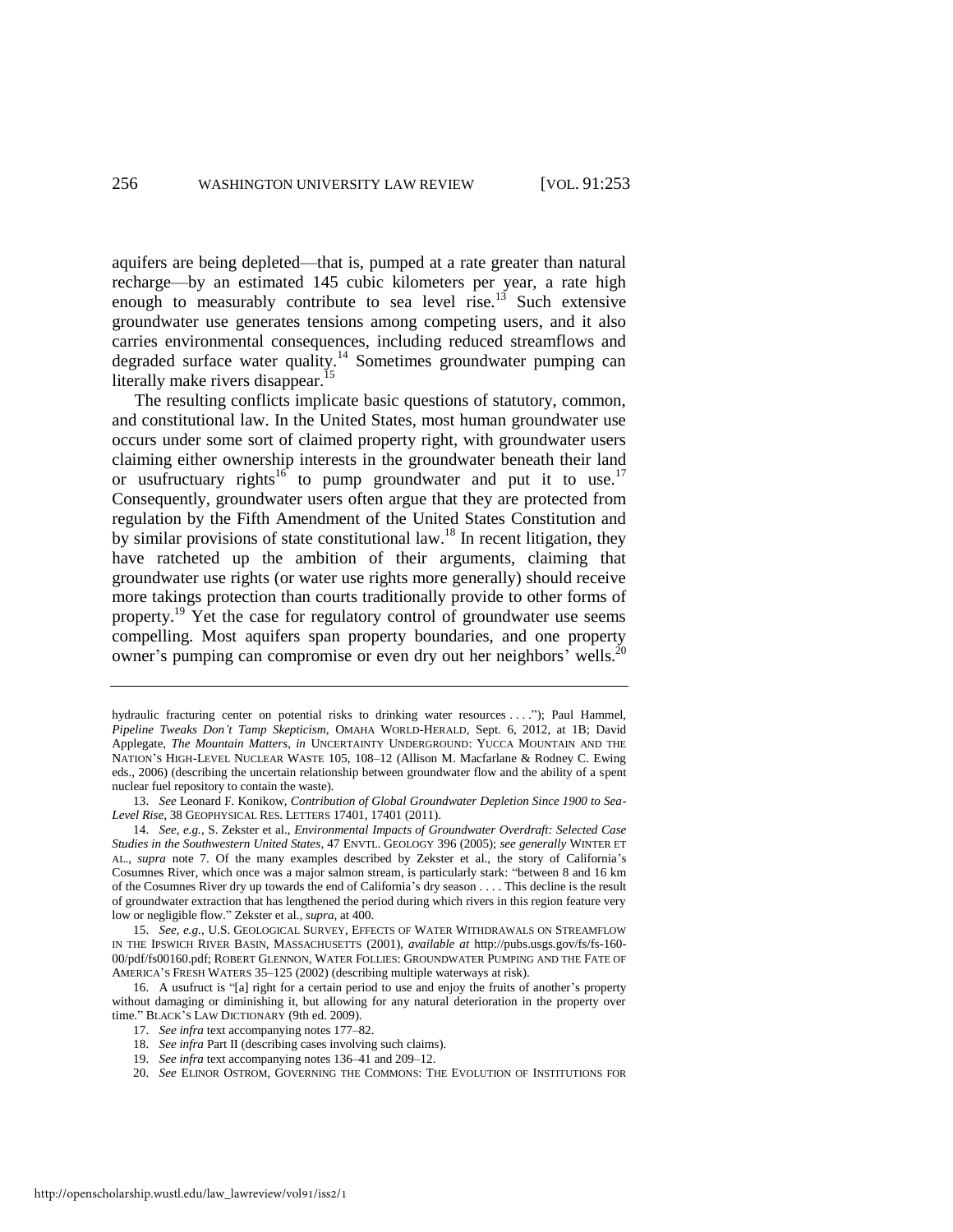<span id="page-5-0"></span>That pumping also can strain ecological systems protected under a wide variety of environmental laws.<sup>21</sup> Consequently, groundwater use routinely activates the tension between a widely shared desire to protect private property rights from regulation and an equally widely recognized need to use regulation to curb problematic uses of property.<sup>22</sup> As many commentators have noted, resolving that tension forms one of the central challenges of American property and constitutional law.<sup>23</sup>

<span id="page-5-3"></span><span id="page-5-1"></span>The inchoate nature of groundwater law exacerbates these tensions. Most states' groundwater laws evolved when unrestricted pumping was widely viewed as acceptable or even desirable, and when groundwater science was too undeveloped to support sophisticated regulatory schemes. $^{24}$  Consequently, landowners generally could pump without any constraint from competing private users or from public regulators.<sup>25</sup> On paper, at least, the law has evolved beyond its archaic roots. Almost every state has at some point produced legislation or judicial decisions, or both, proclaiming the importance of groundwater regulation.<sup>26</sup> The on-the ground reality in many places, however, still resembles the pre-regulatory regime, with uneven coverage, sparse monitoring, and little enforcement.<sup>27</sup> Efforts to resolve the tensions between property rights and environmental protection, and among competing property users, therefore remain in their nascent stages, and groundwater management offers a window into the

<span id="page-5-2"></span>COLLECTIVE ACTION 107 (1990) ("Water underlying any parcel of land . . . can be siphoned to a neighbor's land . . . .").

<sup>21.</sup> *See* Thompson, *supra* note [6,](#page-3-2) at 250 (discussing ecological consequences of groundwater pumping); Todd H. Votteler, *The Little Fish That Roared: The Endangered Species Act, State Groundwater Law, and Private Property Rights Collide Over the Texas Edwards Aquifer*, 28 ENVTL. L. 845 (1998).

<sup>22.</sup> *See, e.g.*, Votteler, *supra* note [21](#page-5-0) (describing how Texas' Edwards Aquifer became a key battleground in this conflict).

<sup>23.</sup> *See* Carol M. Rose, Mahon *Reconstructed: Why the Takings Issue Is Still a Muddle*, 57 S. CAL. L. REV. 561, 561 (1984) (describing this question as "[b]y far the most intractable constitutional property issue").

<sup>24.</sup> *See* BARTON H. THOMPSON, JR. ET AL., LEGAL CONTROL OF WATER RESOURCES: CASES AND MATERIALS 444–45 (5th ed. 2012); Antonio Rossmann & Michael J. Steel, *Forging the New Water Law: Public Regulation of "Proprietary" Groundwater Rights*, 33 HASTINGS L.J. 903, 906–07 (1982).

<sup>25.</sup> *See infra* text accompanying note[s 93](#page-14-0)[–103.](#page-16-0) 

<sup>26.</sup> For example, while Texas holds a reputation as one of the laggards of groundwater law, its courts have endorsed groundwater regulation, and the state legislature has empowered groundwater management districts to exercise regulatory authority. *See, e.g.*, Barshop v. Medina Cnty. Underground Water Conservation Dist., 925 S.W.2d 618, 633 (Tex. 1996) (endorsing a legislative role in water use regulation).

<sup>27.</sup> *See* Barton H. Thompson, Jr., *Beyond Connections: Pursuing Multidimensional Conjunctive Management*, 47 IDAHO L. REV. 273, 274 (2011) (noting the prevalence of "lax legal rules and poor enforcement"); *infra* text accompanying note[s 112–](#page-17-0)18.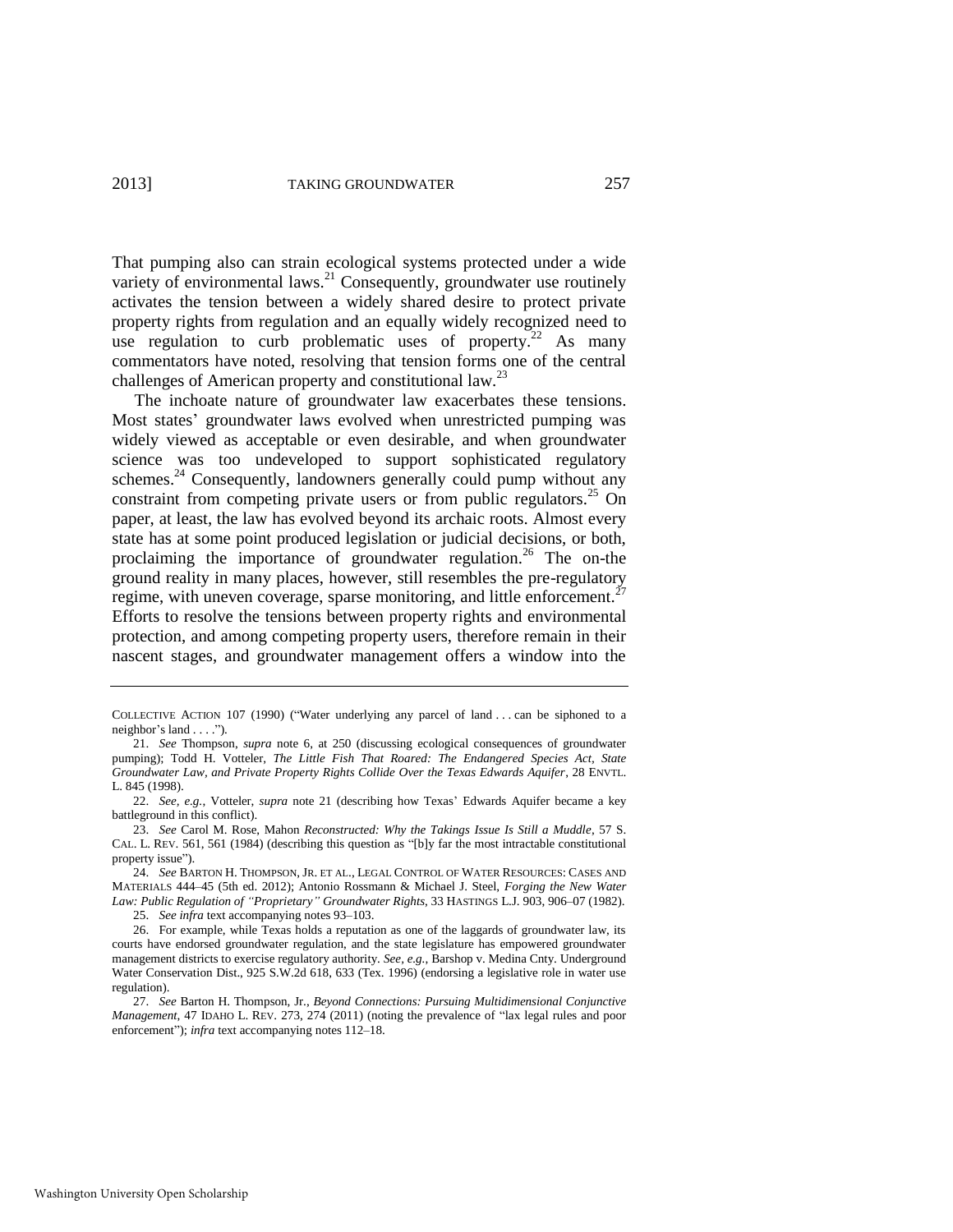application of the Fifth Amendment to a still-underdeveloped fringe of property law.<sup>28</sup>

This Article addresses how our legal systems are, and should be, responding to that challenge. In so doing, it offers three contributions to the existing legal literature. First, this Article provides the first comprehensive analysis of past groundwater/takings cases, as well as the first guide for courts considering such cases in the future. Second, that analysis advances a broader debate over the application of takings doctrine to water rights generally. That broader debate has received substantial attention, but commentators have focused almost exclusively on the law of surface water. $^{29}$  An inquiry into groundwater disputes can therefore shed new light on an old, but still heated, debate. Third, all of this discussion supports an argument directly relevant to litigation now working its way through the courts. That argument, in brief, is that neither judicial precedent nor legal theory provides any basis for granting groundwater use rights, or water rights more generally, special favoritism under the takings clause.<sup>30</sup>

<span id="page-6-0"></span>This Article begins by explaining what groundwater is, how groundwater law has evolved, and why groundwater management continues to generate lawsuits. In Part II, I explore how the judicial system has responded to those challenges. The analysis begins in Texas, where a recent decision brought national attention to the intersection of

<sup>28.</sup> *See, e.g.*, Thompson, *supra* note [6,](#page-3-2) at 252–53 (discussing the tendency toward belated and partial responses to groundwater overuse); Joseph L. Sax, *We Don't Do Groundwater: A Morsel of California Legal History*, 6 U. DENV. WATER L. REV. 269, 270 (2003) ("[California] groundwater is effectively unregulated.").

<sup>29.</sup> *See, e.g.*, John D. Leshy, *A Conversation about Takings and Water Rights*, 83 TEX. L. REV. 1985 (2005); Brian E. Gray, *The Property Right in Water*, 9 HASTINGS W.-NW. J. ENVTL. L. & POL'Y 1 (2002); Melinda Harm Benson, *The* Tulare *Case: Water Rights, the Endangered Species Act, and the Fifth Amendment*, 32 ENVTL. L. 551 (2002); Joseph L. Sax, *The Constitution, Property Rights and the Future of Water Law*, 61 U. COLO. L. REV. 257 (1990); Josh Patashnik, Note, *Physical Takings, Regulatory Takings, and Water Rights*, 51 SANTA CLARA L. REV. 365 (2011).

The last few years have produced a few law review articles specifically focused on the Texas controversies. *See* Gerald Torres, *Liquid Assets: Groundwater in Texas*, 122 YALE L.J. ONLINE 143 (2012), http://yalelawjournal.org/2012/12/4/torres.html; Deborah Clarke Trejo, *Identifying and Valuing Groundwater Withdrawal Rights in the Context of Takings Claims—A Texas Case Study*, 23 TUL. ENVTL. L.J. 409 (2010); Gregory S. Friend, Note, *The Quick of the Matter: The Proposition of Takings Litigation under the Save Our Springs Ordinance*, 25 VT. L. REV. 545 (2001); Ashlie Newman, Note*,* Edwards Aquifer v. Day *and the Future of Groundwater Regulation in Texas*, 31 REV. LITIG. 403 (2012).

<sup>30.</sup> One contribution this Article does not endeavor to offer is a detailed exploration of the ways different groundwater law doctrines should influence takings analyses. While those questions are interesting, the core argument here implies that they should not be crucially important. Under multiple systems of groundwater law, and in periods of flux between systems, courts have allowed regulatory constraints while rarely finding takings, and I argue that those traditions are appropriate.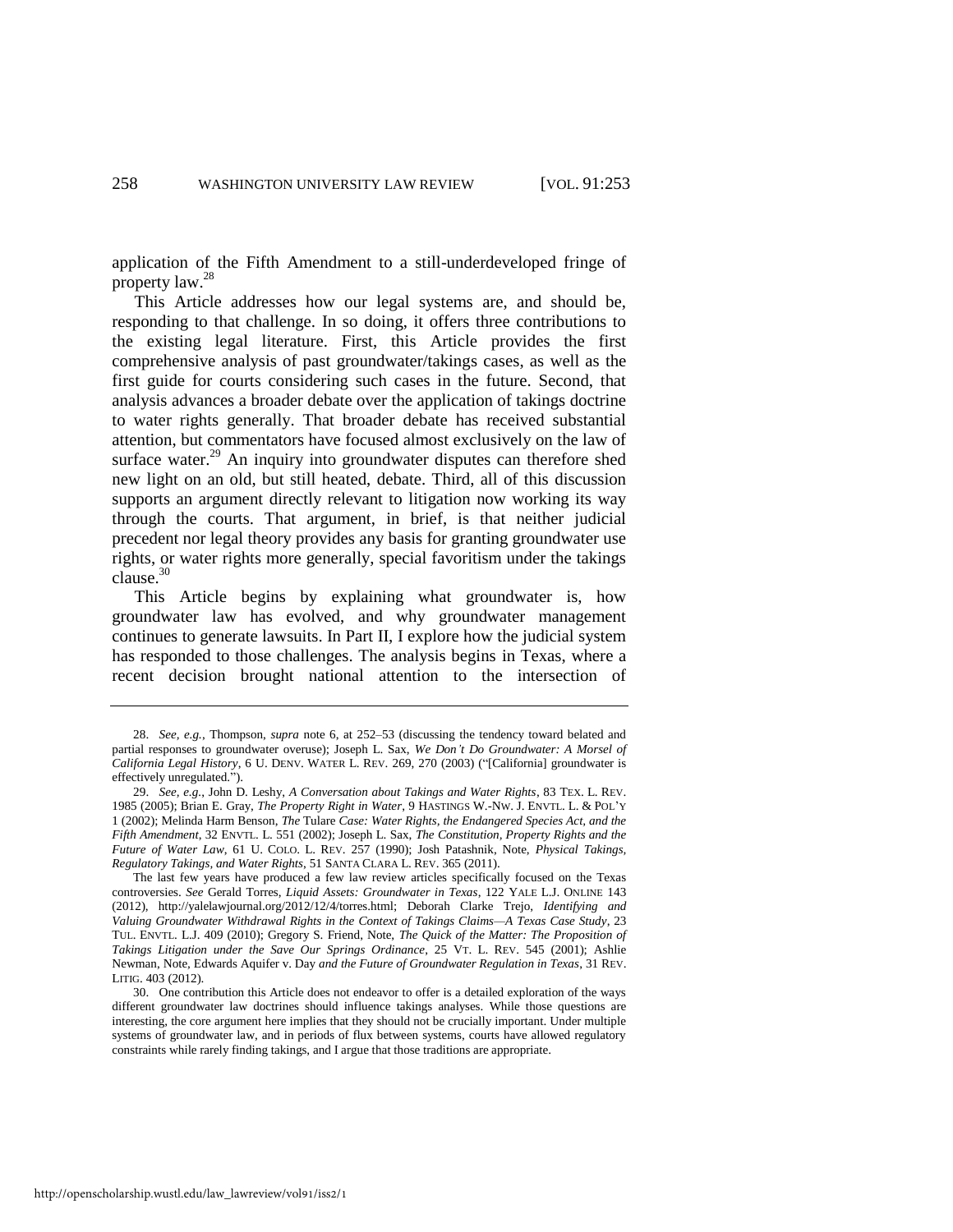groundwater law and takings doctrine.<sup>31</sup> But takings cases involving groundwater are not new, and Part II therefore addresses the full set of published groundwater/takings decisions produced by American courts. It shows that American courts have traditionally treated groundwater rights as property rights subject to constitutional protection, but also have almost always allowed government to regulate groundwater use without paying compensation.<sup>32</sup> These conclusions undermine two dueling theories arguing that water rights should either be categorically excluded from, or categorically favored within, takings analyses.<sup>33</sup> What approach is normatively desirable is another question, but the groundwater cases provide powerful evidence that neither categorical approach has been a significant part of our water law tradition. Courts instead have favored a combination of property rights and deference to regulation.<sup>34</sup>

<span id="page-7-0"></span>Part III turns to those normative questions. Although case law at the intersection of groundwater regulation and takings doctrine may seem somewhat settled, the partial consensus is fragile. In part, that fragility arises from a thin theoretical basis; the courts' conclusions rarely provide a deeper analysis of the relationship between groundwater regulation, takings doctrine, and property theory. If they do provide that deeper discussion, the reasoning is sometimes at odds with strands of the Supreme Court's more recent takings jurisprudence.<sup>35</sup> That leaves the decisions vulnerable to theoretical attacks, which libertarian-leaning judges, legislators, and property theorists are quite ready to supply, and which have gained at least moments of traction in other analogous contexts.<sup>36</sup> Part III therefore considers the implications of foundational

35. *See infra* text accompanying note[s 219–](#page-37-0)25.

36. *See, e.g.*, RICHARD A. EPSTEIN, TAKINGS: PRIVATE PROPERTY AND THE POWER OF EMINENT DOMAIN (1985); Shepard, *supra* note [33;](#page-7-0) Tulare Lake Basin Water Storage Dist. v. United States, 49

<span id="page-7-1"></span><sup>31.</sup> *See* Edwards Aquifer Auth. v. Day, 369 S.W.3d 814 (Tex. 2012). For a more recent, and potentially even more controversial, decision, *see* Edwards Aquifer Auth. v. Bragg, No. 04-11-00018- CV, 2013 Tex. App. LEXIS 10838 (Aug. 28, 2013).

<sup>32.</sup> The recent *Bragg* decision is a significant exception to that tradition.

<sup>33.</sup> For arguments that water right restrictions should be subject to a categorical physical takings analysis, *see* Patashnik, *supra* note [29,](#page-6-0) at 404–15; Scott Andrew Shepard, *The Unbearable Cost of Skipping the Check: Property Rights, Takings Compensation & Ecological Protection in the Western Water Law Context*, 17 N.Y.U. ENVTL. L.J. 1063, 1111–14 (2009). For diametrically opposed arguments, except for the shared premise that water rights merit exceptional treatment, see, e.g., Sandra B. Zellmer & Jessica Harder, *Unbundling Property in Water*, 59 ALA. L. REV. 679, 687 (2008) ("[A]ppropriators do not have full takings property."); Shelley Ross Saxer, *The Fluid Nature of Property Rights in Water*, 21 DUKE ENVTL. L. & POL'Y F. 49, 50 (2010) ("[W]ater is too unlike land to be subject to private property holdings.").

<sup>34.</sup> *See, e.g.*, Sax, *supra* note [29,](#page-6-0) at 260 ("The constitutional law of water is the same as the constitutional law of potatoes and pork chops.").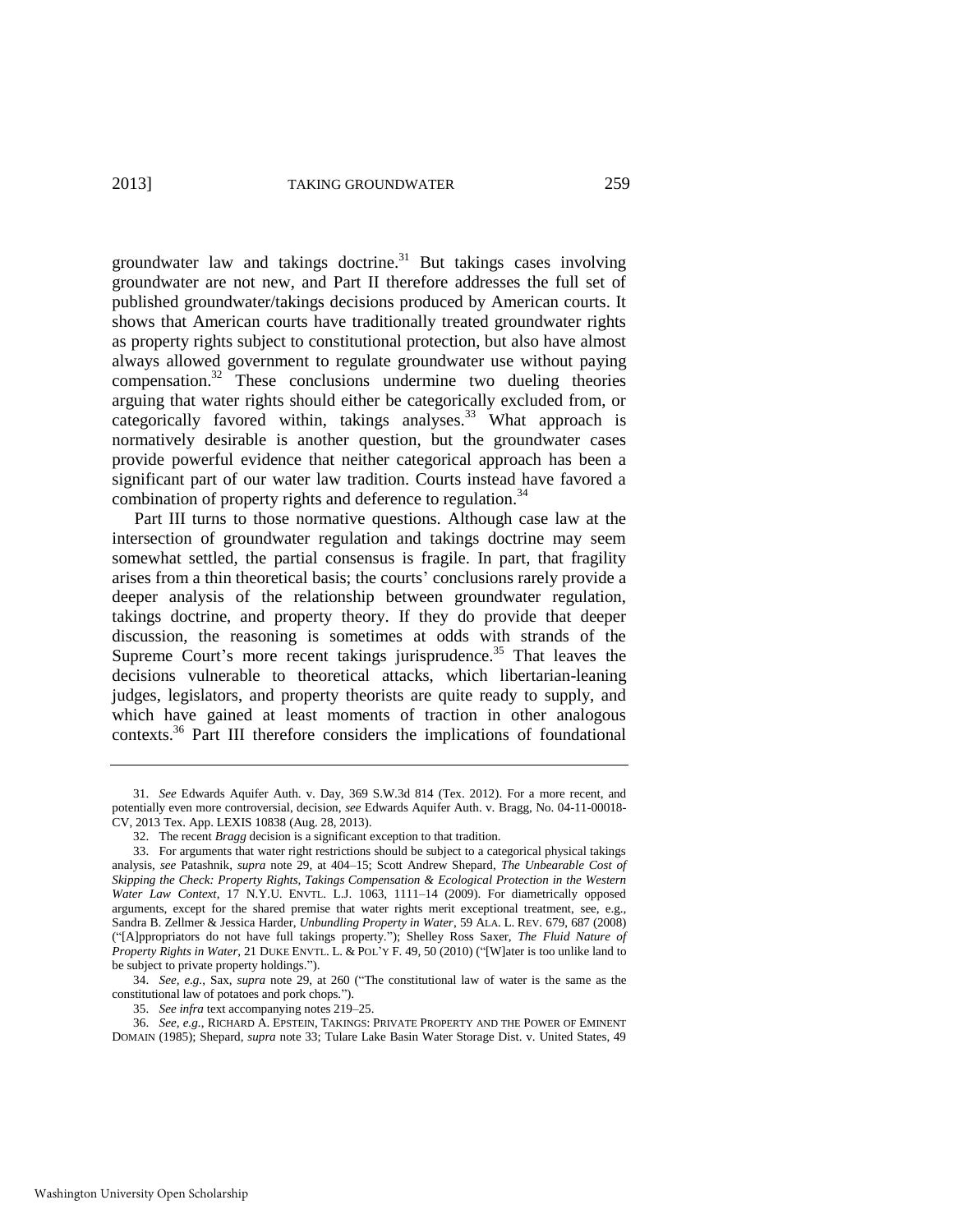property theories for the intersection of groundwater regulation and takings doctrine. My conclusion, in a nutshell, is that the courts have been getting things largely right, even if their explanations have often been sparse. Treating groundwater rights as property is consistent with, though perhaps not mandated by, our traditional approaches to property rights. And no property theory justifies subjecting groundwater regulations to heightened judicial scrutiny.

#### <span id="page-8-0"></span>I. THE CHALLENGE OF GROUNDWATER LAW

<span id="page-8-1"></span>Central Texas contains what might be the nation's highest-profile aquifer.<sup>37</sup> The Edwards Aquifer irrigates thousands of acres of crops and serves as the primary water supply for approximately 2.1 million people.<sup>38</sup> The aquifer also supports a unique set of ecosystems, some of which contain threatened and endangered species.<sup>39</sup> Use of Edwards Aquifer water is subject to a complex statutory and regulatory regime, which the Texas Legislature initiated in response to litigation brought under the Federal Endangered Species Act.<sup>40</sup> That litigation in return responded to unsustainable levels of groundwater use, which were depleting the aquifer and threatening the surface and subsurface ecosystems dependent upon it.<sup>41</sup> The Edwards Aquifer Authority, a regional administrative agency, now implements that regulatory scheme.<sup>42</sup> But it must do so against the backdrop of a common law groundwater regime that purports to allow unlimited pumping so long as water remains physically available, and amid a political culture characterized by skepticism of regulation. $43$  One

39. Votteler, *supra* not[e 38,](#page-8-0) at 271; *see also* Votteler, *supra* not[e 21,](#page-5-0) at 851.

Fed. Cl. 313, 324 (2001) (holding that regulatory water use restrictions are compensable as physical takings).

<sup>37.</sup> The other candidate for this oxymoronic distinction would be the Ogallala Aquifer, which underlies significant parts of Texas, Oklahoma, Kansas, and Nebraska. *See* C.W. FETTER, APPLIED HYDROGEOLOGY 263 (4th ed. 2001).

<sup>38.</sup> EDWARDS AQUIFER AUTH., HYDROLOGIC DATA REPORT FOR 2010 3 (2011), *available at*  http://www.edwardsaquifer.org/documents/2011\_Hamilton-etal\_2010HydrologicData.pdf; *see also* Todd H. Votteler, *Raiders of the Lost Aquifer? Or, the Beginning of the End to Fifty Years of Conflict over the Texas Edwards Aquifer*, 15 TULANE ENVTL. L.J. 257, 258–72 (2002) (describing the aquifer).

<sup>40.</sup> *See* Votteler, *supra* note [21,](#page-5-0) at 856–60 (describing the genesis of the Edwards Aquifer Authority Act).

<sup>41.</sup> *Id.*; *see also* Zekster et al., *supra* not[e 14,](#page-4-0) at 398.

<sup>42.</sup> *See* Edwards Aquifer Authority, *available at* http://www.edwardsaquifer.org/index.php (last visited Dec. 19, 2013).

<sup>43.</sup> *See* Sipriano v. Great Spring Waters of Am., Inc., 1 S.W.3d 75, 75 (Tex. 1999) (declining to depart from the "rule of capture," a common law doctrine that allows landowners to pump without limit from beneath their lands); David M. Konisky, *Regulator Attitudes and the Environmental Race to the Bottom Argument*, 18 J. PUB. ADMIN. RES. & THEORY 321, 327 (2007) (noting that environmental managers perceive Texas to be one of the states with the weakest environmental enforcement efforts).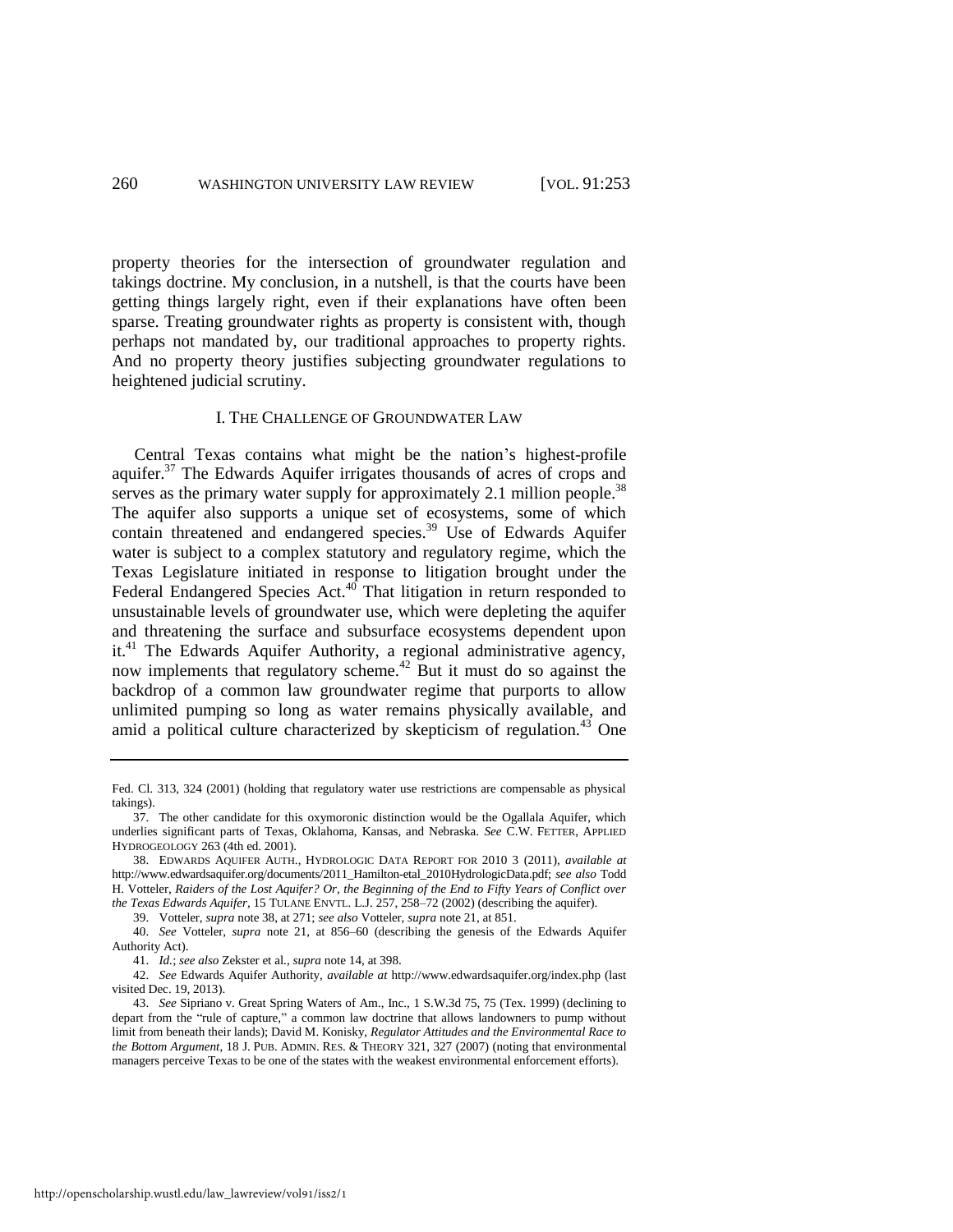<span id="page-9-1"></span>frequent result, particularly in the last several years, has been takings litigation.<sup>44</sup>

The Edwards Aquifer battles exemplify a broader struggle over groundwater regulation. This section describes how and why those conflicts come about. I begin with a groundwater primer, explaining where groundwater comes from, why it is economically and ecologically valuable, and how it can be so difficult to manage.<sup>45</sup> I then turn to the legal systems governing groundwater management and explain why they often generate uncertainty and conflicting expectations—or, in other words, why they create fertile ground for takings cases. Finally, I turn to the recent evolution of takings doctrine and water rights, and explain why persistent—albeit overstated—ambiguities about the application of takings doctrine to water rights regulation heighten the potential for legal claims. The basic point is that the Edwards Aquifer battles both continue an established conflict and foreshadow the future.

#### *A. The Contested Resource*

<span id="page-9-0"></span>At some point in our education, almost all of us have learned about the water cycle.<sup>46</sup> We are taught how water evaporates from the ocean, precipitates over the land, and flows through streams and rivers back to the ocean, supporting human and ecological systems along the way. $47$  What many people do not realize is that much of that cycle happens underground. Particularly in undeveloped landscapes, most precipitation evaporates, is transpired by plants, or infiltrates through the ground surface; only a small percentage travels to surface waterways as overland flow.<sup>48</sup> Water that infiltrates the surface then percolates downward until it hits the water table, which is the level below which all of the pore space<sup> $49$ </sup>

<sup>44.</sup> *See, e.g.*, Bragg v. Edwards Aquifer Auth., No. SA-06-CV-1129-XR, 2008 U.S. Dist. LEXIS 23380 (W.D. Tex. Mar. 25, 2008); Coates v. Hall, 512 F. Supp. 2d 770 (W.D. Tex. 2007); Edwards Aquifer Auth. v. Day, 369 S.W.3d 814 (Tex. 2012); Bragg v. Edwards Aquifer Auth., 71 S.W.3d 729 (Tex. 2002); Barshop v. Medina Cnty. Underground Water Conservation Dist., 925 S.W.2d 618 (Tex. 1996); Edwards Aquifer Auth. v. Bragg, No. 04-11-00018-CV, 2013 Tex. App. LEXIS 10838 (Aug. 28, 2013).

<sup>45.</sup> For a more detailed groundwater primer, see THOMPSON ET AL., *supra* not[e 24,](#page-5-1) at 448–63.

<sup>46.</sup> *See* UNITED STATES GEOLOGICAL SURVEY, THE WATER CYCLE FOR KIDS, *available at* http://ga.water.usgs.gov/edu/watercycle-kids.html (last visited Dec. 23, 2013).

<sup>47.</sup> *See id*.

<sup>48.</sup> *See* COMM. ON REDUCING STORMWATER DISCHARGE CONTRIBUTIONS TO WATER POLLUTION, NAT'L RESEARCH COUNCIL, URBAN STORMWATER MGMT. IN THE UNITED STATES 156 (2009).

<sup>49. &</sup>quot;Pore space" is the space between particles of silt, sand, gravel, or rock. *See* THOMPSON ET AL., *supra* not[e 24,](#page-5-1) at 449.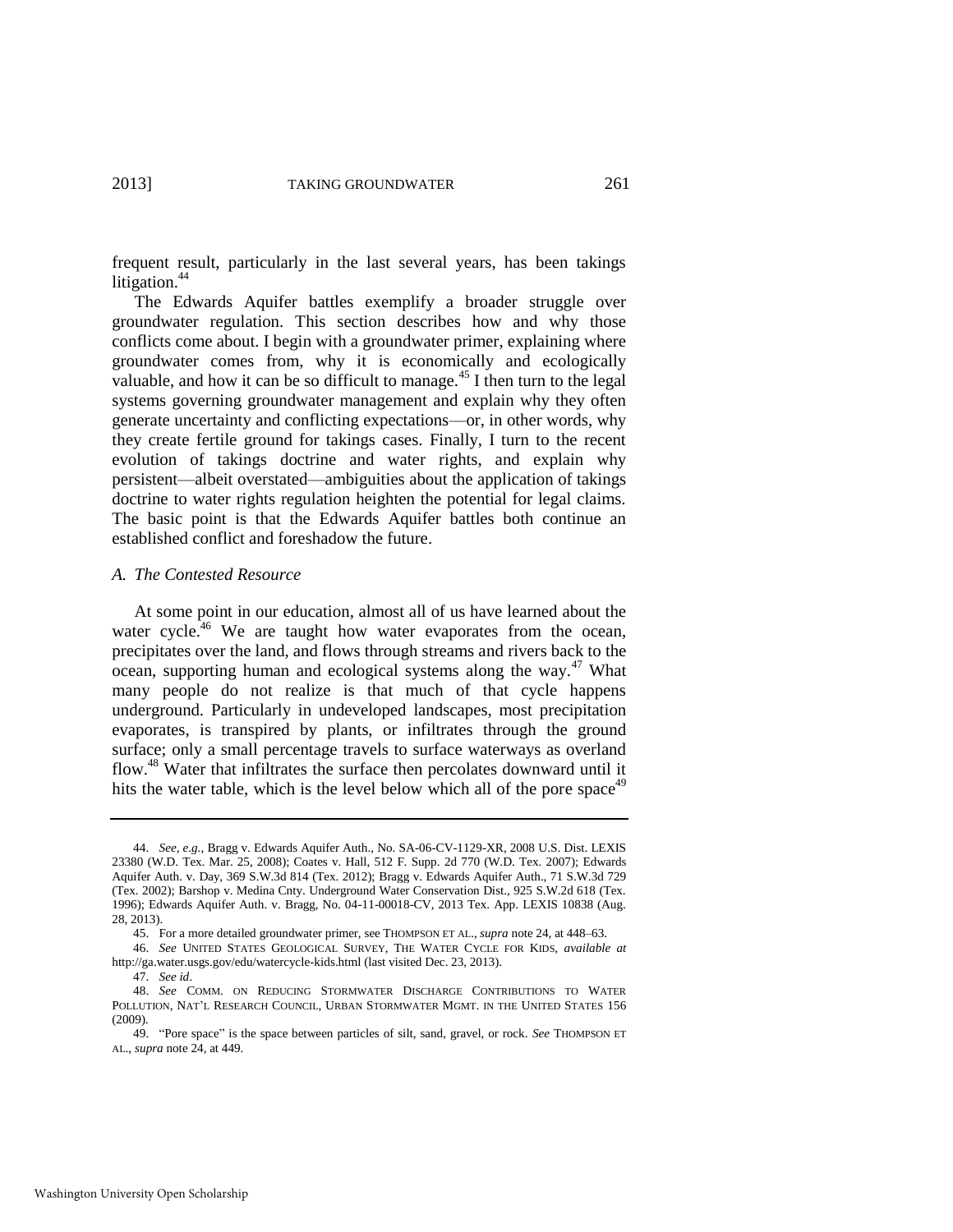in the soil or rock is saturated with water.<sup>50</sup> Below the water table, groundwater tends to flow laterally, and much of that water will eventually discharge into surface waterways.<sup>51</sup> The rates of flow may be very slow hydrogeologists would consider a meter per day to be a relatively fast flow rate—and water passing through clay or non-porous rock may barely move at all.<sup>52</sup> A saturated and relatively permeable subsurface layer through which water moves more quickly, and from which it can readily be pumped, is commonly referred to as an "aquifer."<sup>53</sup>

<span id="page-10-1"></span>Aquifers contain a surprising percentage of freshwater resources. Globally, most freshwater is frozen in glaciers and icecaps.<sup>54</sup> Of the remaining freshwater, ninety-eight percent is beneath the ground.<sup>55</sup> Some of that groundwater is far below the surface, and therefore is difficult for humans to access and plays little role in sustaining surface water ecosystems.<sup>56</sup> But even at near-surface levels, the aggregate quantity of groundwater in many areas greatly exceeds the quantity in surface lakes, rivers, and streams. $5$ 

<span id="page-10-0"></span>Beyond sheer abundance, several other characteristics make groundwater resources highly valuable to people. In many regions particularly arid or semi-arid ones—groundwater is more geographically dispersed than surface water.<sup>58</sup> Consequently, while a farmer might need extensive pipes or irrigation ditches—as well as complex legal arrangements—to convey water from the nearest stream to her land, she can extract groundwater, with relatively minimal capital investments, from directly beneath her fields.<sup>59</sup> Groundwater's slow flow and evaporation rates also make it more steadily available.<sup>60</sup> Surface streams typically run

<span id="page-10-2"></span><sup>50.</sup> *See* FETTER, *supra* not[e 37,](#page-8-1) at 4–5, 37–42.

<sup>51.</sup> *See id.* at 5. Some of that water will evaporate and become moisture in the unsaturated vadose zone, and, depending upon the depth of groundwater, some will be absorbed by plants' roots. *Id.* 

<sup>52.</sup> *See id.* at 85 (providing hydraulic conductivity ranges for a variety of subsurface materials); *see also id.* at 95 (describing "confining layers," which are geologic formations that retard water flow). 53. *Id.* at 95 ("An aquifer is a geologic unit that can store and transmit water at rates fast enough

to supply reasonable amounts to wells.") (emphasis removed).

<sup>54.</sup> *Id.* at 4.

<sup>55.</sup> *Id.*

<sup>56.</sup> *See* THOMPSON ET AL., *supra* note [24,](#page-5-1) at 445 ("In some areas, physically available groundwater is so far below the surface that it is not cost-effective to pay for the pump 'lift' to the surface.").

<sup>57.</sup> A classic example is the Ogallala Aquifer, which lies beneath much of the High Plains, an area where surface streams are relatively rare. *See* FETTER, *supra* not[e 37,](#page-8-1) at 263.

<sup>58.</sup> *See* TODD & MAYS, *supra* note [8,](#page-3-3) at 15 ("The storage capacity of groundwater reservoirs combined with small flow rates provide large, extensively distributed sources of water supply.").

<sup>59</sup>*. See* Mark Giordano, *Global Groundwater? Issues and Solutions*, 34 ANN. REV. ENVTL. RES. 153, 155 (2009).

<sup>60</sup>*. See* FETTER, *supra* note [37,](#page-8-1) at 446 ("There are no evaporative losses from ground-water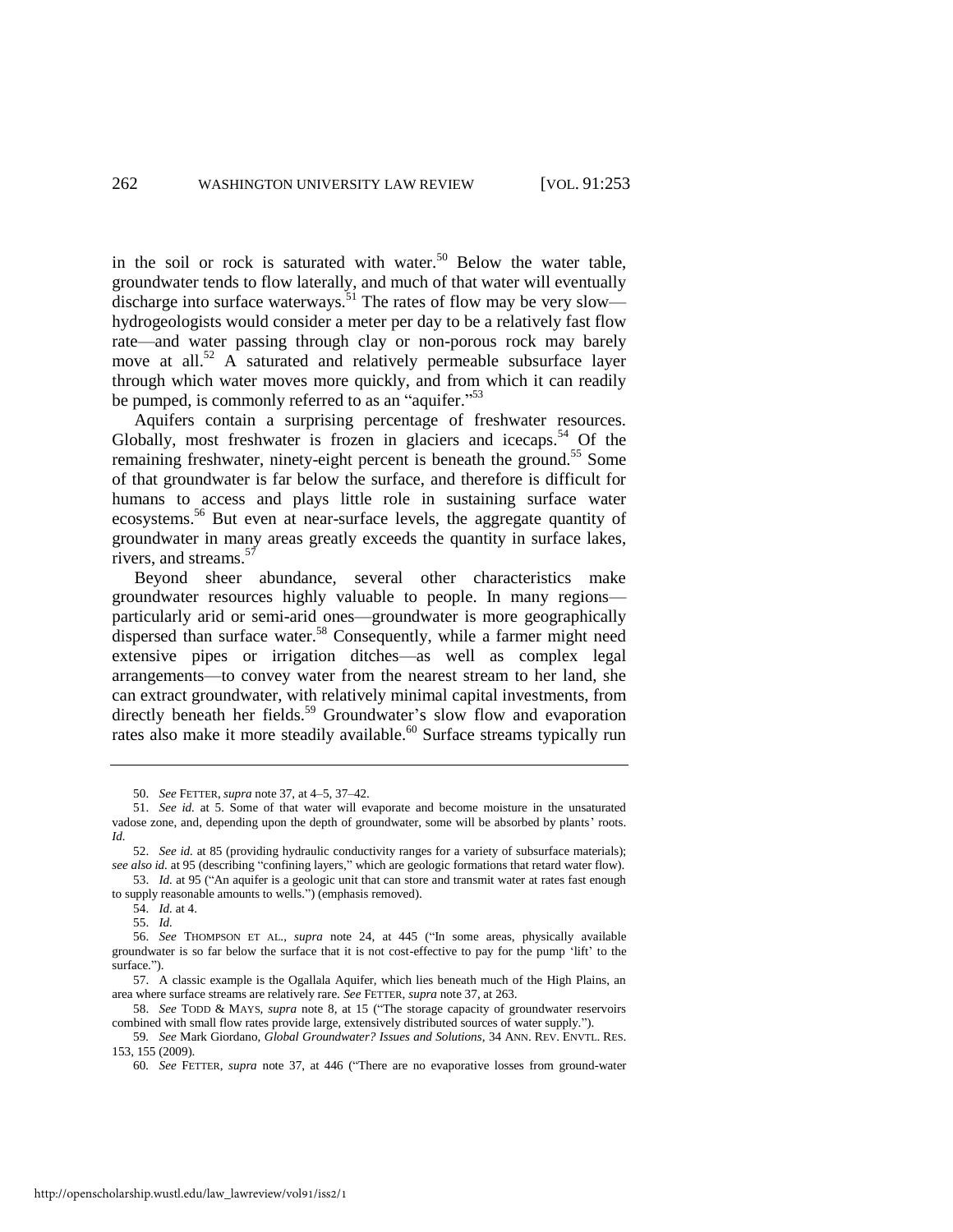<span id="page-11-0"></span>low during summer and early fall, which are precisely the times when municipal and agricultural water demands tend to peak. Groundwater levels, however, remain relatively steady, unless an aquifer is being pumped faster that its rate of recharge.<sup>61</sup> Finally, groundwater is often cleaner than surface water. Surface waterways generally receive a significant portion of their inflows from stormwater runoff, which, as the Supreme Court recently noted, "is often heavily polluted."<sup>62</sup> Particularly during warm seasons, surface waterways also can become highly fecund breeding grounds for algae, bacteria, and other biological toxins. $63$ Groundwater is vulnerable to human contamination, and it is by no means biologically inert.<sup>64</sup> But the level of pollution in groundwater, even in relatively urbanized areas, is often much lower than in adjacent surface water bodies.<sup>65</sup>

As a consequence, groundwater use is extensive. In 2005, according to the United States Geological Survey, the United States used approximately 82.6 billion gallons of groundwater per day.<sup>66</sup> Most of that groundwater supports irrigated agriculture, but municipal and industrial suppliers, mining operations, and even aquaculture businesses are also widely dependent upon groundwater, as is a multi-million dollar bottled water industry. $67$  In some states—Florida is the most populous example groundwater withdrawals exceed surface water withdrawals.<sup>68</sup> Aggregate groundwater use in the United States may actually be declining, and per capita groundwater use clearly is; the 2005 totals were five percent lower than those from 2000, when the United States' groundwater use hit an alltime peak. $^{69}$  But the overall numbers remain immense.

While the physical nature of groundwater presents certain advantages for human users, it also creates challenges. Perhaps the largest challenge is

storage  $\dots$ .").

<sup>61.</sup> *See* Giordano, *supra* not[e 59,](#page-10-2) at 155.

<sup>62.</sup> L.A. Cnty. Flood Control Dist. v. Natural Res. Def. Council, 133 S. Ct. 710, 712 (2013); *see*  Dave Owen, *Urbanization, Water Quality, and the Regulated Landscape*, 82 U. COLO. L. REV. 431, 441–42 (2011) (discussing sources of stormwater pollution).

<sup>63.</sup> *See* EPA, *Cyanobacterial Harmful Algal Blooms (CyanoHABs)*, *available at* www2.epa.gov/ nutrient-policy-data/cyanobacterial-harmful-algal-blooms-cyanohabs (last visited Dec. 23, 2013).

<sup>64.</sup> *See* Thompson, *supra* note [27,](#page-5-2) at 289 (noting recent literature describing ecosystems within aquifers).

<sup>65.</sup> *See* Giordano, *supra* not[e 59,](#page-10-2) at 155.

<sup>66.</sup> *See* U.S. GEOLOGICAL SURVEY, *supra* not[e 3,](#page-3-0) at 6.

<sup>67.</sup> *See* NAT'L GROUNDWATER ASS'N, *supra* not[e 2](#page-2-0) (stating that the bottled water industry used 5.34 billion gallons of groundwater in 2001).

<sup>68.</sup> *See generally* U.S. GEOLOGICAL SURVEY, *supra* note [3](#page-3-0) (providing groundwater use statistics).

<sup>69.</sup> *Id.* at 43–44.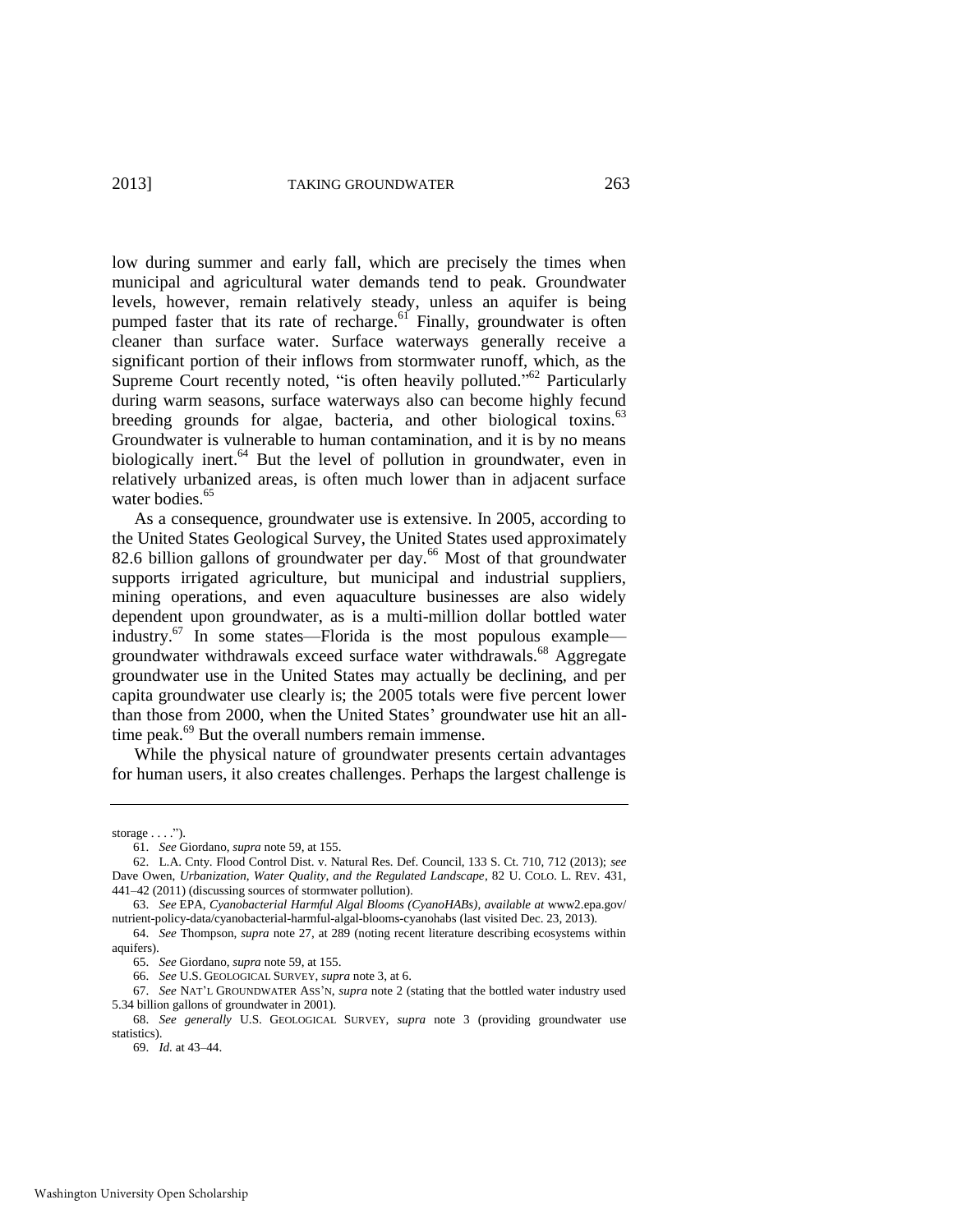<span id="page-12-1"></span><span id="page-12-0"></span>that aquifers typically span property boundaries, and groundwater moves in response to pumping.<sup>70</sup> Consequently, wells on one property, if pumped vigorously enough, can suck in water from adjacent lands, lowering the water table beneath those lands in the process.<sup>71</sup> If the drawdown is sufficiently large, wells will eventually run dry. The same problem can occur on a regional or even international scale, with one set of groundwater users' aggressive pumping interfering with others' ability to access the resource.<sup>72</sup> Managing any shared resource is generally easier if each user's consumption is easily monitored, but groundwater use can be difficult to track.<sup>73</sup> Unless one watches the sprinklers very closely, or unless users are subject to mandatory reporting requirements, it is hard to tell how much water your neighbor is using.<sup>74</sup> Subsurface groundwater flow also can be hard to measure, and determining the extent of interference among competing users can be difficult.<sup>75</sup> Groundwater therefore represents a classic example of a common-pool resource, with limited monitoring capacity exacerbating all the widely identified challenges associated with managing such commons.<sup>76</sup>

<span id="page-12-2"></span>To complicate matters further, groundwater also plays a critical ecological role. Some of the groundwater that infiltrates into the subsurface never re-enters the surficial portion of the water cycle. But many shallow aquifers discharge water into wetlands, streams, and lakes, as well as providing sustenance to riparian vegetation alongside surface waterways.<sup>77</sup> That groundwater recharge tends to be steadier, cleaner, and less prone to temperature extremes than surface water inflows.<sup>78</sup> It therefore helps maintain streamflows and lake levels between rain events;

<sup>70.</sup> *See* OSTROM, *supra* note [20,](#page-4-1) at 107. For a detailed discussion of the effects of groundwater pumping, see TODD & MAYS, *supra* not[e 8,](#page-3-3) at 152–98.

<sup>71.</sup> *See* THOMPSON ET AL., *supra* not[e 24,](#page-5-1) at 454.

<sup>72.</sup> *See, e.g.*, FETTER, *supra* note [37,](#page-8-1) at 267 (showing declining water levels in the Ogallala Aquifer); MARQ DE VILLIERS, WATER: THE FATE OF OUR MOST PRECIOUS RESOURCE 200–03 (2000) (describing the role of aquifer depletion in the Israeli-Palestinian conflict).

<sup>73.</sup> *See* OSTROM, *supra* note [20,](#page-4-1) at 94–100 (explaining the importance of monitoring for management of common-pool resources).

<sup>74.</sup> *See* Carol M. Rose, *From H2O to CO2: Lessons of Water Rights for Carbon Trading*, 50 ARIZ. L. REV. 91, 99 (2008) ("Groundwater is invisible and elusive, and because it is relatively easy to tap from a great variety of locations, its use is hard to monitor."). *See also* M. RHEAD ENION, UNDER WATER: MONITORING AND REGULATING GROUNDWATER IN CALIFORNIA 9–12 (2011) (noting that California lacks any statewide system for monitoring groundwater use).

<sup>75.</sup> *See* THOMPSON ET AL., *supra* not[e 24,](#page-5-1) at 458–63 (describing informational challenges).

<sup>76.</sup> *See* Thompson, *supra* not[e 6,](#page-3-2) at 250 ("[G]roundwater is also a natural commons."); *id.* at 245 (explaining how "opacity of user behavior" makes common pool resources more difficult to manage).

<sup>77.</sup> *See generally* WINTER ET AL., *supra* note [7](#page-3-1) (explaining interconnections between surface water and groundwater).

<sup>78.</sup> *See* Owen, *supra* note [62,](#page-11-0) at 441–42 (discussing stormwater pollution); FETTER, *supra* note [37,](#page-8-1) at 446 (describing how water quality can improve as water passes through the subsurface).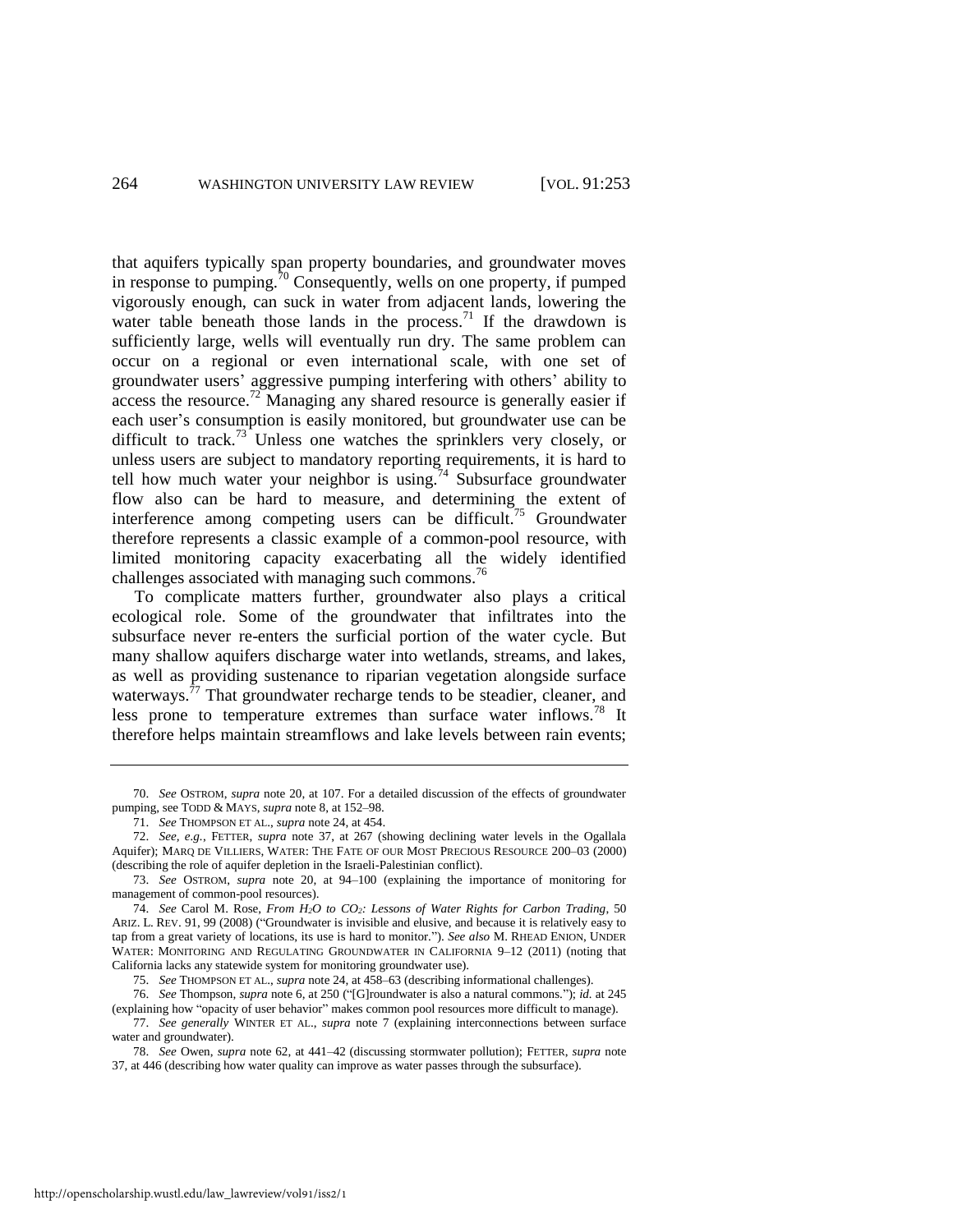keeps temperatures within a range in which fish and other aquatic species can survive; dilutes pollution carried into surface waters by stormwater flows; and sustains riparian habitats.<sup>79</sup> Without groundwater, many of our waterways would be ecologically impoverished, and some would cease to be waterways at all. $80$ 

The ecological importance of groundwater opens up another front for potential conflict. Across the nation, examples abound of surface waterways drawn down, or even entirely dried out, by groundwater pumping.<sup>81</sup> The Edwards Aquifer provides a particularly salient example of the problem. There, pumping has lowered water levels in several major springs, placing human recreation and endangered species at risk.<sup>82</sup> Similar conflicts have arisen even in relatively well-watered places like northwestern California, where groundwater pumping along the Scott River—an important salmon stream—has generated ongoing litigation, 83 and eastern Massachusetts, where groundwater pumping helped dry out the Ipswich River and led to a series of legal battles. $84$  These examples represent just the tip of an iceberg, and the iceberg may be growing. Because groundwater moves relatively slowly, there can be a significant time lag between the onset of pumping and the first evidence of ecological impact. $85$  But those delayed impacts will eventually arrive, and with so many aquifers being overdrafted, present pumping practices are sowing the seeds for additional future conflicts.

As with conflicts among competing consumptive users, these ecological conflicts are not easy to resolve. To some extent, the problems are similar: monitoring challenges complicate efforts to determine when overall pumping levels are problematic and whose individual pumping is causing the problem.<sup>86</sup> Ecological problems also often result from the cumulative impact of many different wells, rather than from just a few

82. *See id.* at 92.

<sup>79.</sup> *See* Masaki Hayashi & Donald O. Rosenberry, *Effects of Ground Water Exchange on the Hydrology and Ecology of Surface Water*, 40 GROUND WATER 309 (2002).

<sup>80.</sup> *See* GLENNON, *supra* note [15,](#page-4-2) at 35–50 (describing the former Santa Cruz River).

<sup>81.</sup> *See generally id.* (providing multiple case studies of groundwater overuse)*.*

<sup>83.</sup> *See* John Bowman, *Karuk Study Results Released*, SISKIYOUDAILY.COM (July 1, 2012, 10:33 AM), http://www.siskiyoudaily.com/article/20120604/NEWS/306049993/0/SEARCH (updating description of Karuk Tribe Report on the Scott River controversy).

<sup>84.</sup> *See* GLENNON, *supra* note [15,](#page-4-2) at 99–111.

<sup>85.</sup> Marios Sophocleous, *Groundwater Recharge and Sustainability in the High Plains Aquifer in Kansas*, *USA* 13 HYDROGEOLOGY J. 351, 354 (2005) ("[T]he current apparent health of an exploited aquifer and the ecosystems that depend upon it does not necessarily indicate that the situation will be sustainable in the longer term . . . .").

<sup>86.</sup> *See generally* THOMPSON ET AL., *supra* note [24,](#page-5-1) at 458–63 (discussing informational challenges).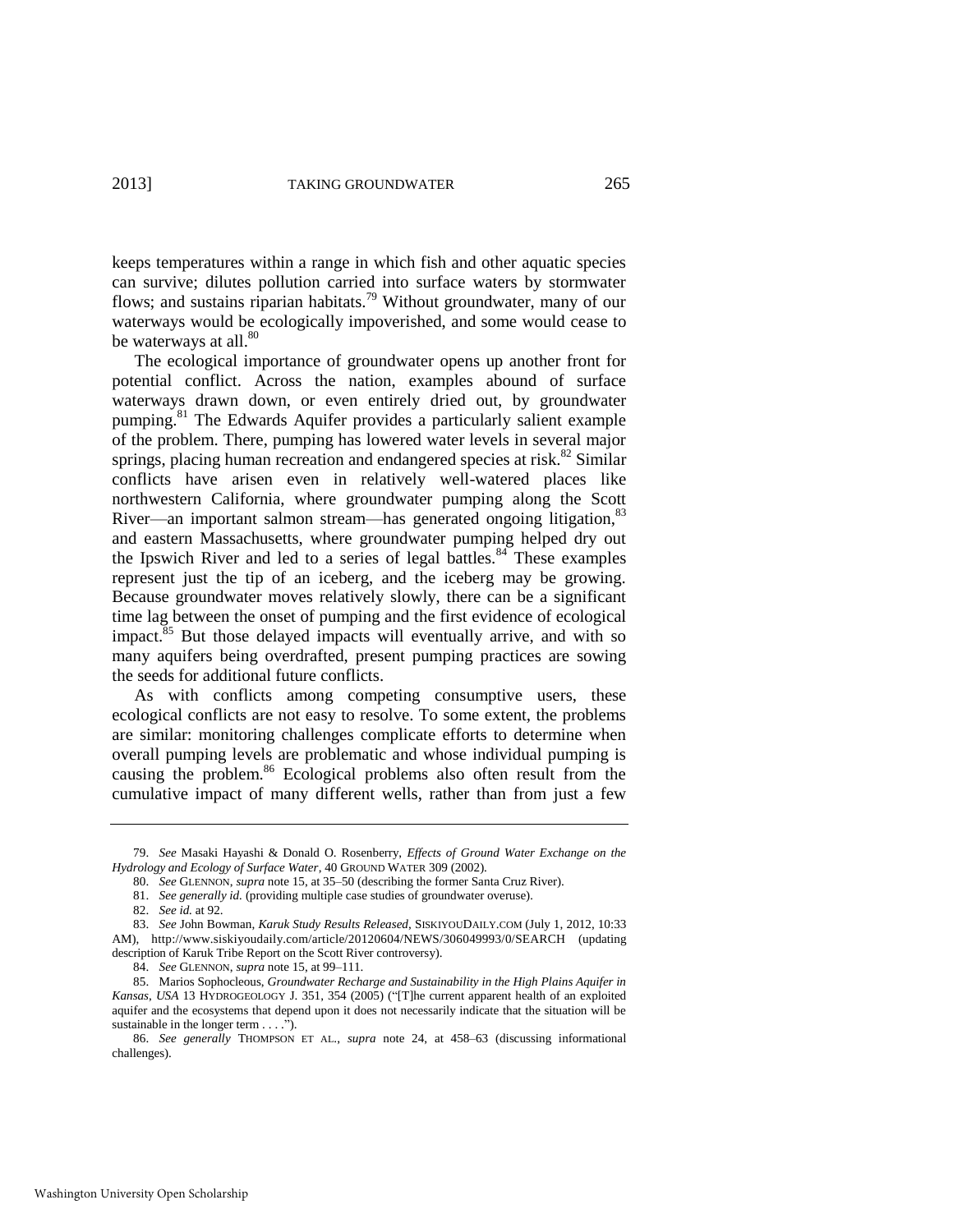discrete sources. In whatever context it arises, that sort of cumulative environmental problem is often quite difficult for regulators to resolve.<sup>87</sup> Finally, the combination of groundwater's relative invisibility and the time lags between pumping and its ecological consequences all increase the temptation to pump now and worry about the consequences later.<sup>88</sup> Quite often, that is exactly what we have done.<sup>89</sup>

#### *B. Evolving and Uncertain Groundwater Law*

<span id="page-14-1"></span>The presence of a common-pool resource subject to diverse and competing demands clearly creates a legal challenge, but it need not generate takings claims. Some common-pool resources are managed without much legal conflict, or with the legal battles fought on other fronts.<sup>90</sup> Takings claims tend to arise where resource users can claim property interests in the contested resource and where the law governing the resource is transitioning toward more extensive regulatory control.<sup>91</sup> With groundwater, all of those conditions are present. In the legal systems of the United States, groundwater rights are widely understood as property rights.<sup>92</sup> And states' systems of common-law rights, while often ill-defined, frequently purport to allow extensive or even, in a few instances, nearly unlimited pumping, which places them in uncertain tension with emerging regulatory controls. $^{93}$ 

<span id="page-14-0"></span>These uncertainties and tensions have their historic roots in a mix of scientific misunderstanding, informational limitations, and laissez-faire common law.<sup>94</sup> For centuries, groundwater science, to the extent it existed,

http://openscholarship.wustl.edu/law\_lawreview/vol91/iss2/1

<sup>87.</sup> *See* J.B. Ruhl & James Salzman, *Climate Change, Dead Zones, and Massive Problems in the Administrative State: A Guide for Whittling Away*, 98 CALIF. L. REV. 59, 64–65 (2010) (summarizing the challenges of responding to such problems).

<sup>88.</sup> *See* Thompson, *supra* note [6,](#page-3-2) at 255–65 (explaining why common-pool resources are often poorly managed in contexts of uncertainty).

<sup>89.</sup> *See generally* GLENNON, *supra* not[e 15](#page-4-2) (providing examples of groundwater overuse).

<sup>90.</sup> *See generally* OSTROM, *supra* note [20](#page-4-1) (providing case studies of successfully managed common-pool resources).

<sup>91.</sup> *See* Holly Doremus, *Takings and Transitions*, 19 J. LAND USE & ENVTL. L. 1, 3 (2003). Perhaps the best example of such a transition involves wetlands, which once were widely viewed as nuisances that landowners could destroy at will and now are widely viewed as ecologically important and worthy of regulatory protection—and which often generate takings cases. *See, e.g.*, Just v. Marinette Cnty., 201 N.W.2d 761, 768 (Wis. 1972) (discussing this shift).

<sup>92.</sup> *See infra* text accompanying note[s 177–](#page-29-0)82.

<sup>93.</sup> *See infra* text accompanying note[s 112–](#page-17-0)18.

<sup>94.</sup> *See* MORTON J. HORWITZ, THE TRANSFORMATION OF AMERICAN LAW, 1780–1860 105 (1977) (attributing the pro-development orientation of groundwater law to its emergence at a time when "laissez-faire assumptions firmly took hold of the imaginations of American judges").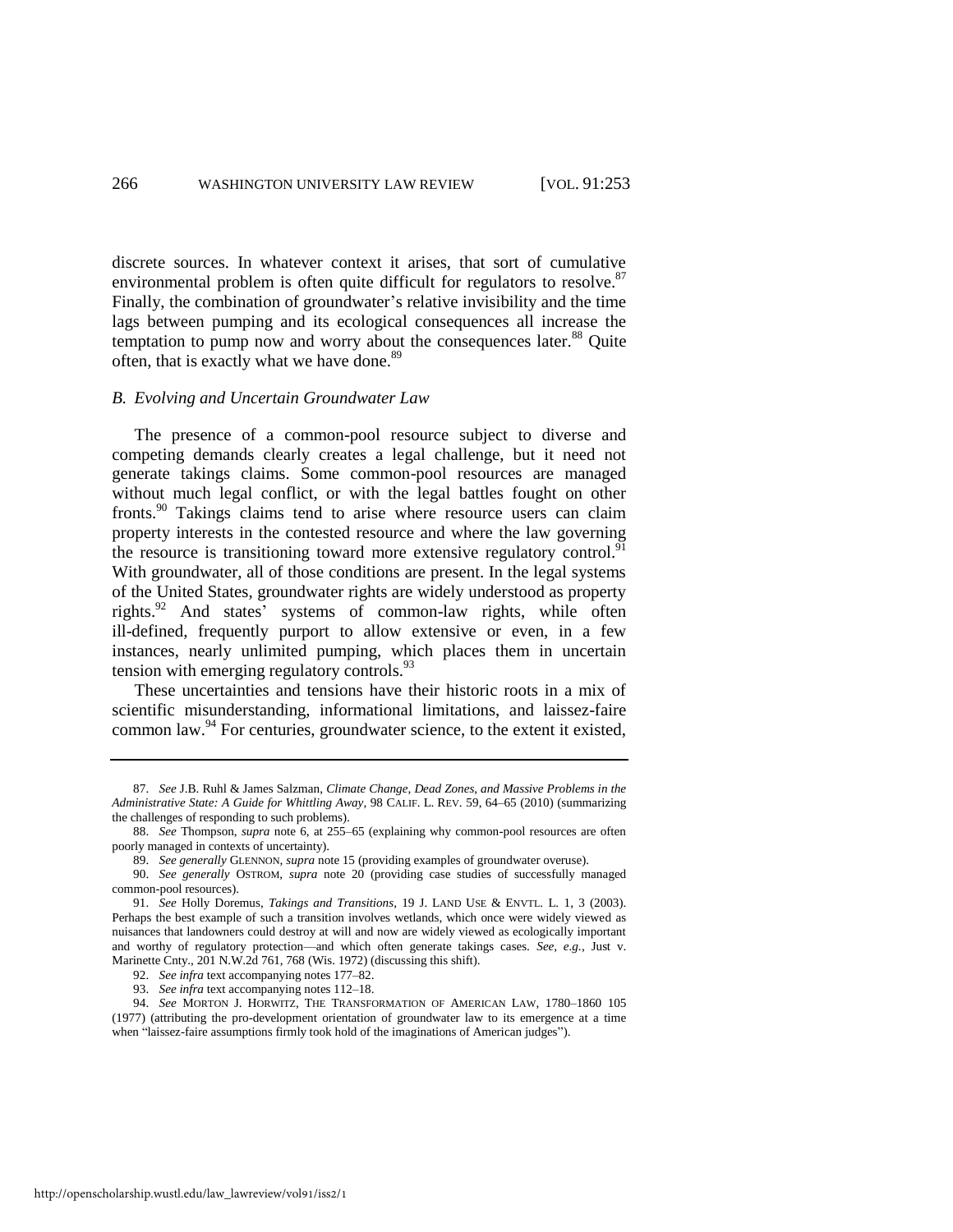was founded upon colorful misconceptions.<sup>95</sup> Those misconceptions largely precluded states from developing private—or public—law systems for limiting overall consumption or for dividing aquifers into shares for competing users, and well into the nineteenth century, groundwater law represented a near-anarchic exception to the otherwise well-developed property regimes of the day. The traditional approach was perhaps best expressed in *Frazier v. Brown*, an 1861 Ohio Supreme Court decision that rejected any legal constraint on groundwater pumping.<sup>96</sup> The *Frazier* court offered two justifications for its rule. First:

[b]ecause the existence, origin, movement and course of such waters, and the causes which govern and direct their movements, are so secret, occult and concealed . . . an attempt to administer any set of legal rules in respect to them would be involved in hopeless uncertainty, and would be, therefore, practically impossible. $97$ 

Second, the court asserted that a rule protecting downstream landowners would inappropriately interfere with industrial progress.<sup>98</sup>

*Frazier's* "dark arts" holding, as one subsequent decision characterized it,<sup>99</sup> illustrates two principles that for years dominated groundwater law. The first is a principle of non-constraint. *Frazier*'s "absolute dominion" rule essentially allowed unrestrained pumping, encouraging aggressive groundwater use not only without public regulatory constraint, but also with hardly any possibility of a check under private common law.<sup>100</sup> The second principle is a legal divide between groundwater and surface waters.

<sup>95.</sup> *See* TODD & MAYS, *supra* note [8,](#page-3-3) at 3–4 (describing groundwater theories, many wildly inaccurate, from Homer, Aristotle, Descartes, and other luminaries). In general, early thinkers believed groundwater moved in highly unpredictable and mysterious ways, and that attempting to regulate it therefore would be futile. *Id.* 

<sup>96.</sup> Frazier v. Brown, 12 Ohio St. 294 (1861), *overruled by* Cline v. Am. Aggregates Corp., 15 Ohio St. 3d 384, 387 (1984). *Frazier* was not the first Anglo-American decision to so hold. *See, e.g.*, Acton v. Blundell, 12 Mees. & Wels. 324, 349–54 (Ex. 1843). It was, however, perhaps the most colorful in its chosen language.

<sup>97.</sup> *Frazier*, 12 Ohio St*.* at 311.

<sup>98.</sup> *Id.* ("[A]ny such recognition of correlative rights, would interfere, to the material detriment of the common wealth, with drainage and agriculture, mining, the construction of highways and railroads, with sanitary regulations, building and the general progress of improvement in works of embellishment and utility.").

<sup>99.</sup> McNamara v. City of Rittman, 838 N.E.2d 640, 646 (Ohio 2005).

<sup>100.</sup> *See Frazier*, 12 Ohio St. at 300, 311–12 (rejecting the possibility of even a private law claim against a competing groundwater user). For these reasons, some lawyers have argued that traditional groundwater law created no property rights at all, at least until the water was actually brought to the surface, for users lacked any control of the resource and could not exclude other competing users. This argument seems sensible, but courts in absolute dominion states have not yet been persuaded. *See infra*  text accompanying note[s 178–](#page-29-1)82.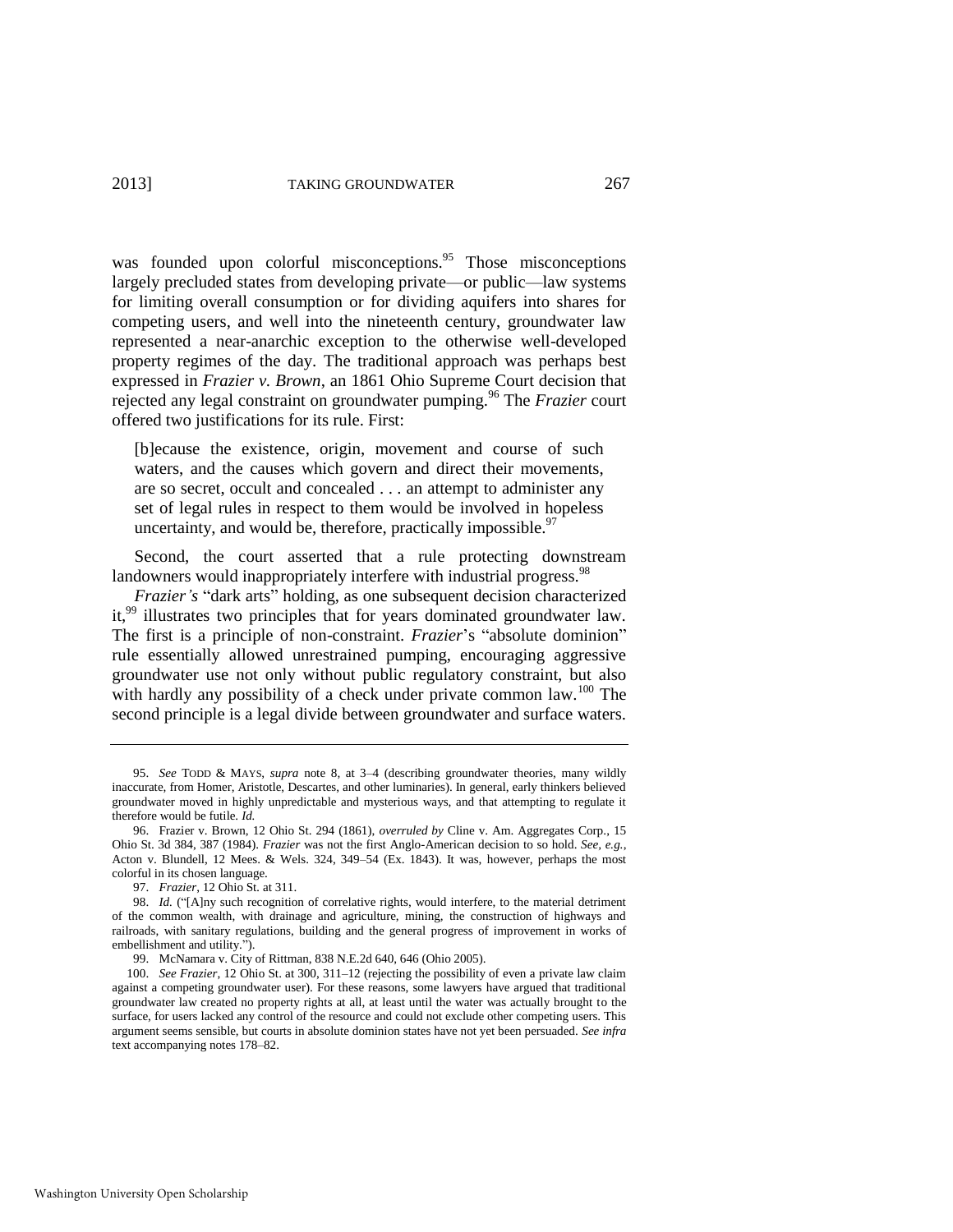By the nineteenth century, no court would have alleged that rivers moved in secret, occult ways, and the legal systems for allocating surface water were relatively sophisticated.<sup>101</sup> But even as scientists became increasingly cognizant of the close relationship between ground and surface water systems,<sup>102</sup> the legal system continued to insist that groundwater and surface water were separate, with the complex laws applicable to the latter unnecessary to the former. $103$ 

<span id="page-16-1"></span><span id="page-16-0"></span>On paper, the primacy of these principles now is substantially diminished. The changes have occurred in several ways. First, absolute dominion remains the law of only a few states, and even those states now also have statutory and administrative laws that purport to regulate groundwater use.<sup>104</sup> Many states have moved toward common law systems that entitle each groundwater user only to a reasonable share of groundwater use, or toward prior appropriation systems, with groundwater rights allocated on a first-come, first-served basis.<sup>105</sup> Second, some states also now have, on paper at least, some integration between their systems of groundwater and surface water rights.<sup>106</sup> In prior appropriation states,<sup>107</sup> for example, later-developed groundwater rights are generally subordinate to previously established surface rights, and surface users can sometimes enjoin groundwater pumping.<sup>108</sup> Third, in many states, management authority over groundwater is moving toward administrative agencies and

<sup>101.</sup> By the early nineteenth century, American *surface* water law was sufficiently extensive to merit its own treatise. *See* JOSEPH K. ANGELL, A TREATISE ON THE LAW OF WATERCOURSES (7th ed. 1877) (1825).

<sup>102.</sup> *See* T.N. Narasimhan, *Hydrogeology in North America: Past and Future*, 13 HYDROGEOLOGY J. 7, 8 (2005) (describing the discovery of groundwater/surface water interactions).

<sup>103.</sup> *See* GLENNON, *supra* note [15,](#page-4-2) at 30. The sole exception to this general rule applied to groundwater flowing in known and definite channels. *See, e.g.*, N. Gualala Water Co. v. State Water Res. Control Bd., 43 Cal. Rptr. 3d 821, 823 (2006) (quoting Cal. Water Code § 1200 (West 2009)). States generally treat such water as part of the surface water system. *See, e.g.*, *id.* at 824. But discerning what groundwater meets that definition is not easy. Indeed, although I studied hydrogeology as an undergraduate and then worked as an environmental geologist, I never even heard the phrase "known and definite channels" before coming to law school.

<sup>104.</sup> *Compare, e.g.*, Maddocks v. Giles, 728 A.2d 150, 153 (Me. 1999) ("We decline to abandon the absolute dominion rule.") *with* An Act Concerning the Sustainable Use of and Planning for Water Resources, ch. 399, 2007 Me. Laws 975 (creating a permit process for new "significant groundwater wells" in Maine). Similarly, Texas's continued adherence to the rule of capture is balanced by legislation allowing the creation of groundwater management districts. *See* TEX. WATER CODE ANN. § 36.116(a)(2) (West 2011) (authorizing groundwater management districts to regulate pumping).

<sup>105.</sup> *See Maddocks*, 728 A.2d at 153 ("Most jurisdictions have adopted the reasonable use, or American, rule or some variation of it.") (footnote omitted).

<sup>106.</sup> *See, e.g.*, Kobobel v. Dep't of Natural Res., 249 P.3d 1127, 1135 (Colo. 2011) (en banc) (describing Colorado's integration of groundwater and surface water law).

<sup>107.</sup> Prior appropriation doctrine, which is the dominant legal system for water rights in the West, allocates water rights on a first-come, first-served basis. *See* THOMPSON ET AL., *supra* not[e 24,](#page-5-1) at 167– 376.

<sup>108.</sup> *See, e.g.*, *Kobobel*, 249 P.3d at 1136–38.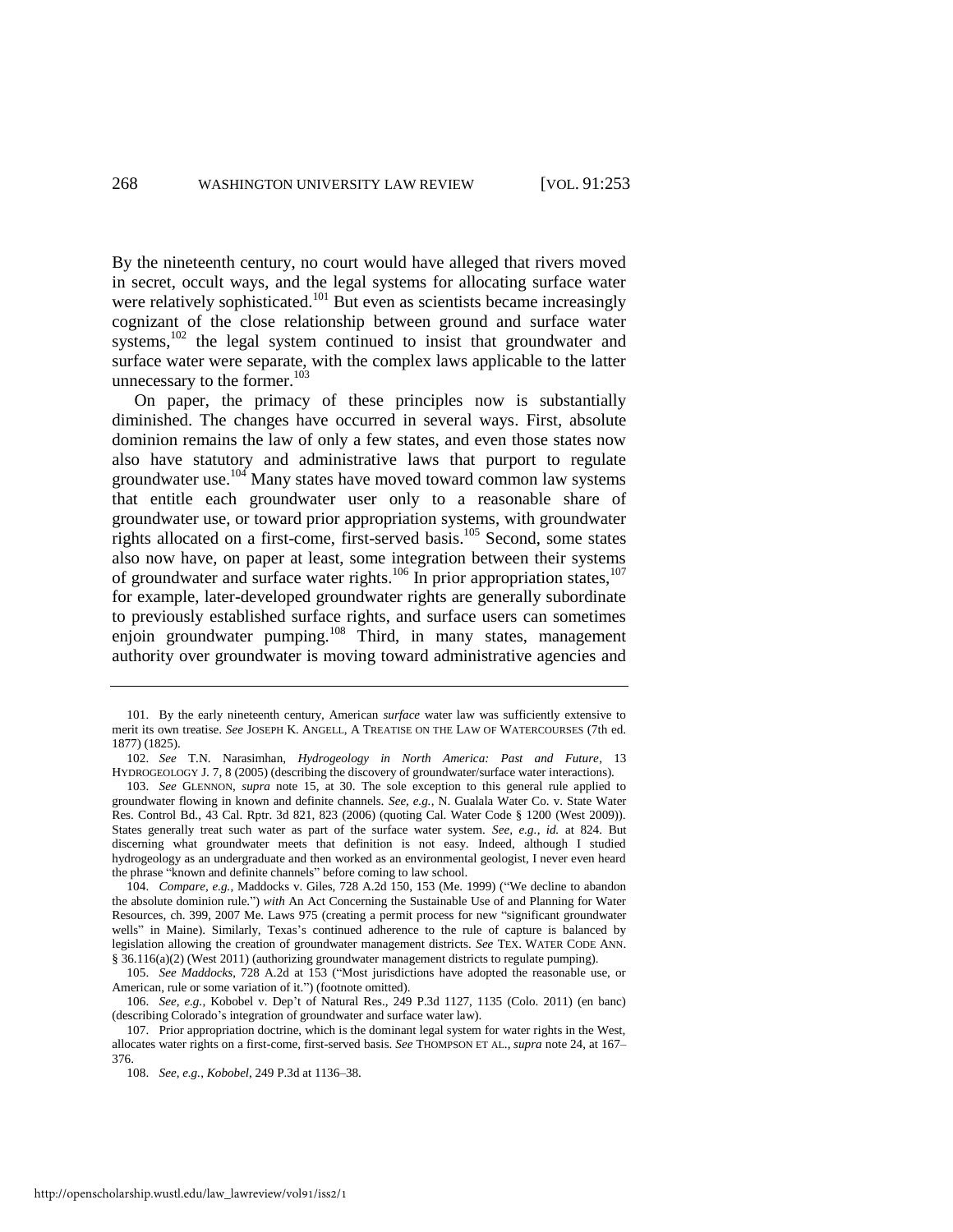<span id="page-17-1"></span>away from the courts.<sup>109</sup> Fourth and finally, the 1970s brought the emergence of a broad superstructure of federal and state environmental laws.<sup>110</sup> While none of those laws directly targeted groundwater use, some could compel restraint where groundwater pumping was causing environmental degradation. $^{111}$ 

<span id="page-17-0"></span>Nevertheless, vestiges of the former era still permeate groundwater law. A few states still do adhere to the absolute dominion rule.<sup>112</sup> While legislatures in those states also have created administrative regulatory systems, their courts have not yet decided how to reconcile those administrative constraints with a common law regime that takes libertarianism to an extreme.<sup>113</sup> And while most states have empowered administrative agencies to manage groundwater, their management schemes are riddled with exemptions, and many groundwater users remain almost completely unregulated.<sup>114</sup> Some states also have not given their administrative agencies enough funding and support to prescribe limits on

<sup>109.</sup> Both Texas and Maine have statutes that exemplify this trend. *See supra* text accompanying note [104.](#page-16-1) The Texas and Maine statutes both lodge authority in administrative agencies. *See also*  GARY C. BRYNER & ELIZABETH PURCELL, GROUNDWATER LAW SOURCEBOOK OF THE WESTERN UNITED STATES (2003) (describing groundwater management in western states; almost all rely on statewide or local administrative agencies, and some use both).

<sup>110.</sup> *See generally* RICHARD J. LAZARUS, THE MAKING OF ENVIRONMENTAL LAW (2004) (describing environmental law's emergence and evolution). For an extended saga involving the application of state environmental law to groundwater use, see Rossmann & Steel, *supra* note [24,](#page-5-1) at 91–25 (describing groundwater litigation in California's Owens Valley).

<sup>111.</sup> *See, e.g.*, GLENNON, *supra* note [15,](#page-4-2) at 92–93 (describing the role of Endangered Species Act litigation in Edwards Aquifer management).

<sup>112.</sup> *See* Maddocks v. Giles, 728 A.2d 150, 153 (Me. 1999) ("We decline to abandon the absolute dominion rule."); Sipriano v. Great Spring Waters of Am., Inc., 1 S.W.3d 75, 75 (Tex. 1999); *see also* Allstate Ins. Co. v. Dana Corp., 759 N.E.2d 1049, 1055 & n.5 (Ind. 2001). *See generally* A. DAN TARLOCK, LAW OF WATER RIGHTS AND RESOURCES § 4:6 (2012) ("The absolute ownership rule is still followed in some eastern states and in Texas. Connecticut, Louisiana, Maine, and Rhode Island still purport to follow the absolute ownership rule . . . .") (footnotes omitted).

<sup>113.</sup> This basic question was raised, though not resolved, in Texas's *Day* litigation. In Maine, it has not yet come up. Other states have purported to address the issue, though not with a detailed legal analysis. *See, e.g.*, *Allstate Ins. Co.*, 759 N.E.2d at 1055 & n.5 (affirming the absolute dominion rule while also noting "that the legislature has placed further restraints on the use of groundwater . . . . [W]e do not view [these constraints] as having altered the common law property status of ground water.").

<sup>114.</sup> California is the most notorious example of a weak administrative system, but regulatory systems in several other states, including New York and West Virginia, are similarly minimal. *See*  NAT'L CONFERENCE OF STATE LEGISLATURES, STATE WATER WITHDRAWAL REGULATIONS, *available at* http://www.ncsl.org/issues-research/env-res/state-water-withdrawal-regulations.aspx (last visited Dec. 26, 2013) ("California does not have a comprehensive permit process for regulation of groundwater use."). The NCIS summary page also lists several states, including Alabama, Arkansas, Illinois, Louisiana, Missouri, and Tennessee, that require reporting but not permitting of groundwater use. *Id.* Almost all states exempt some users—usually small or medium users; sometimes also agricultural users—from registration and permitting requirements, or only apply their requirements to portions of the state. *See id.*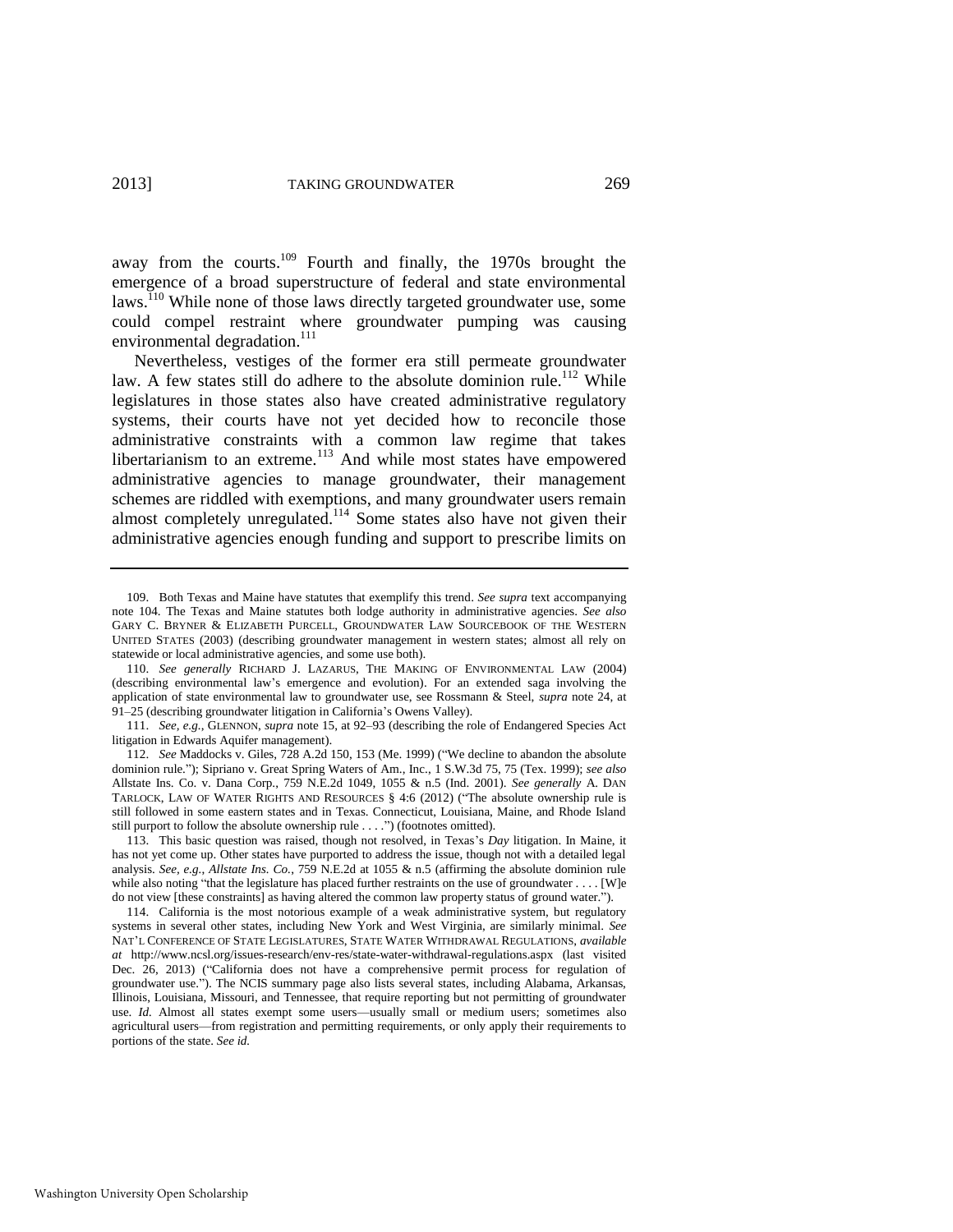use, monitor compliance with these limits, and bring enforcement actions against violators.<sup>115</sup> In theory, private litigation under common law theories might fill that gap, at least outside of absolute dominion states. But in reality, potential plaintiffs face daunting evidentiary challenges that can effectively preclude litigation. To prevail, they must demonstrate not only that they have been injured, but also by whom, and then must show that the competing users' groundwater withdrawals exceeded their reasonable shares.<sup>116</sup> Between the complexities of aquifer hydrogeology, the typical absence of information on groundwater withdrawals, and the inherent vagueness of common law standards, those showings can be difficult to make, and plaintiffs may not even try.<sup>117</sup> Finally, while some states have attempted to fully integrate groundwater and surface water regimes, others are still attempting to manage two resources as though interconnections do not exist. $118$ 

This fitful and uneven process of legal evolution creates conditions conducive to two types of takings claims. First, when legislatures or courts do attempt to reform groundwater laws—for example, by shifting from an absolute dominion standard to a permit-based system of administrative regulation—the changes necessarily involve altering an established system of property rights. Such shifts can easily generate takings claims, for many property owners believe their rights are immune to such political shifts.<sup>119</sup> Second, even when regulators apply existing law to particular groundwater users—perhaps by denying a permit to drill a well, or to pump it at the applicant's desired level—they still may interfere with landowners'

<sup>115.</sup> *See* CHARLES J. TAYLOR & WILLIAM M. ALLEY, GROUND-WATER-LEVEL MONITORING AND THE IMPORTANCE OF LONG-TERM WATER-LEVEL DATA 2 (2001) ("[W]ater-level monitoring in the United States is fragmented and largely subject to the vagaries of existing local projects."); Thompson, *supra* not[e 27](#page-5-2) (describing the prevalence of lax enforcement).

<sup>116.</sup> *See* Michael P. Mallery, *Groundwater: A Call for a Comprehensive Management Program*, 14 PAC. L.J. 1279, 1290 (1983) (noting chronic uncertainty over the scope of groundwater use rights in non-adjudicated basins).

<sup>117.</sup> As an attorney representing groundwater users in California's Central Valley, I faced these challenges. Some may become surmountable in a general adjudication for an entire groundwater basin, but general adjudications are costly and time-consuming, and sometimes are not legally possible. *See, e.g.*, Wright v. Goleta Water Dist., 219 Cal. Rptr. 740, 748–50 (Cal. Ct. App. 1985) (declining to allow a general groundwater adjudication in the absence of a statutory authorization); THOMPSON ET AL., *supra* note [24,](#page-5-1) at 490 n.37 (compiling sources that cite cost and time as deterrents to general adjudications).

<sup>118.</sup> *See* BRYNER & PURCELL, *supra* note [109,](#page-17-1) at 7, 14 (noting the absence of integration in California and Arizona).

<sup>119.</sup> *See* Webb's Fabulous Pharmacies, Inc. v. Beckwith, 449 U.S. 155, 164 (1980) ("[A] State, by *ipse dixit*, may not transform private property into public property without compensation . . . ."); *see also* Doremus, *supra* not[e 91,](#page-14-1) at 3.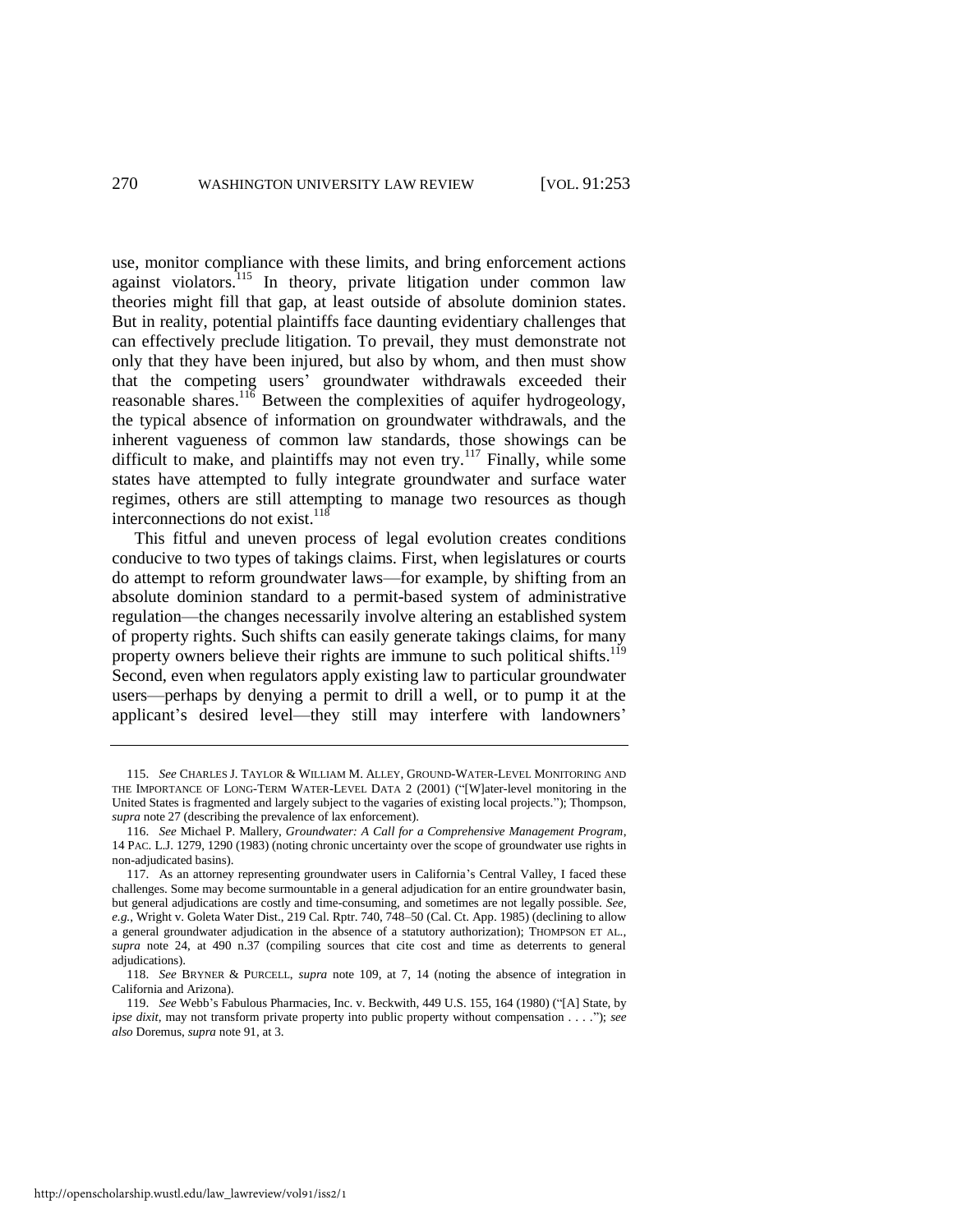expectations.<sup>120</sup> Those expectations may be difficult to reconcile with the paper existence of common-law and regulatory limitations on groundwater use, but they may be quite consistent with historic practices.<sup>121</sup> That consistency then can easily create a sense, at least on the part of the landowner, that an established property right is being taken.

#### *C. The Takings Doctrine Overlay*

<span id="page-19-1"></span>A final complicating ingredient in this recipe for takings claims is a set of uncertainties within takings doctrine itself. Takings doctrine remains contested territory, and in recent years, water rights litigation has become a major new front in that contest.<sup>122</sup> The doctrine is not entirely unsettled; indeed, some commentators have argued that existing takings case law is actually becoming more ordered and consistent.<sup>123</sup> Nevertheless, a competition among widely disparate conceptions of takings doctrine still continues, and that competition creates additional uncertainty about the relationship between takings doctrine and groundwater use regulation.

<span id="page-19-2"></span><span id="page-19-0"></span>Despite the common characterizations of takings law as muddled,  $124$  the United States Supreme Court has seemed, at least at times, to be moving toward a relatively stable conception of takings doctrine. Under the standard approach, categorical takings tests, under which plaintiffs have a relatively high likelihood of prevailing, apply to physical invasions and direct appropriations of property and to complete wipeouts of value, even

<sup>120.</sup> *See, e.g.*, Cross-Appellants' Brief at 5-15, Edwards Aquifer Auth. v. Bragg, 2013 Tex. App. LEXIS 10838 (Aug. 28, 2013) (No. 04-11-00018-CV) (describing the conflict between the Bragg's expectation that they would have sufficient water to irrigate their pecan orchards and the regulatory restrictions imposed by the Edwards Aquifer Authority).

<sup>121.</sup> *See supra* text accompanying notes [112–](#page-17-0)18 (noting the prevalence of gaps and non-enforcement in groundwater management regimes).

<sup>122.</sup> *See, e.g.*, Estate of Hage v. United States, 687 F.3d 1281 (Fed. Cir. 2012) (evaluating a takings claim based on denial of grazing permit and alleged loss of access to water); Casitas Mun. Water Dist. v. United States, 543 F.3d 1276 (Fed. Cir. 2008) (evaluating takings claim based on species protection measures); Klamath Irrigation Dist. v. United States, 64 Fed. Cl. 328 (2005) (same); Tulare Lake Basin Water Storage Dist. v. United States, 49 Fed. Cl. 313 (2001) (same); *see also* Robin Kundis Craig, *Defining Riparian Rights as "Property" through Takings Litigation: Is there a Property Right to Environmental Quality?*, 42 ENVTL. L. 115, 125–44 (2012) (describing takings cases involving water rights).

<sup>123.</sup> *See, e.g.*, Mark Fenster, *The Stubborn Incoherence of Regulatory Takings*, 28 STAN. ENVTL. L.J. 525, 527 (2009) (stating that Lingle v. Chevron U.S.A. Inc., 544 U.S. 528 (2005), brought some measure of peace, though not complete coherence, to takings doctrine); Robert Meltz, *Takings Law Today: A Primer for the Perplexed*, 34 ECOLOGY L.Q. 307, 370 (2007) ("Close analysis reveals that contemporary courts issue more or less predictable rulings in several areas of takings law.").

<sup>124.</sup> *See, e.g.*, Rose, *supra* not[e 23;](#page-5-3) Jed Rubenfeld, *Usings*, 102 YALE L.J. 1077, 1078–97 (1993); Doremus, *supra* not[e 91,](#page-14-1) at 1.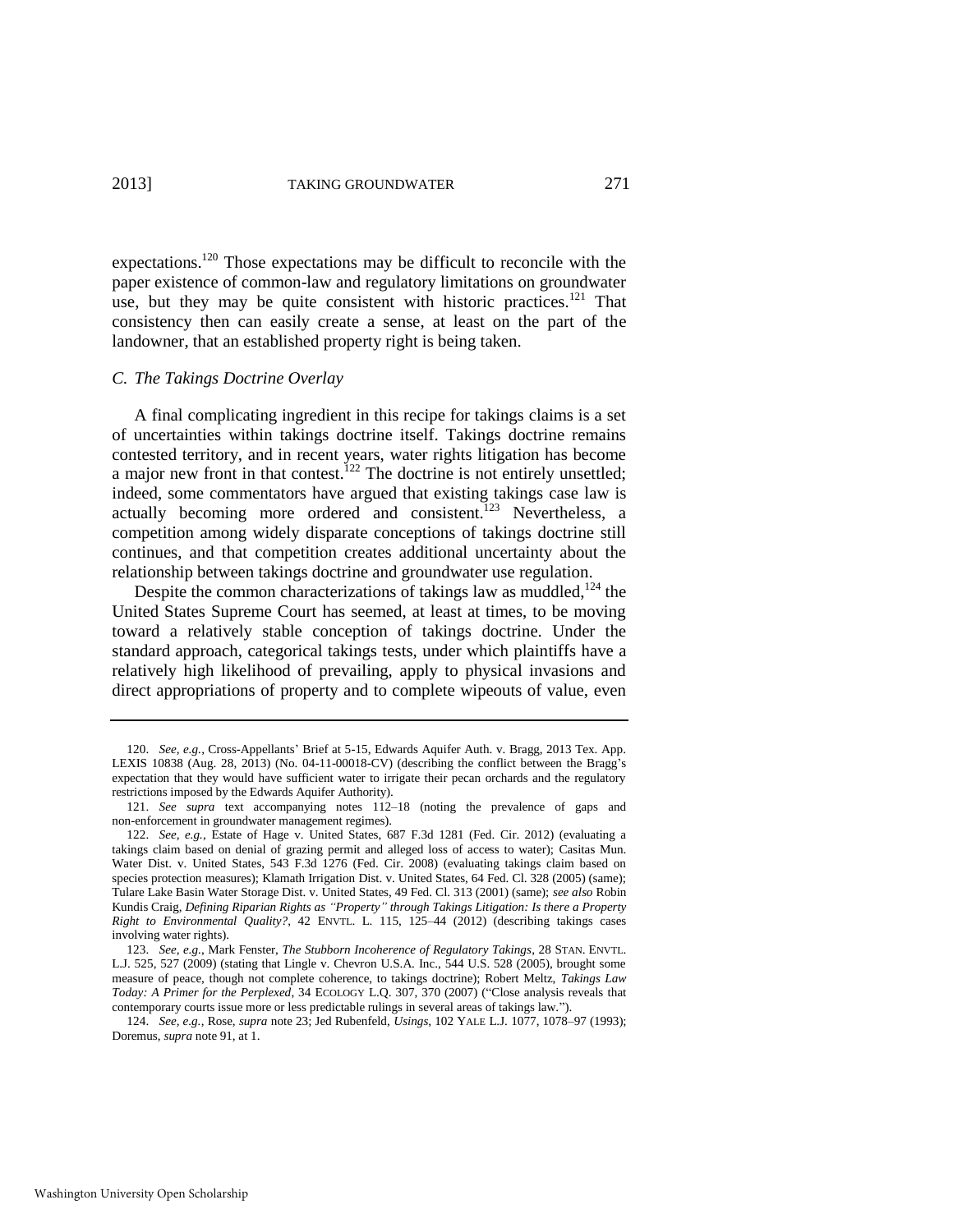if those wipeouts were caused solely by regulatory constraints.<sup>125</sup> All regulatory constraints that do not cause complete wipeouts are reviewed under the ad hoc analytical standard set forth in *Penn Central Transportation Company v. New York City*. <sup>126</sup> The *Penn Central* analysis is traditionally much friendlier to government defendants.<sup>127</sup> Wide agreement also exists on the deeper purposes of takings doctrine. One purpose, in the Supreme Court's oft-repeated words, is to "bar Government from forcing some people alone to bear public burdens which, in all fairness and justice, should be borne by the public as a whole."<sup>128</sup> But a competing purpose is to assure that government has some power to regulate property use, for "'government regulation—by definition—involves the adjustment of rights for the public good,'... [and] '[g]overnment hardly could go on if to some extent values incident to property could not be diminished without paying for every such change in the general law.'"<sup>129</sup> These tests and principles contain their ambiguities and internal tensions, but, at least as constitutional tests go, they do provide courts with enough guidance to render modern takings law a moderately predictable field.<sup>130</sup>

<span id="page-20-1"></span>Nevertheless, the seemingly settled doctrine remains subject to a fundamental challenge, one that would substantially restrict the government's regulatory capacity. Over thirty years ago, Richard Epstein argued for a radically different version of takings doctrine, under which nearly any regulation that effectively transfers wealth would create government liability.<sup>131</sup> The United States Supreme Court has never overtly adopted this approach in its entirety, but some of the Justices' opinions, particularly in the late 1980s and early 1990s, suggested sympathy for this view. $132$  Though less prevalent in recent decisions, such

<span id="page-20-0"></span><sup>125.</sup> *See* Meltz, *supra* not[e 123,](#page-19-0) at 329, 360–62.

<sup>126. 438</sup> U.S. 104 (1978). *Penn Central* involved a takings challenge to New York City's landmark law, which the city had used to prevent Penn Central from building into the airspace above Grand Central Station. The Court rejected the challenge, and it articulated a three-part standard for evaluating regulatory takings claims: courts should consider "economic impact of the regulation on the claimant"; the extent of interference "with distinct investment-backed expectations"; and "the character of the governmental action." *Id.* at 124.

<sup>127.</sup> *See* F. Patrick Hubbard et al., *Do Owners Have a Fair Chance of Prevailing under the Ad Hoc Regulatory Takings Test of* Penn Central Transportation Company*?*, 14 DUKE ENVTL. L. & POL'Y F. 121, 141 (2003) (providing statistics showing that landowners usually lose *Penn Central* claims).

<sup>128.</sup> Armstrong v. United States*,* 364 U.S. 40, 49 (1960).

<sup>129.</sup> Lingle v. Chevron U.S.A. Inc., 544 U.S. 528, 538 (2005) (quoting Andrus v. Allard, 444 U.S. 51, 65 (1979) and Pa. Coal Co. v. Mahon, 260 U.S. 393, 413 (1922)).

<sup>130.</sup> *See* Meltz, *supra* not[e 123,](#page-19-0) at 370 (describing "more or less predictable rulings").

<sup>131.</sup> EPSTEIN, *supra* not[e 36.](#page-7-1)

<sup>132.</sup> *See* Laura S. Underkuffler, Tahoe*'s Requiem: The Death of the Scalian View of Property and Justice*, 21 CONST. COMMENT. 727, 731–32 (2004) (describing the influence of this view on a series of Supreme Court cases in the 1990s).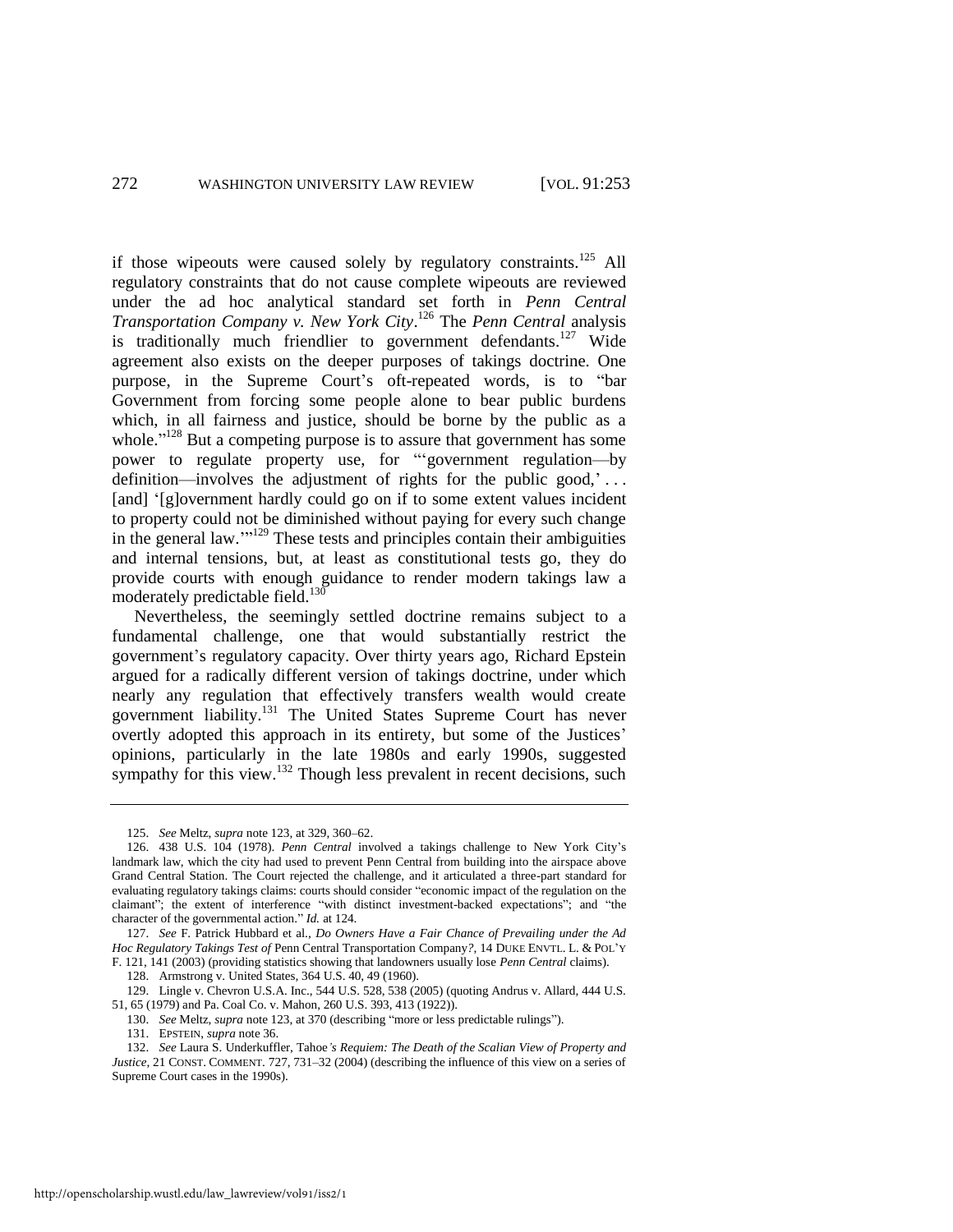<span id="page-21-2"></span>signs of sympathy continue to appear, most prominently in the Court's 2010 decision in *Stop the Beach Renourishment, Inc. v. Florida Department of Environmental Protection*. <sup>133</sup> Writing for a conservative plurality, Justice Scalia dismissed the possibility that states, either through judicial or legislative action, might "[allow] for incremental modifications to property law," and seemed to suggest that any such modification would constitute a taking.<sup>134</sup> No Court majority has ever gone that far, but that notion continues to influence litigants' positions. Perhaps even more importantly, similar notions provide the foundations for legislative takings initiatives and ballot measures across the country.<sup>135</sup>

<span id="page-21-1"></span><span id="page-21-0"></span>One focal point of the property rights campaign has been the field of water rights, where litigants and some commentators have opined that courts should make much more extensive use of categorical takings tests.<sup>136</sup> Their campaign found its first major success twelve years ago. In *Tulare Lake Water Basin Storage District v. United States*, <sup>137</sup> the United States Court of Federal Claims determined that environmental restrictions on surface water use were compensable under a categorical *physical* takings analysis.<sup>138</sup> The primary reasons, according to the court, were: (1) because water rights are usufructuary, any use restriction effectively eviscerates the right; and (2) to a plaintiff, it made little difference whether the restraint followed from a regulatory constraint or from the government physically removing the water; the impact was the same.<sup>139</sup> Both reasons, if more widely adopted, would set water rights takings doctrine far apart

137. 49 Fed. Cl. 313 (2001). *Tulare Lake* involved a challenge by agricultural interests in California's Central Valley to water use restrictions designed to protect two fish species that had been listed under the Federal Endangered Species Act. *Id.* 

138. *Id.* at 318–20; 324.

<sup>133. 130</sup> S. Ct. 2592 (2010).

<sup>134.</sup> *Id.* at 2606 (responding to, and quoting, Justice Kennedy's concurrence); *see* J. Peter Byrne, *Stop the* Stop the Beach *Plurality!*, 38 ECOLOGY L.Q. 619, 619–20, 627 (2011) (describing and critiquing this view).

<sup>135.</sup> *See* Hannah Jacobs, Note, *Searching for Balance in the Aftermath of the 2006 Takings Initiatives*, 116 YALE L.J. 1518, 1520 (2007) ("This movement . . . seeks to extend current Fifth Amendment takings doctrine to give property owners a claim to compensation whenever government regulation causes even slight decreases in the value of their property.").

<sup>136.</sup> *See* Shepard, *supra* note [33;](#page-7-0) Patashnik, *supra* note [29;](#page-6-0) Allegretti & Co. v. Cnty. of Imperial, 42 Cal. Rptr. 3d 122, 129–32 (Ct. App. 2006) (considering, and rejecting, an argument that a restriction on water use constituted a physical taking); Cross-Appellants' Brief at 45-50, Edwards Aquifer Auth. v. Bragg, 2013 Tex. App. LEXIS 10838 (Aug. 28, 2013) (No. 04-11-00018-CV) (arguing that restrictions on groundwater use should be analyzed as physical takings).

<sup>139.</sup> *See id.* at 319 ("In the context of water rights, a mere restriction on use—the hallmark of a regulatory action—completely eviscerates the right itself since plaintiffs' sole entitlement is to the use of the water."); *id.* at 320 ("[W]hether the government decreased the water to which plaintiffs had access by means of a dam or by means of pumping restrictions amounts to a distinction without a difference.").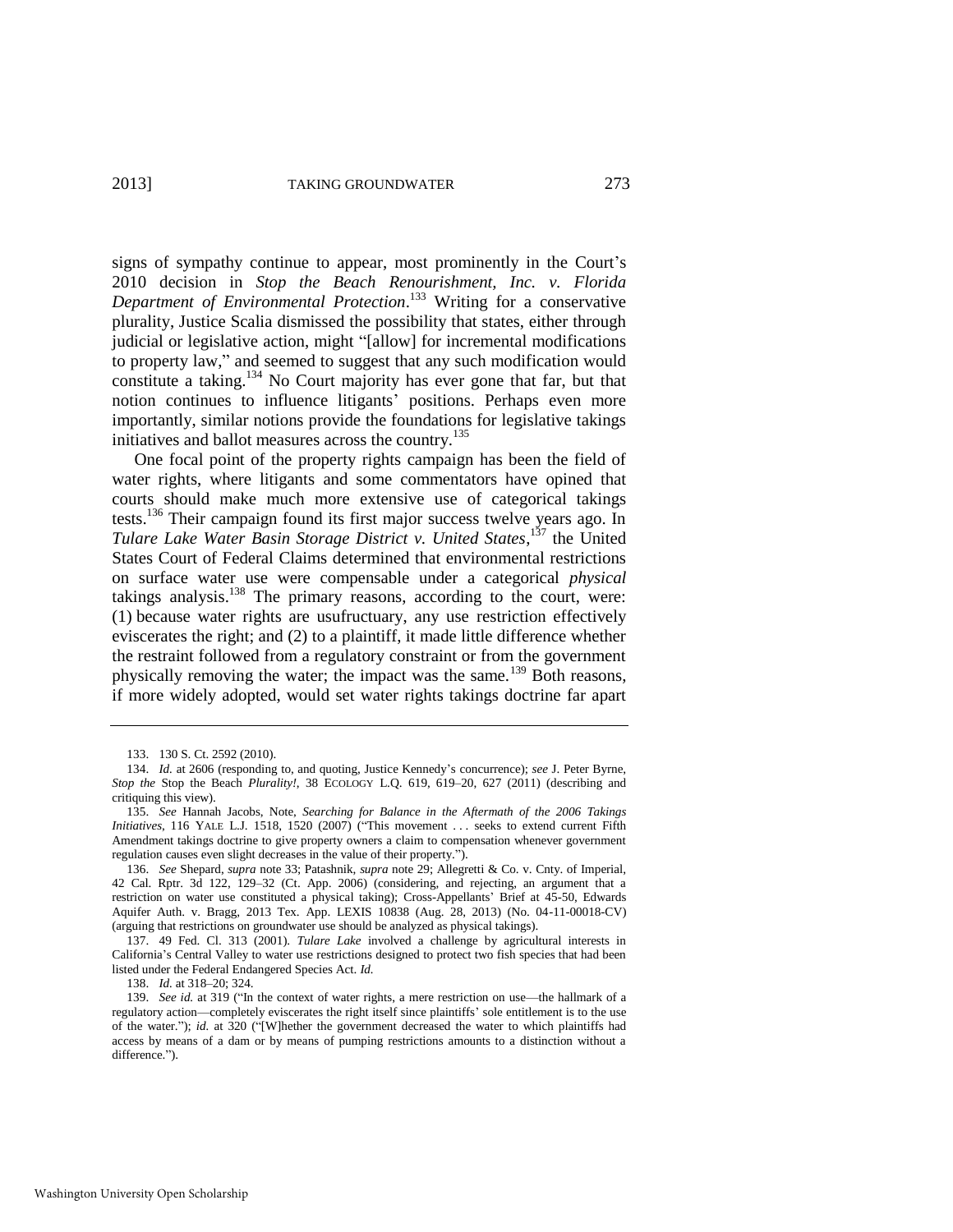from traditional takings doctrine.<sup>140</sup> Twelve years later, the *Tulare Lake* decision stands almost entirely alone, save for one Federal Circuit decision involving some peculiar facts. $141$  Criticism has been widespread; the *Tulare Lake* case itself lacks precedential value (and was later repudiated, albeit anemically, by the judge who wrote  $it^{142}$ ); and many more cases have rejected its analytical methodology than have followed it. $^{143}$  But the idea that water rights should be subject to a more plaintiff-friendly mode of takings analysis still continues to find moments of traction.<sup>144</sup> Adding to the potential uncertainty is conspicuous judicial silence. It has been fifty years since any takings case involving water allocation emerged from the United States Supreme Court.<sup>145</sup>

The push for heightened protection of consumptive water use rights also has inspired (and may partly be inspired by) countermovements. In articles and amicus briefs, advocates favoring greater government oversight over water resources have pressed very different versions of the law of water rights and takings. Under the most prevalent view, government should have broad discretion to regulate water use, and plaintiffs should hardly ever be able to prove a taking when a regulation restricts water use. That approach, according to its proponents, follows

<sup>140.</sup> *See* Benson, *supra* note [29,](#page-6-0) at 584–86 (explaining how the *Tulare Lake* case's effect-on-the-plaintiff reasoning diverges from traditional takings analysis). In its land use cases, the Court has never suggested that use rights should enjoy higher status than ownership rights.

<sup>141.</sup> *See* Casitas Mun. Water Dist. v. United States, 543 F.3d 1276 (Fed. Cir. 2008) (also holding that a use restriction should be analyzed as a potential physical taking). *Casitas* involved a requirement that the plaintiffs take water out of their diversion ditch and redirect it to the river, and this fact seems to have been centrally important to the court's decision. *See id.* at 1290–93. The court did not endorse a more general principle that all regulatory restrictions on water use should be analyzed as physical takings. *See id.* The Federal Circuit later dismissed the case, finding that the plaintiff did not hold a property right to the water it claimed had been taken. Casitas Mun. Water Dist. v. United States, 708 F.3d 1340 (Fed. Cir. 2013).

<sup>142.</sup> *See* Casitas Mun. Water District v. United States, 76 Fed. Cl. 100, 106 (2007), *rev'd*, 543 F.3d 1276 (Fed. Cir. 2008).

<sup>143.</sup> *See, e.g.*, CRV Enters., Inc. v. United States, 626 F.3d 1241, 1247–48 (Fed. Cir. 2010) (declining to use a physical takings analysis); Washoe Cnty. v. United States*,* 319 F.3d 1320, 1326–27 (Fed. Cir. 2003) (also declining to use a physical takings analysis); Allegretti & Co. v. Cnty. of Imperial, 42 Cal. Rptr. 3d 122, 132 (Ct. App. 2006) ("[W]e disagree with *Tulare Lake's* conclusion that the government's imposition of pumping restrictions is no different than an actual physical diversion of water."). For sample academic critiques of the *Tulare Lake* decision, see Benson, *supra*  note [29;](#page-6-0) Gray, *supra* not[e 29.](#page-6-0) 

<sup>144.</sup> *See, e.g.*, Patashnik, *supra* not[e 29,](#page-6-0) at 404–15; Shepard, *supra* note [33.](#page-7-0) *See also* Craig, *supra*  note [122,](#page-19-1) at 122 ("[I]f the core property right at issue *is* the right to use . . . any interference with that right to use begins to look more akin to a physical taking.") (footnotes omitted).

<sup>145.</sup> The Court has been actively involved in takings cases involving water resources. *See, e.g.*, Ark. Game & Fish Comm'n v. United States, 133 S. Ct. 511 (2012) (considering a takings claim arising from temporary but repeated flooding); Stop the Beach Renourishment, Inc. v. Fla. Dep't of Envtl. Prot., 130 S. Ct. 2592 (2010) (considering takings claims involving littoral rights). But the last Supreme Court case to directly address a takings issue involving water allocation was Dugan v. Rank, 372 U.S. 609 (1963).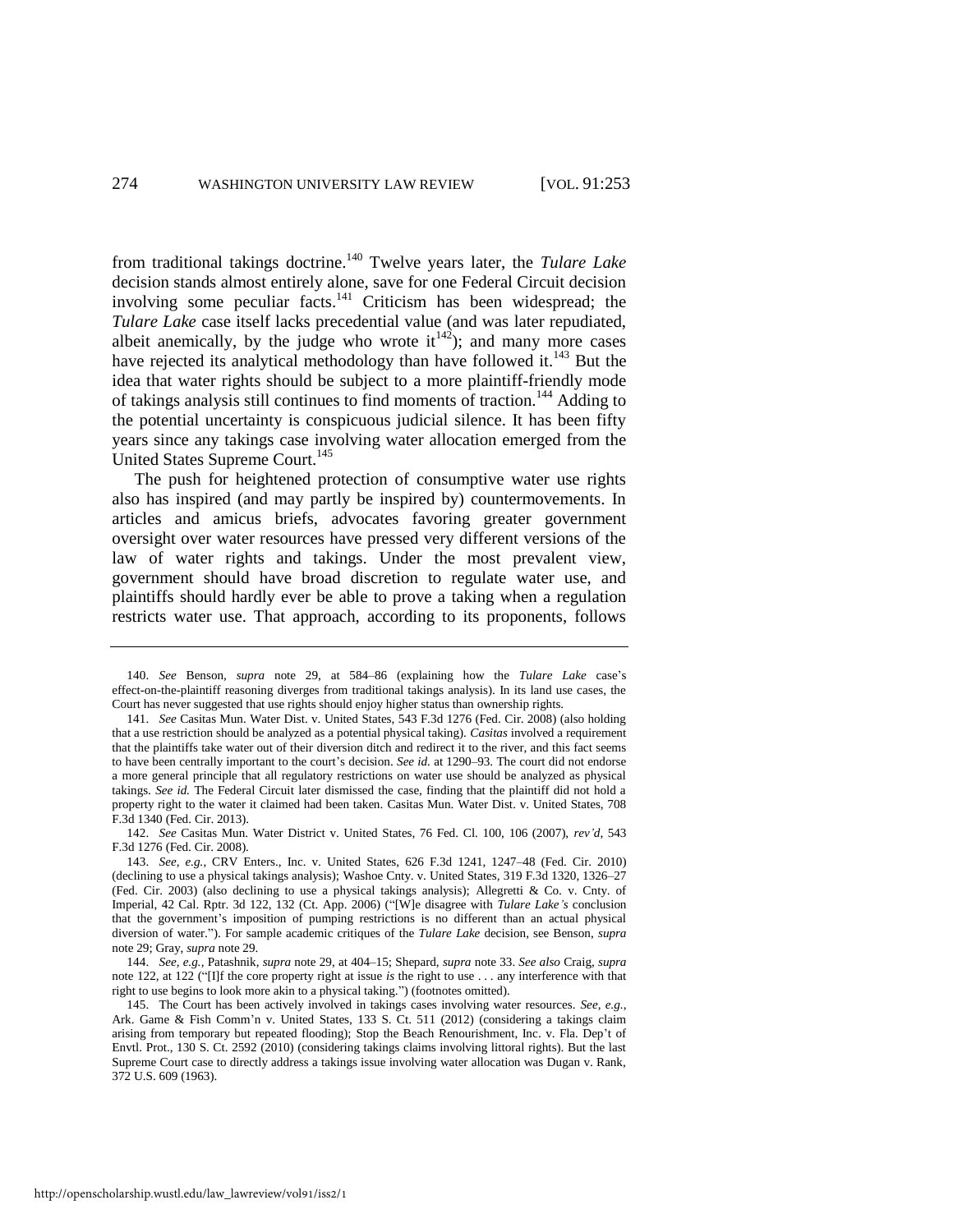<span id="page-23-1"></span>from basic principles of water law.<sup>146</sup> They argue that water rights are inherently more limited and contingent than ownership interests in land or personal property, and that private use rights must coexist with, and often remain subordinate to, overriding public interests in waterways.<sup>147</sup> Consequently, to an even greater extent than land use rights, water use always remains subject to governmental oversight and control.<sup>148</sup> A smaller group of advocates would take this sort of argument several steps further, and claim that water rights lack key attributes of more traditional property rights and therefore are not constitutional property at all.<sup>149</sup>

<span id="page-23-0"></span>The clash among these competing views has profound implications for takings cases involving groundwater regulation. If the *Stop the Beach Renourishment* plurality view becomes the law of the land, and state courts and legislatures effectively lose the ability to revise and update state property law, groundwater law will remain with one foot firmly cemented in the nineteenth century. The gradual movement toward increasing regulatory oversight could largely cease.<sup>150</sup> Similarly, the adoption of a categorical takings test—or even a less-than-categorical test that still involves heightened scrutiny of government actions—for groundwater rights restrictions would severely restrict the application of legal constraints, either existing or new, to groundwater use.<sup>151</sup> Either development would represent a boon to the traditional approach of unrestrained pumping, and a substantial burden to more modern legal approaches predicated upon regulatory balancing and constraint. Conversely, if courts decide that groundwater rights do not qualify as property, takings protection for groundwater use rights would diminish. Whether that would substantially change the level of restrictions on private users is not an easy question to answer; while such an outcome

151. *See id.* 

<sup>146.</sup> *See generally* Gray, *supra* note [29](#page-6-0) (arguing that the nature of water rights makes takings claims less viable than in a land-use context); Leshy, *supra* not[e 29](#page-6-0) (same).

<sup>147.</sup> *See, e.g.*, Gray, *supra* not[e 29,](#page-6-0) at 4. That view does find ample support in surface water case law. *See, e.g.*, United States v. Willow River Power Co., 324 U.S. 499, 509 (1945) (quoting United States v. Chandler-Dunbar Water Power Co., 229 U.S. 53, 69 (1913) ("[T]hat the running water in a great navigable stream is capable of private ownership is inconceivable.")); Nat'l Audubon Soc'y v. Superior Court, 658 P.2d 709 (Cal. 1983) (holding that private surface water rights are inherently limited by state public trust authority).

<sup>148.</sup> *See generally* Gray, *supra* not[e 29;](#page-6-0) Leshy, *supra* not[e 29.](#page-6-0) 

<sup>149.</sup> *See, e.g.*, Zellmer & Harder, *supra* not[e 33.](#page-7-0) 

<sup>150.</sup> *See* JOHN D. ECHEVERRIA, GEORGETOWN ENVTL. LAW & POLICY INST., PROPERTY VALUES AND OREGON MEASURE 37: EXPOSING THE FALSE PREMISE OF REGULATION'S HARM TO LANDOWNERS 5 (2007), *available at* http://www.vermontlaw.edu/Documents/102009propertyValues AndOregonMeasure37.pdf (finding a pronounced tendency to waive or avoid regulations rather than pay compensation).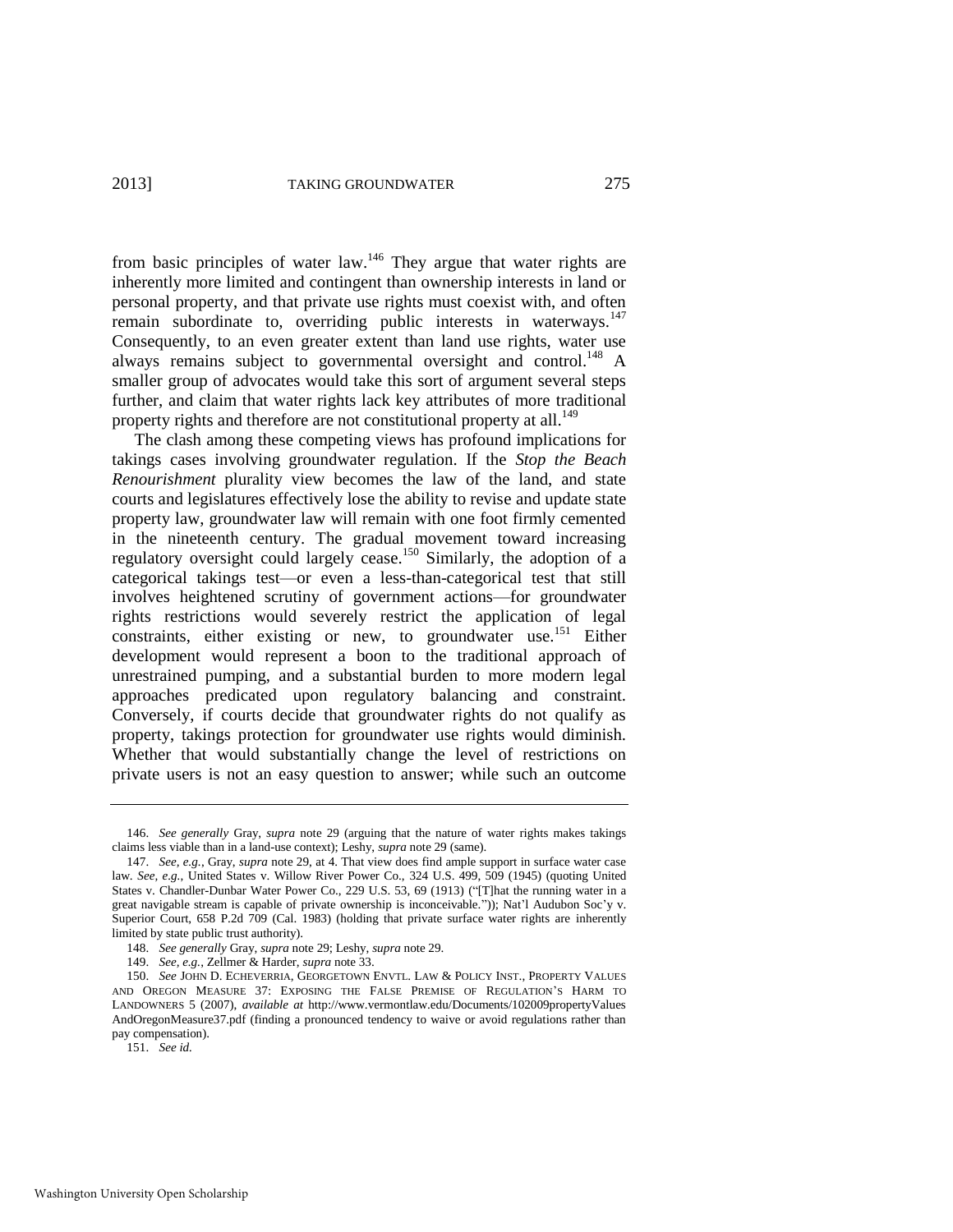seems intuitively plausible, other countries that lack takings protection for water users still are often quite solicitous of private water use.<sup>152</sup> But at the very least, that shift would diminish the prevalence of takings claims.<sup>153</sup> Finally, if an intermediate position prevails, takings protection would remain available in rare instances, but almost all instances of groundwater use regulation would not lead to compensation requirements.

#### II. GROUNDWATER, TAKINGS, AND THE COURTS

In 1994, R. Burrell Day and Joel McDaniel bought 381.4 acres of agricultural land in Texas.<sup>154</sup> The Edwards Aquifer lies beneath their property, and Day and McDaniel hoped to tap the aquifer to irrigate oats, peanuts, and pastures.<sup>155</sup> However, to continue to use water from their one well, which was partially defunct, or to replace it with a new one, they needed authorization from the Edwards Aquifer Authority.<sup>156</sup> They applied for, and received, authorization for pumping, but they did not get nearly as much water as they wanted. The Edwards Aquifer Authority's permitting scheme favors users who were pumping prior to implementation of the Edwards Aquifer Authority Act, and Day and McDaniel did not fit into that category.<sup>157</sup> Consequently, their permit came with what they viewed as severe restrictions on the amount of groundwater they could pump.<sup>158</sup> Day and McDaniel sued, alleging a taking.<sup>159</sup> The litigation has not yet produced a final judgment. But in a February 2012 decision, the Texas Supreme Court concluded that Day and McDaniel have property rights in the water beneath their land, even prior to pumping, and that a regulatory scheme that limits the exercise of those rights could effect a taking.<sup>160</sup> Many property rights advocates and rural water users celebrated the

<sup>152.</sup> For example, New Zealand does not provide takings protection to water users, but the absence of such protection has not prevented aggressive industrial and agricultural exploitation of New Zealand's waterways. *See* WATER PROGRAMME OF ACTION INTER-DEPARTMENTAL WORKING GRP., N.Z. MINISTRY OF ENV'T, FRESHWATER FOR A SUSTAINABLE FUTURE: ISSUES AND OPTIONS 12–14 (2004) (describing New Zealand's system of "resource consents," which permit water use without creating ownership rights, as well as the demands placed upon New Zealand's waterways).

<sup>153.</sup> They probably would not disappear, for plaintiffs still could argue that restrictions on groundwater use effectively took their land. *See, e.g.*, Pratt Constr. Co. v. Cal. Coastal Comm'n, 76 Cal. Rptr. 3d 466 (Cal. Ct. App. 2008) (raising such a claim).

<sup>154.</sup> Edwards Aquifer Auth. v. Day, 369 S.W.3d 814, 818 (Tex. 2012).

<sup>155.</sup> *Id.* 

<sup>156.</sup> *Id.* at 818–19.

<sup>157.</sup> *Id.* at 818–21 ("With few exceptions, water may not be withdrawn from the aquifer through wells drilled after June 1, 1993.") (footnote omitted).

<sup>158.</sup> *Id.* at 820–21.

<sup>159.</sup> *Id.* at 821.

<sup>160.</sup> *Id.* at 843 ("[A] landowner cannot be deprived of all beneficial use of the groundwater below his property merely because he did not use it during an historical period and supply is limited.").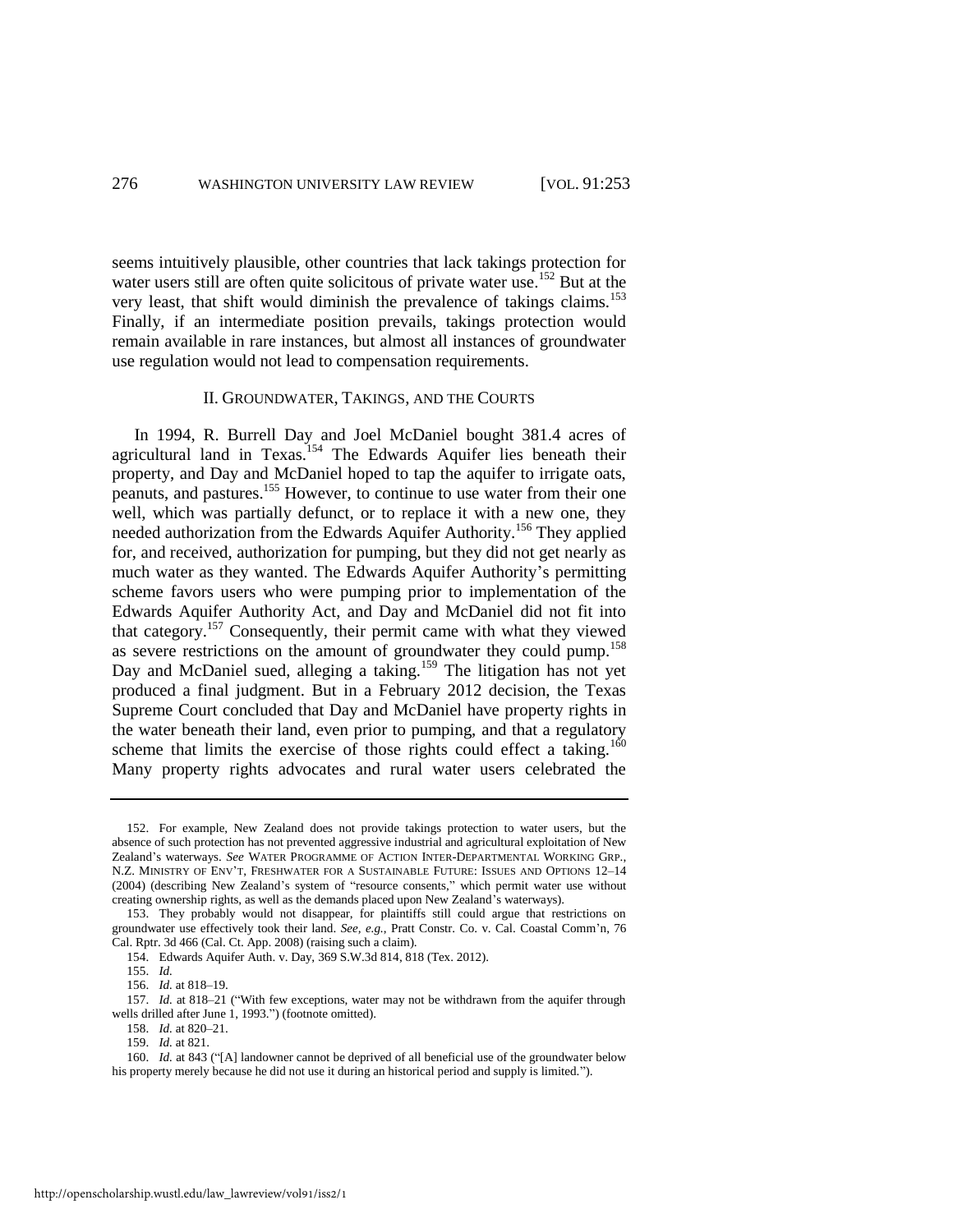decision as a landmark victory, while environmentalists and government water managers warned of a grave threat to sustainable groundwater use. $161$ 

*Day* is probably the nation's most prominent groundwater/takings case, and it already has begun to receive academic attention.<sup>162</sup> But it is not the only one. Over the past century, state and federal courts have decided at least<sup>163</sup> fifty cases involving alleged takings of groundwater.<sup>164</sup> This

162. *See* Torres, *supra* note [29.](#page-6-0) The case already has begun appearing in water law casebooks. *See, e.g.*, THOMPSON ET AL., *supra* not[e 24,](#page-5-1) at 498–505.

163. This number includes only decisions available on Lexis or Westlaw's databases. Because not every case produces a decision, and because not every decision is published on Lexis and Westlaw, the total number of cases is probably higher. Nevertheless, a search of popular media databases did not reveal any additional cases.

164. *See* Hensley v. City of Columbus, 557 F.3d 693 (6th Cir. 2009); Washoe Cnty. v. United States, 319 F.3d 1320 (Fed Cir. 2003); Sierra Nevada SW Enters. v. King, No. 3:10-CV-579-RCJ-RAM, 2011 WL 3204737 (D. Nev. July 27, 2011); Bragg v. Edwards Aquifer Auth., No. SA-06-CV-1129-XR, 2008 U.S. Dist. LEXIS 23380 (W.D. Tex. Mar. 25, 2008); Coates v. Hall, 512 F. Supp. 2d 770 (W.D. Tex. 2007); Williamson v. Guadalupe Cnty. Groundwater Conservation Dist., 343 F. Supp. 2d 580, 598–99 (W.D. Tex. 2004); Knaust v. City of Kingston, 193 F. Supp. 2d 536 (N.D.N.Y. 2002); Fallini v. Hodel, 725 F. Supp. 1113, 1122–24 (D. Nev. 1989), *aff'd on other grounds*, Fallini v. Hodel, 963 F.2d 275 (9th Cir. 1992); Cherry v. Steiner, 543 F. Supp. 1270, 1277–78 (D. Ariz. 1982); Walker v. United States, 79 Fed. Cl. 685, 706–07 (2008); Fallini v. United States, 31 Fed. Cl. 53 (1994), *judgment vacated and remanded by* Fallini v. United States, 56 F.3d 1378 (Fed. Cir. 1995); Jensen v. United States, 17 Cl. Ct. 583 (1989); *In re* Gen. Adjudication of All Rights to Use Water in the Gila River Sys. and Source, 9 P.3d 1069, 1083 (Ariz. 2000); Town of Chino Valley v. City of Prescott, 638 P.2d 1324, 1326–30 (Ariz. 1981); Town of Chino Valley v. State Land Dep't, 580 P.2d 704, 705–07 (Ariz. 1978); Sw. Eng'g Co. v. Ernst, 291 P.2d 764, 768–70 (Ariz. 1955); Aikins v. Ariz. Dep't of Water Res., 743 P.2d 946, 951 (Ariz. Ct. App. 1987); Allegretti & Co. v. Cnty. of Imperial, 42 Cal. Rptr. 3d 122 (Ct. App. 2006); Acosta v. Big Bear Cmty. Servs. Dist., 2004 Cal. App. Unpub. LEXIS 2253 (Ct. App. Mar. 10, 2004); Kobobel v. State Dep't of Natural Res., 249 P.3d 1127 (Colo. 2011) (en banc); Cent. Colo. Water Conservancy Dist. v. Simpson, 877 P.2d 335, 347–48 (Colo. 1994); Vill. of Tequesta v. Jupiter Inlet Corp., 371 So. 2d 663 (Fla. 1979); *In re* Water Use Permit Applications, 9 P.3d 409, 492–95 (Haw. 2000); City Mill Co. v. Honolulu Sewer & Water Comm'n, 30 Haw. 912, 916–17 (1929); Natural Res. Comm'n of Ind. v. AMAX Coal Co., 638 N.E.2d 418, 429 (Ind. 1994); F. Arthur Stone & Sons v. Gibson, 630 P.2d 1164 (Kan. 1981); Williams v. City of Wichita, 374 P.2d 578 (Kan. 1962); Md. Aggregates Ass'n v. State, 655 A.2d 886, 899-900 (Md. 1995); City of Gaylord v. Maple Manor Invs., L.L.C., No. 266954, 2006 WL 2270494 (Mich. Ct. App. Aug. 8, 2006); Jones v. East Lansing-Meridian Water & Sewer Auth., 296 N.W.2d 202 (Mich. Ct. App. 1980); Crookston Cattle Co. v. Minn. Dep't of Natural Res., 300 N.W.2d 769, 774–75 (Minn. 1980); Bamford v. Upper Republican Natural Res. Dist., 512 N.W.2d 642, 651–52 (Neb. 1994); *In re* Town of Nottingham, 904 A.2d 582 (N.H. 2006); Bounds v. State, 252 P.3d 708 (N.M. Ct. App. 2010), *aff'd on other grounds by*  Bounds v. State *ex rel.* D'Antonio, 306 P.3d 457 (N.M. 2013); Baeth v. Hoisveen, 157 N.W.2d 728 (N.D. 1968); McNamara v. City of Rittman, 838 N.E.2d. 640 (Ohio 2005); Smith v. Summit Cnty.,

<sup>161.</sup> *See, e.g.*, Mose Buchele, *What the State Supreme Court Ruling on Water Rights Means for Texas*, STATEIMPACT (Feb. 24, 2012, 3:01 PM), http://stateimpact.npr.org/texas/2012/02/24/whatdoes-the-supreme-court-ruling-on-water-rights-mean/; Bruce Wright, *A Victory for Property Rights: Texas Court Decision Affirms Right to Water*, FISCAL NOTES (May 7, 2012), http://www.window .state.tx.us/comptrol/fnotes/fn1204/water-rights.php; Gabriel Eckstein, *Texas Water Flowing Above Ground is Public but Below It's Private*, STAR-TELEGRAM (Mar. 10, 2012), http://www.startelegram.com (archives access requires password) ("[T]he court has effectively undermined and jeopardized the state's ability to respond to water shortages and plan for its future.").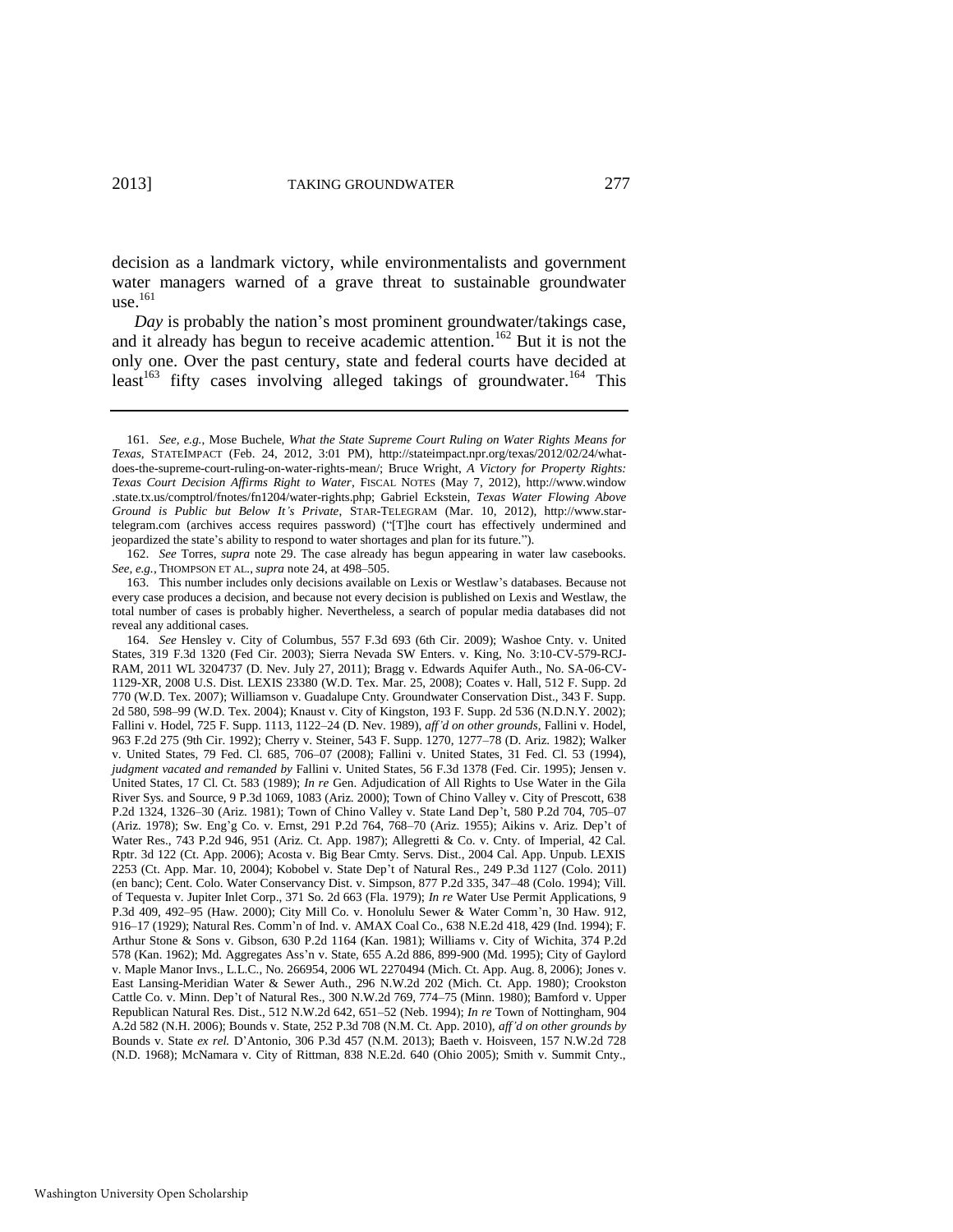section reviews those cases.<sup>165</sup> It begins by providing a general description of the case law, focusing on when and where the cases have arisen and what sort of claims they involve. It then turns to an analysis of reasoning and outcomes. That discussion supports several important conclusions, each of which sheds light on ongoing debates about the proper application of takings doctrine to groundwater, and on larger discussions about the implications of takings doctrine for water rights.

#### *A. The Increasing Frequency of Groundwater/Takings Cases*

Groundwater/takings litigation is a growing phenomenon. Over the past sixty years, every decade has brought at least as many published groundwater/takings decisions as the decade before. The current decade is on pace to continue that trend. The overall numbers remain modest—fifty cases is by no means an avalanche of litigation—but with increasing stress on water resources and continued emphasis on property rights litigation, there is little reason to expect the growth to cease.

<sup>721</sup> N.E.2d 482 (Ohio Ct. App. 1998); State *ex. rel.* Hensley v. City of Columbus, No. 10AP-840, 2011 WL 2586353 (Ohio Ct. App. June 30, 2011); Jacobs Ranch, L.L.C. v. Smith, 148 P.3d 842 (Okla. 2006); Knight v. Grimes, 127 N.W.2d 708, 711 (S.D. 1964); Edwards Aquifer Auth. v. Day, 369 S.W.3d 814 (Tex. 2012); Barshop v. Medina Cnty. Underground Water Conservation Dist., 925 S.W.2d 618 (Tex. 1996); Edwards Aquifer Auth. v. Bragg, No. 04-11-00018-CV, 2013 Tex. App. LEXIS 10838 (Aug. 28, 2013); Edwards Aquifer Auth. v. Horton, No. 04-09-00375-CV, 2010 Tex. App. LEXIS 736 (Feb. 3, 1010); Bingham v. Roosevelt City Corp., 235 P.3d 730 (Utah 2010); Weber Basin Water Conservancy Dist. v. Gailey, 328 P.2d 175 (Utah 1958); Peterson v. Dep't of Ecology, 596 P.2d 285 (Wash. 1979); Bostco LLC v. Milwaukee Metro. Sewerage Dist., 835 N.W.2d 160 (Wis. 2013); Lesaffre Yeast Corp. v. Milwaukee Metro. Sewerage Dist., 662 N.W.2d 678 (Wis. Ct. App. 2003) (unpublished).

<sup>165.</sup> The list of cases comes with a few additional caveats. First, I included cases where plaintiffs sought to enjoin some government action because it allegedly would cause a taking as well as cases where plaintiffs sought damages for alleged takings. Second, the boundaries of the set are not all crisp. In some older cases, courts mixed takings and due process arguments, and the cases' status as groundwater/takings decisions is ambiguous. *See, e.g.*, F. Arthur Stone & Sons v. Gibson, 630 P.2d 1164, 1167, 1174 (Kan. 1981) (describing a complaint grounded exclusively in the equal protection provision of the Kansas Constitution, but ruling for the government defendant because "[t]he statute does not effect an unconstitutional taking of property"). More recent cases sometimes are ambiguous about whether the case concerns an alleged taking of groundwater use rights or whether groundwater regulation or protection was just a factor contributing to actions that allegedly took land use or surface water rights. *See, e.g.*, Bingham v. Roosevelt City Corp., 235 P.3d 730 (Utah 2010) (rejecting a claim alleging a taking of surface water and land use rights but premised on the diversion of groundwater from beneath the plaintiffs' land); Charles A. Pratt Constr. Co. v. Cal. Coastal Comm'n, 76 Cal. Rptr. 3d 466 (Cal. Ct. App. 2008) (denying a takings claim based on land use restrictions partially motivated by the unavailability of groundwater). For that reason, another researcher compiling a similar list might include a few more or less decisions. The differences, however, would likely be small.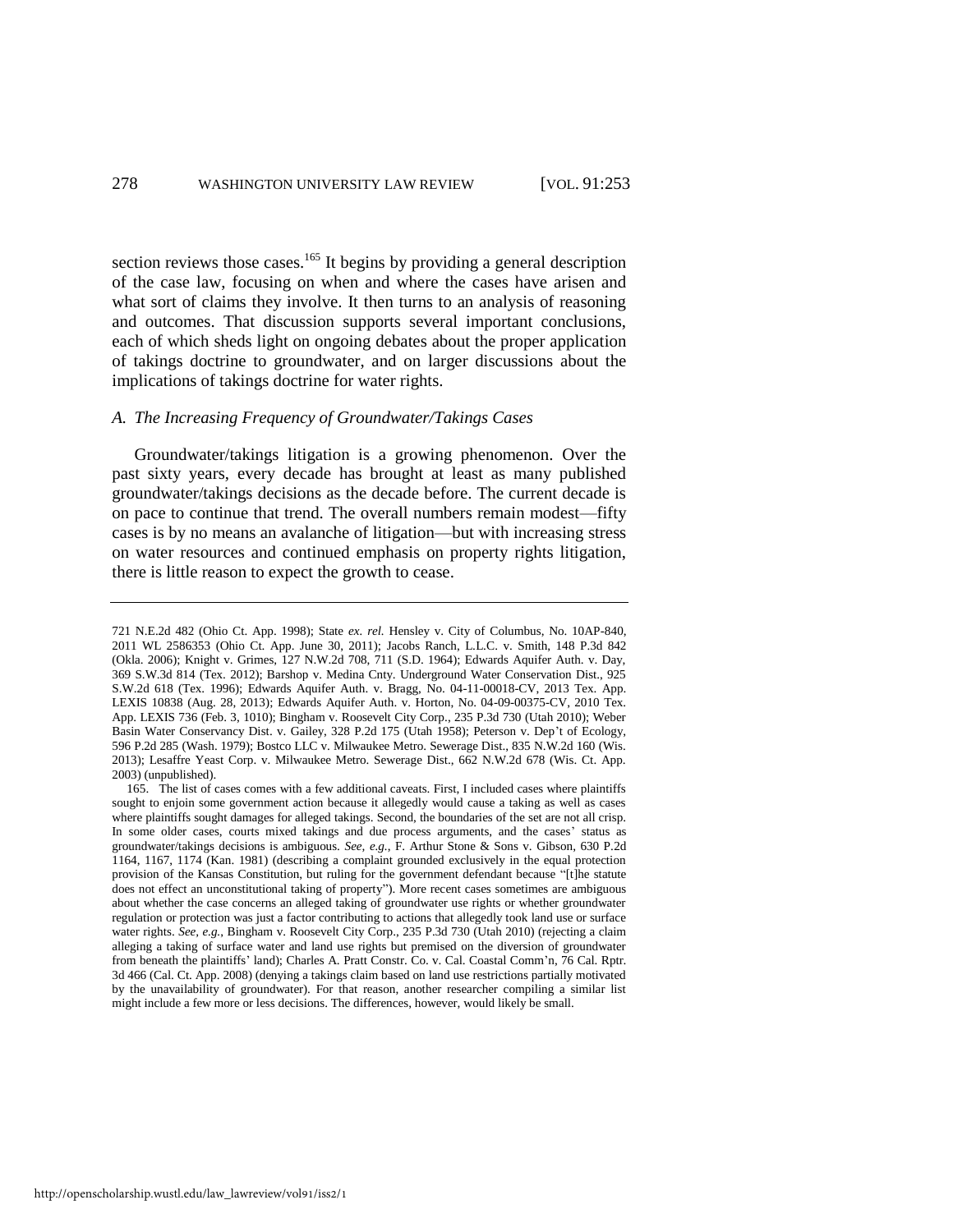| TABLE 1: GROUNDWATER/TAKINGS CASES BY DECADE |  |
|----------------------------------------------|--|
|----------------------------------------------|--|

| Pre-1960 11960-69 11970-79 11980-89 11990-99 2000-09 2010-13 |  |  |  |
|--------------------------------------------------------------|--|--|--|
|                                                              |  |  |  |

Those cases also arise from all over the country.<sup>166</sup> Not surprisingly, most come from relatively arid states, where water litigation traditionally has more of a prominent role. But cases arising out of relatively well-watered Midwestern and eastern states show that the emergence of groundwater/takings litigation represents a national trend.

TABLE 2: GROUNDWATER/TAKINGS CASES BY STATE OF ORIGIN

| $# \, \text{Cases}$ |                 | $\mathfrak{D}$ | 3    | 4 | 6                         |  |
|---------------------|-----------------|----------------|------|---|---------------------------|--|
| <b>State</b>        | Florida         | California     | none |   | Ohio Nevada Arizona Texas |  |
|                     | Indiana         | Colorado       |      |   |                           |  |
|                     | Maryland        | Hawaii         |      |   |                           |  |
|                     | Minnesota       | Kansas         |      |   |                           |  |
|                     | Nebraska        | Michigan       |      |   |                           |  |
|                     | New Hampshire   | New Mexico     |      |   |                           |  |
|                     | New York        | Utah           |      |   |                           |  |
|                     | North Dakota    | Washington     |      |   |                           |  |
|                     | <b>Oklahoma</b> | Wisconsin      |      |   |                           |  |
|                     | South Dakota    |                |      |   |                           |  |

While the cases have arisen from a wide variety of fact patterns, two particular types of claims dominate the field. First, eighteen of the cases involve as-applied challenges to restrictions on a particular landowner's groundwater use.<sup>167</sup> *Day* typifies this type of litigation.<sup>168</sup> Second, nine of the cases challenge states' attempts to change groundwater laws. Typical of this second category is *Barshop v. Medina County Underground Water Conservation District*, another Texas case involving a facial challenge to the Edwards Aquifer Authority Act.<sup>169</sup> The remaining cases involve a wide

<sup>166.</sup> Because of the small sample size, one probably should not draw too many conclusions from the numbers from specific states. The relatively high number of Nevada cases, for example, may simply reflect a few litigious years for the Fallini family rather than some distinctive attribute of Nevada's law or hydrology. *See Fallini*, 725 F. Supp. 1113; *Fallini*, 31 Fed. Cl. 53; *Fallini*, 56 F.3d 1378. Similarly, three of the four Ohio decisions emerged from the same underlying dispute.

<sup>167.</sup> *See, e.g.*, *Allegretti & Co.*, 42 Cal. Rptr. 3d at 126–27 (describing how the case arose out of a dispute over a permit application for a new well).

<sup>168. 369</sup> S.W.3d 814, 818 (Tex. 2012).

<sup>169. 925</sup> S.W.2d 618 (Tex. 1996); *see also* Baeth v. Hoisveen, 157 N.W.2d 728 (N.D. 1968) (challenging North Dakota's establishment of a prior appropriation regime and declaration that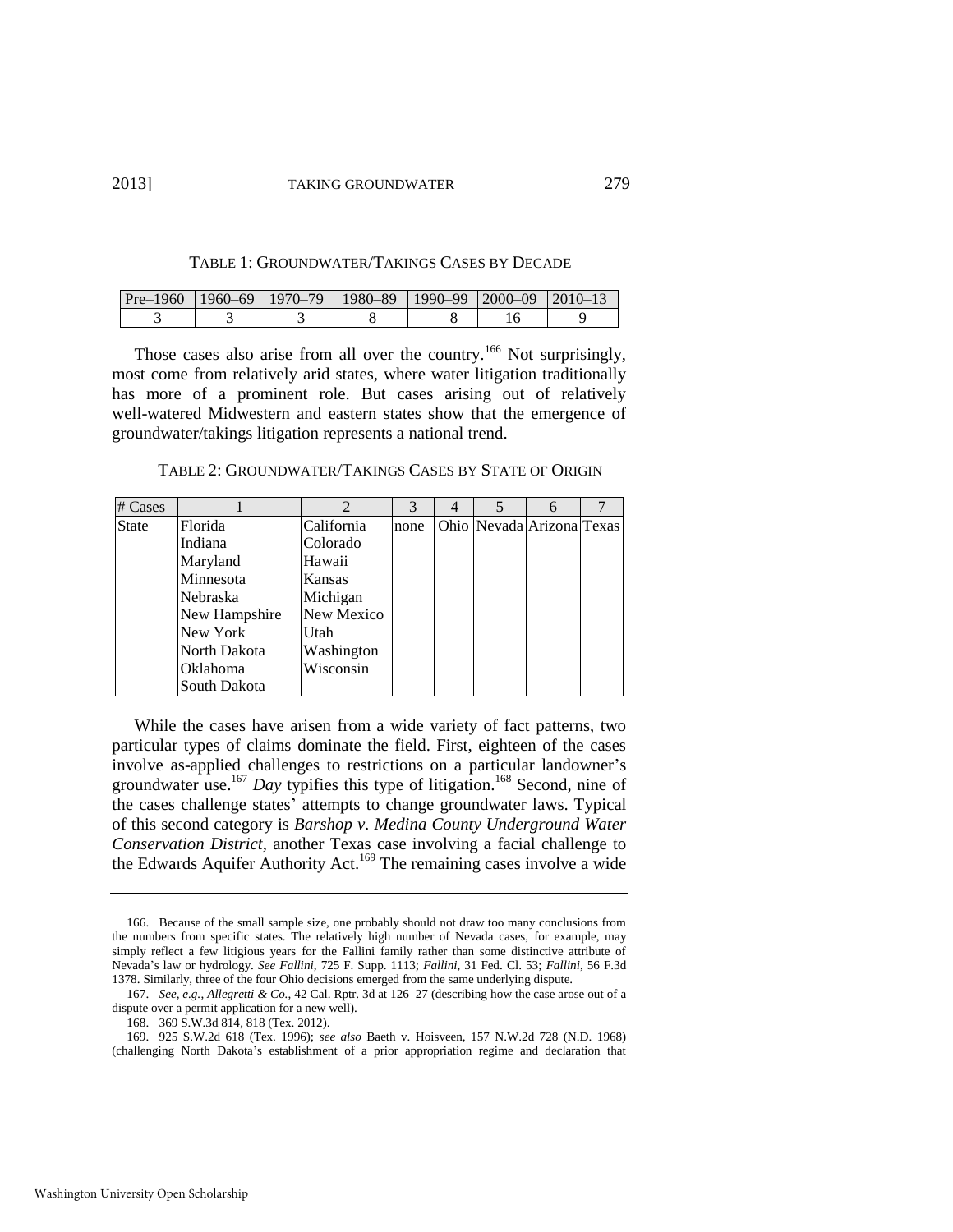variety of circumstances. In a few, groundwater users sought compensation after government activities—construction projects, for example—allegedly depleted or polluted their aquifers.<sup>170</sup> In others, plaintiffs challenged restrictions on their ability to prevent wildlife from drinking pumped groundwater.<sup>171</sup> Nevertheless, across the field of cases, the most frequently recurring questions concern governments' ability to change groundwater law and to restrict individuals' groundwater use.

#### *B. Key Lessons from the Cases*

While the geographic distribution and growing number of groundwater/takings cases are both intriguing, the more important lessons from the cases arise from their reasoning and outcomes. Below, I describe several of the central themes.

#### *1. Groundwater Use Rights as Property*

One of the first lessons from the cases involves the status of groundwater use rights as constitutional property. In the American legal tradition, and particularly in the American west, water rights are commonly thought of as a subspecies of property rights, and lawyers commonly believe—or sometimes simply assume—that those rights are subject to constitutional protection.<sup>172</sup> Nevertheless, in recent years, a few commentators have questioned that assumption.<sup>173</sup> They raise a mix of assertions, arguing both that water rights are not uniformly established as constitutional property and that constitutionalized water rights are

groundwater not previously appropriated was state property); Knight v. Grimes, 127 N.W.2d 708 (S.D. 1964) (challenging a similar change in South Dakota).

<sup>170.</sup> *See, e.g.*, Hensley v. City of Columbus, 557 F.3d 693, 695 (6th Cir. 2009) (alleging a taking after the city constructed a sewer pipeline, allegedly causing nearby wells to run dry); *In re* Town of Nottingham, 904 A.2d 582, 591–92 (N.H. 2006) (taking alleged by landowners after the state granted a groundwater withdrawal permit to a water bottling company); Knaust v. City of Kingston, 193 F. Supp. 2d 536, 539 (N.D.N.Y. 2002) (claiming a taking where stormwater runoff from an adjacent parcel allegedly contaminated groundwater beneath the plaintiffs' land).

<sup>171.</sup> *See, e.g.*, Fallini v. Hodel, 725 F. Supp. 1113, 1122–24 (D. Nev. 1989), *aff'd on other grounds*, Fallini v. Hodel, 963 F.2d 275 (9th Cir. 1992) (holding that such a restriction would effect a regulatory taking and therefore was invalid).

<sup>172.</sup> *See* Sax, *supra* note [29,](#page-6-0) at 260 ("Water rights *are* property.") (emphasis in original). My own past thinking exemplifies these assumptions. I drafted Imperial County's briefs in the *Allegretti & Co.*  appellate litigation, but it never occurred to me to argue that Allegretti lacked any constitutionally protected right to use groundwater (we did argue that the right was less extensive than Allegretti claimed), even though that argument, if successful, would have won the case for my client.

<sup>173.</sup> *See, e.g.*, Zellmer & Harder, *supra* note [33,](#page-7-0) at 741 ("[A]ppropriators possess a right to preclude other appropriators from using water, as well as a procedural due process right against capricious government action, but this is not a full private property right entitled to compensation for a regulatory taking."); Saxer, *supra* not[e 33.](#page-7-0)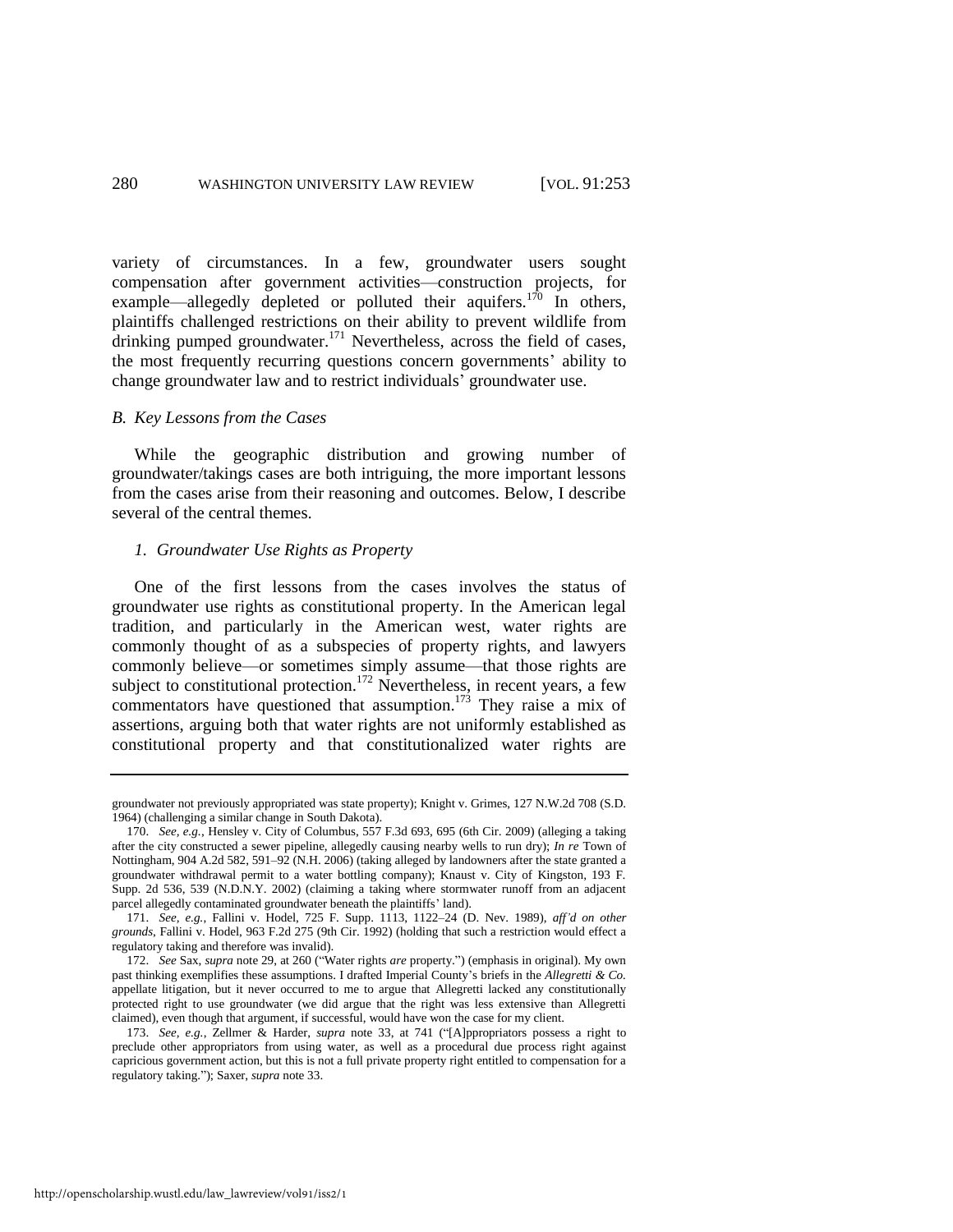unjustified in theory and harmful in practice.<sup> $174$ </sup> Similar claims sometimes emerge in litigators' briefs. In the *Day* litigation, for example, some amici argued that constitutionalizing a property right to in situ groundwater would sound the death knell for sensible regulation.<sup>175</sup> That view also finds some support from comparisons with the laws of other countries. Many have effectively rejected regulatory takings protection for groundwater use rights, or for property rights more generally, without losing their ability to support advanced resource-based and industrial economies.<sup>176</sup>

<span id="page-29-2"></span><span id="page-29-1"></span><span id="page-29-0"></span>Nevertheless, the American groundwater/takings cases provide little support for arguments against treating water rights as constitutional property. Many cases clearly state that groundwater use rights qualify as constitutional property and are protected by the takings doctrine.<sup>177</sup> *Day* exemplifies these cases, as does *McNamara v. City of Rittman*, a recent Ohio Supreme Court case.<sup>178</sup> There, the court unequivocally concluded, "Ohio recognizes that landowners have a property interest in the groundwater underlying their land and that governmental interference with

175. *See, e.g.*, Amicus Curiae Brief of Angela Garcia and Environmental Defense Fund at 9, Edwards Aquifer Auth. v. Day, 369 S.W.3d 814 (Tex. 2012) (No. 08-0964) ("[G]roundwater conservation districts, and particularly the EAA, would be rendered unworkable."). Similar rhetoric has accompanied groundwater litigation in other states. *See, e.g.*, Fiona Smith, *Courts Tackle Water Ownership: A Sacramento County Case Could Determine if River is 'Real Property'*, S.F. DAILY J., Aug. 2, 2011, at 1 (quoting an environmental attorney's warning that "[i]f water became real property, then potentially any limitation or control on the use of water for the public good would become a compensable taking").

<sup>174.</sup> Zellmer and Harder begin by emphasizing decisions suggesting some continued ambiguity about the constitutional status of water rights, and then conclude, based on a web-of-interests metaphor, that water rights should not receive constitutional protection. Zellmer & Harder, *supra* note [33,](#page-7-0) at 732–41. Saxer's argument is both doctrinal and functional. She cites the many traditional legal restrictions on water rights and the practical need to protect public interests in water as reasons against treating water rights as traditional property. *See generally* Saxer, *supra* not[e 33.](#page-7-0) 

<sup>176.</sup> *See* GREGORY S. ALEXANDER, THE GLOBAL DEBATE OVER CONSTITUTIONAL PROPERTY: LESSONS FOR AMERICAN TAKINGS JURISPRUDENCE 139–47 (2006) (discussing groundwater use litigation in Germany); Dr. Bryan P. Schwartz & Melanie R. Bueckert, *Regulatory Takings in Canada*, 5 WASH. U. GLOBAL STUD. L. REV. 477, 477 ("[P]roperty rights receive minimal protection under Canadian law."); Kevin Guerin, *Protection Against Government Takings: Compensation for Regulation?* 16–17 (New Zealand Treasury, Working Paper No. 02/18, 2002), *available at* http://www .treasury.govt.nz/publications/research-policy/wp/2002/02-18/twp02-18.pdf (discussing New Zealand's approach, which leaves compensation to the discretion of the legislature).

<sup>177.</sup> *See, e.g.*, City of San Bernardino v. City of Riverside, 198 P. 784, 792 (Cal. 1921) ("The water in all these lands, therefore, is private property, and will remain private property until it is taken from the owners of the land and devoted to public use."); Williams v. City of Wichita, 374 P.2d 578, 594 (Kan. 1962) ("The privilege of using water is unquestionably an element of the value of the land. To take away that right might be tantamount in a semi-arid country to confiscation of property."); City of Gaylord v. Maple Manor Invs., L.L.C., No. 266954, 2006 WL 2270494, at \*3 (Mich. Ct. App. Aug. 8, 2006) ("We agree that the right to use groundwater is a valuable property right.").

<sup>178.</sup> McNamara v. City of Rittman, 838 N.E.2d 640, 643 (Ohio 2005).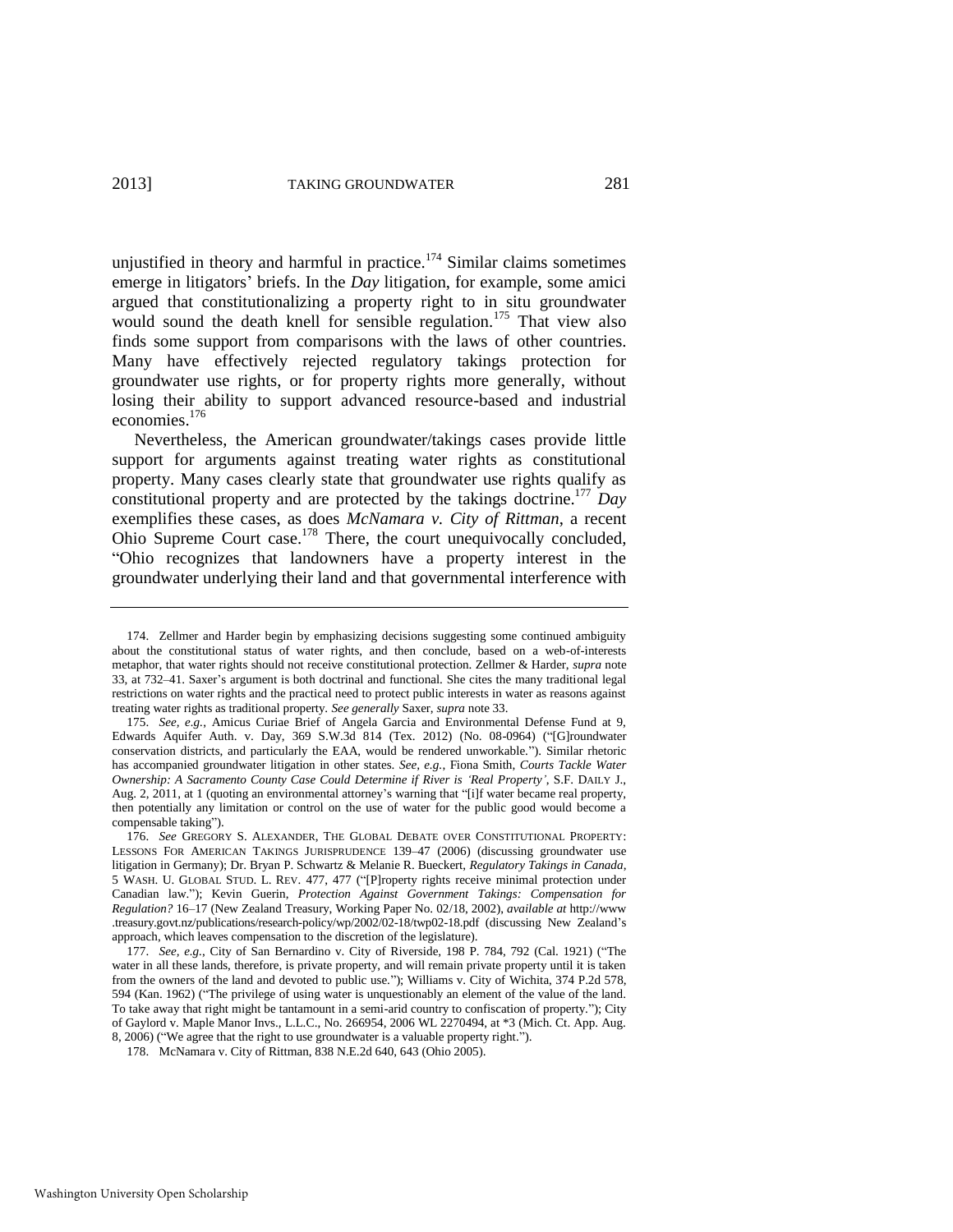that right can constitute an unconstitutional taking."<sup>179</sup> A few cases do not address the issue, some address it ambiguously, $180$  and some have stressed that the constitutional protection for water rights is weak.<sup>181</sup> But I found only one decision that clearly rejected the idea of a property right in groundwater. In *Village of Tequesta v. Jupiter Inlet Corp.*, a 1979 decision, the Florida Supreme Court concluded a discussion of groundwater rights with the emphatic statement that "[t]his 'right to use' is not 'private property' as contemplated by article X, section 6, [of the] Florida Constitution requiring full compensation before taking for a public purpose."<sup>182</sup> That statement is entirely consistent with conceptions of water rights as sub-constitutional property. But within American groundwater jurisprudence, that statement also is unique.

Of course, even if groundwater use rights traditionally count as property rights, not every takings plaintiff will have a valid claim to hold such rights. In some states, the underlying right extends only to reasonable uses on overlying land, or to a reasonable share of the resource, and a plaintiff whose use exceeds those constraints lacks a colorable claim to own the property that forms the basis for her takings claim.<sup>183</sup> Similarly, in

182. 371 So. 2d 663, 670 (Fla. 1979).

183. *See* THOMPSON ET AL., *supra* note [24,](#page-5-1) at 467–85 (describing groundwater management doctrines). The presence of such "reasonable use" limitations provides an additional reason why takings claims in those jurisdictions should rarely prevail. Government restrictions will usually involve

<sup>179.</sup> *Id.* 

<sup>180.</sup> *See, e.g.*, Spear T Ranch, Inc. v. Knaub, 691 N.W.2d 116, 127 (Neb. 2005) ("A right to appropriate surface water however, is not an ownership of property. Instead, the water is viewed as a public want and the appropriation is a right to use the water."). While this language seems consistent with the idea that water rights are not property at all, it also is consistent with the idea—which is present in most states' systems of water law—that constitutionally protected property interests in water exist, but those interests take the form of use rights rather than of direct ownership of the physical water. *See, e.g.*, Eddy v. Simpson, 3 Cal. 249, 252 (1853) ("It is laid down by our law writers, that the right of property in water is *usufructuary,* and consists not so much of the fluid itself as the advantage of its use.") (emphasis in original).

<sup>181.</sup> *See, e.g.*, *In re* Water Use Permit Applications, 9 P.3d 409, 493 (Haw. 2000) ("Usufructuary water rights, in sum, 'have always been incomplete property rights . . . .'") (quoting A. DAN TARLOCK, LAW OF WATER RIGHTS AND RESOURCES 3-153 (2000)). One federal court decision from Arizona appears to conclude, albeit with some ambiguity, that Arizona landowners lack any constitutionally protected interest in the groundwater beneath their lands. *See* Cherry v. Steiner, 543 F. Supp. 1270, 1277 (D. Ariz. 1982) ("The only interpretation of Arizona law open to this Court is that a landowner has no interest in underlying groundwater prior to its capture.") *aff'd*, 716 F.2d 687 (9th Cir. 1983). But the Arizona case upon which this federal decision relied did not go quite that far. *See* Town of Chino Valley v. City of Prescott, 638 P.2d 1324 (Ariz. 1982). *Prescott* held (1) that overlying landowners did not have vested ownership of the physical water beneath their lands, and instead only held usufructuary rights to use that water; and (2) that those usufructuary rights were appropriately subject to regulation. *Id.* at 1328–29. That is not the same as holding that landowners had no constitutionally protected water right at all. A usufructuary right can be a constitutionally protected property right, and under American takings doctrine, most, if not all, constitutionally protected property rights are subject to regulation. Consequently, *Prescott* does not actually state the categorical rule that *Cherry* appears to have extracted from it.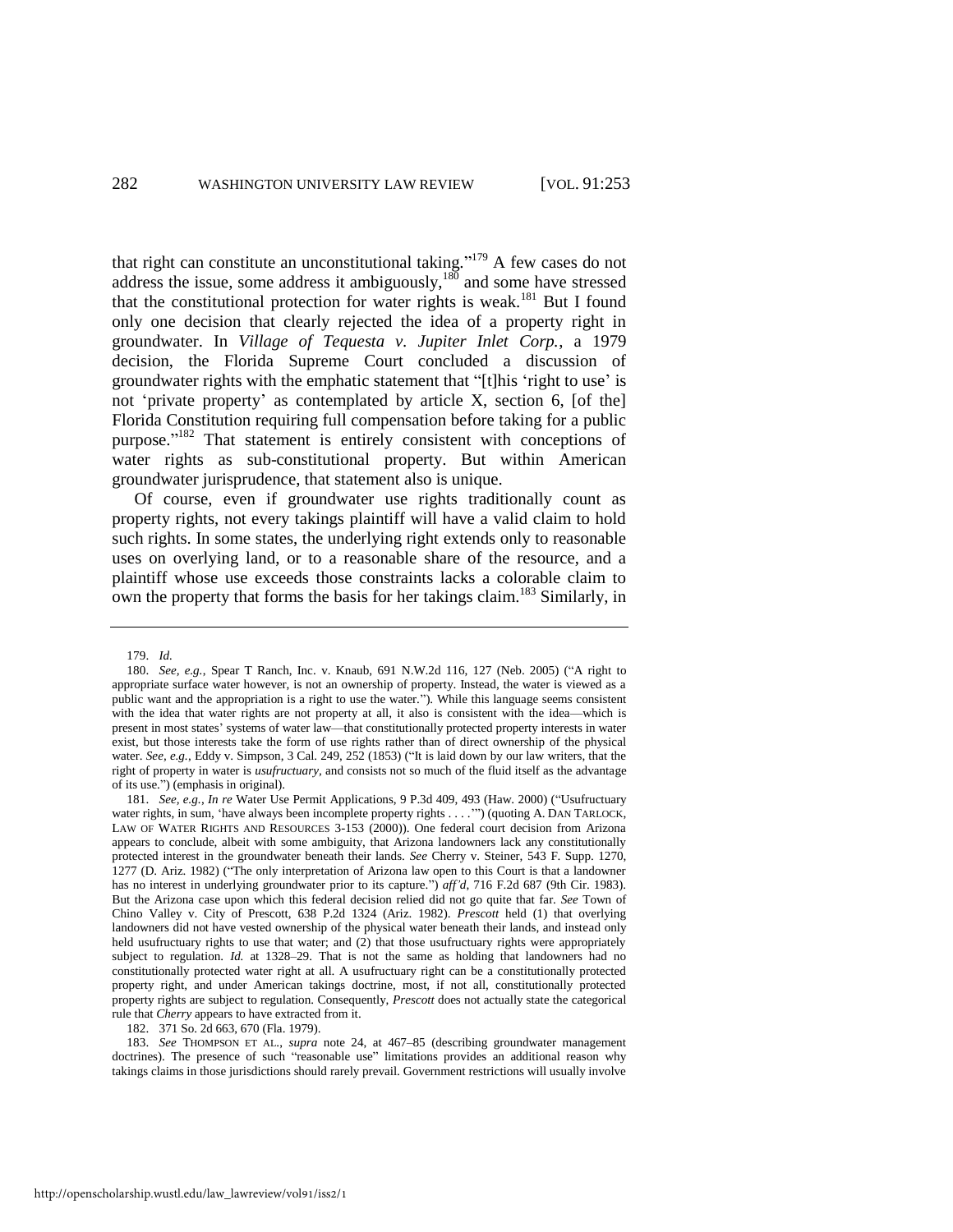western states that have integrated groundwater use rights into their prior appropriation systems, an overlying landowner may not have any property interest in the use of groundwater beneath his land, and a junior appropriator has no property right to uses that interfere with his seniors.<sup>184</sup> Consequently, a key litigation issue in several groundwater/takings cases has been whether the plaintiff actually owns the allegedly taken property.<sup>185</sup> But even when courts have answered that question in the negative, they generally have done so because that particular plaintiff lacked a property interest, not because the state excludes groundwater use rights from the realm of property.<sup>186</sup>

Obviously that finding is not fatal to the normative or theoretical arguments against constitutionalizing groundwater rights, or water rights more generally. Sometimes historical practices are misguided, and sometimes precedent should be overturned.<sup>187</sup> But the prevalence of constitutionally protected groundwater rights nevertheless creates two challenges for arguments against treating water rights as property. First, while sometimes property law traditions merely reflect the unjust power dynamics of an earlier age, on many other occasions they do reflect received wisdom and traditions born of experience.<sup>188</sup> Second, stability in property law, as in most areas of law, is valuable in its own right; change can disrupt expectations and plans.<sup>189</sup> For both of those reasons, the

186. *See, e.g.*, *Kobobel*, 249 P.3d*.* at 1137 n.9 ("[I]t is possible to assert a valid takings claim in a water rights context."); *Sierra Nevada S.W. Enterprises*, 2011 WL 3204737, at \*10 ("Plaintiff does have a property right in his appropriated water rights.").

187. Historic laws allowing people to hold other people as property, whether as slaves or through marriage, provide obvious examples.

188. For example, many of our most commonplace property rights, like fee simple ownership or leaseholds, reflect a shared understanding that some certainty and transferability in property rights can facilitate individual security and economic growth.

189. *See* Carol M. Rose, *Property and Expropriation: Themes and Variations in American Law*, 2000 UTAH L. REV. 1, 2 ("There is a longstanding and very powerful argument that the stability of

<span id="page-31-0"></span>trying to strike a reasonable balance among competing uses. But, as discussed in more detail below and in Part III, there is little basis for granting groundwater use rights heightened takings protection even in jurisdictions that do not include a reasonable use element in their system of groundwater rights.

<sup>184.</sup> *See* THOMPSON ET AL., *supra* note [24,](#page-5-1) at 485–87 (describing the application of prior appropriation doctrine to groundwater).

<sup>185.</sup> *See, e.g.*, Baeth v. Hoisveen, 157 N.W.2d 728, 731–34 (N.D. 1968) (rejecting a constitutional challenge to state laws because the challenger lacked a vested right to groundwater beneath his land); *see also* Sierra Nevada SW Enters. v. King, No. 3:10-CV-579-RCJ-RAM, 2011 WL 3204737, at \*10 (D. Nev. July 27, 2011) ("[T]he Court dismisses Plaintiff's takings claim because there is no taking for the denial of a permit for the approval of stand-alone water rights where such approval would be in derogation of other prior appropriated rights."); Kobobel v. State Dep't of Natural Res., 249 P.3d 1127, 1133–38 (Colo. 2011) (en banc) (rejecting a takings claim because the groundwater users lacked any property right to pump where that pumping would interfere with the rights of more senior appropriators).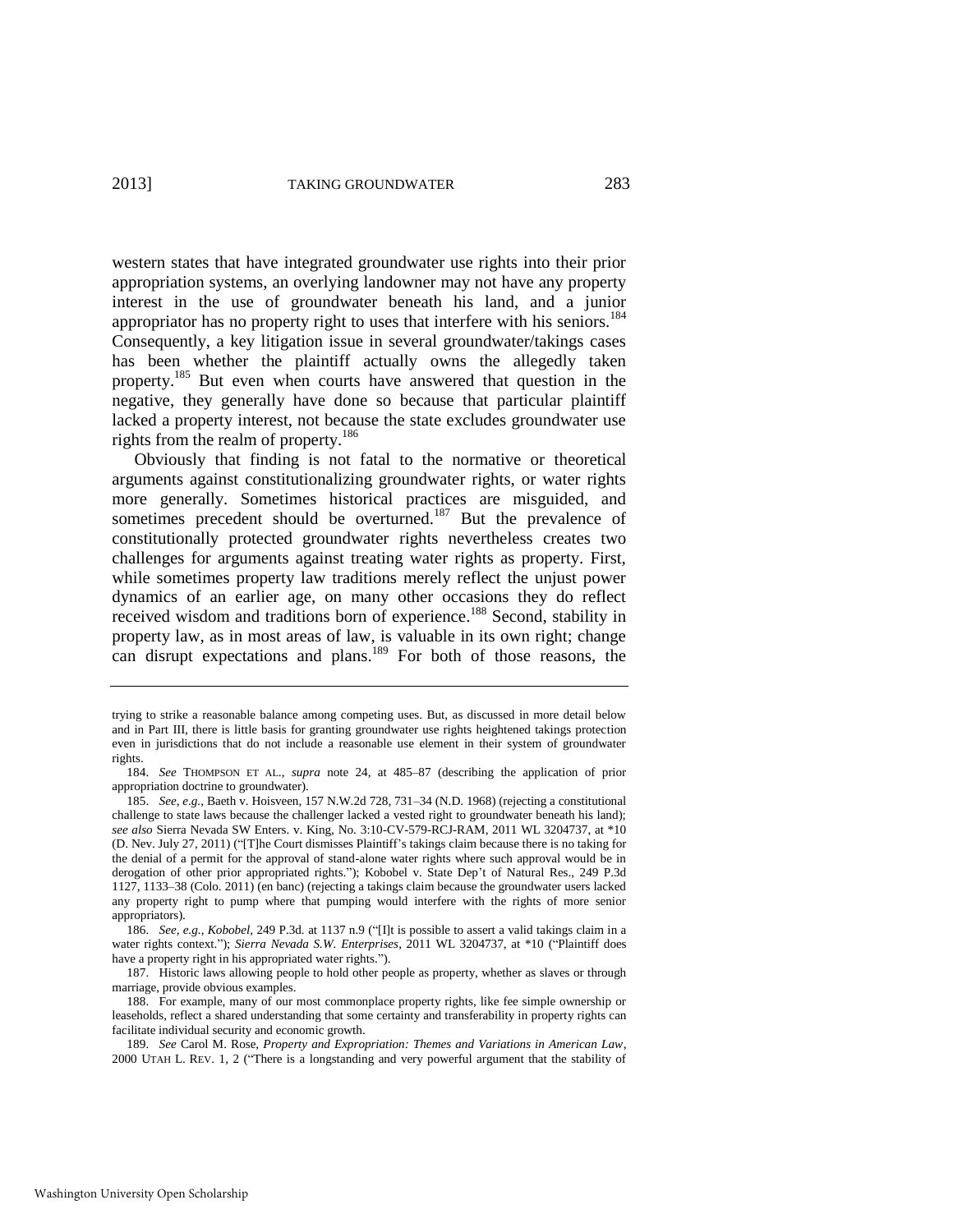prevalence of a legal practice therefore should create a presumption albeit a weak and rebuttable one—that continuing the practice makes some sense.

#### *2. Deference to Regulatory Authority*

The tradition of treating water rights as constitutional property also allows us to consider whether the perceived dangers of constitutionally protected water rights have come to fruition. Among the commentators and litigants who have argued against constitutionalizing water rights, the primary fear has been that constitutional protection of water rights will inevitably lead to severe restrictions on governments' ability to regulate those rights. As one environmental group's amicus brief in the *Day* litigation direly put it, "[i]f this theory were to prevail in this Court, groundwater conservation in Texas would be finished." <sup>190</sup> In the *Day* litigation, those warnings led, somewhat ironically, to a counterargument from the plaintiffs' supporting amici, some of whom took pains to explain that property rights can be and routinely are subject to extensive regulatory oversight.<sup>191</sup> But in the broader property rights debate, the environmentalists' fears are almost exactly concordant with property rights advocates' hopes. For most property rights advocates, constitutional property rights are a means to anti-regulatory ends.<sup>192</sup> That debate raises the question: have past courts' treatment of groundwater use rights as constitutional property led to doctrinal restrictions on groundwater regulation?

<span id="page-32-1"></span><span id="page-32-0"></span>There is little evidence that they have. In the pool of decisions available on Lexis and Westlaw, government defendants have done quite well, winning the vast majority of the cases.<sup>193</sup> Even where government

property is essential to economic well-being.").

<sup>190.</sup> Post-Submission Amicus Brief of the Texas Alliance of Groundwater Districts at 1, Edwards Aquifer Auth. v. Day, 369 S.W.3d 814 (Tex. 2012) (No. 08-0964).

<sup>191.</sup> *See, e.g.*, Brief of *Amicus Curiae* Mesa Water, L.P. at 26, Edwards Aquifer Auth. v. Day, 369 S.W.3d 814 (Tex. 2012) (No. 08-0964) ("But the fact remains that regulation and ownership are not mutually exclusive.").

<sup>192.</sup> *See* CHARLES FRIED, ORDER AND LAW: ARGUING THE REAGAN REVOLUTION—A FIRSTHAND ACCOUNT 183 (1991) (explaining how conservative activists hoped "to use the Takings Clause of the Fifth Amendment as a severe brake upon federal and state regulation of business and property"); Eduardo Moisès Peñalver, *Is Land Special? The Unjustified Preference for Landownership in Regulatory Takings Law*, 31 ECOLOGY L.Q. 227, 282 (2004) (discussing the close relationship between the property-rights movement and opposition to environmental regulation).

<sup>193.</sup> Government defendants lost the following cases: Williamson v. Guadalupe Cnty. Groundwater Conservation Dist., 343 F. Supp. 2d 580, 598–99 (W.D. Tex. 2004) (holding that the case was ripe, and denying a motion to dismiss); Fallini v. Hodel, 725 F. Supp. 1113 (D. Nev. 1989), *aff'd on other grounds*, Fallini v. Hodel, 963 F.2d 275 (9th Cir. 1992); City Mill Co. v. Honolulu Sewer & Water Comm'n, 30 Haw. 912, 947 (Haw. 1929); Jones v. East Lansing-Meridian Water &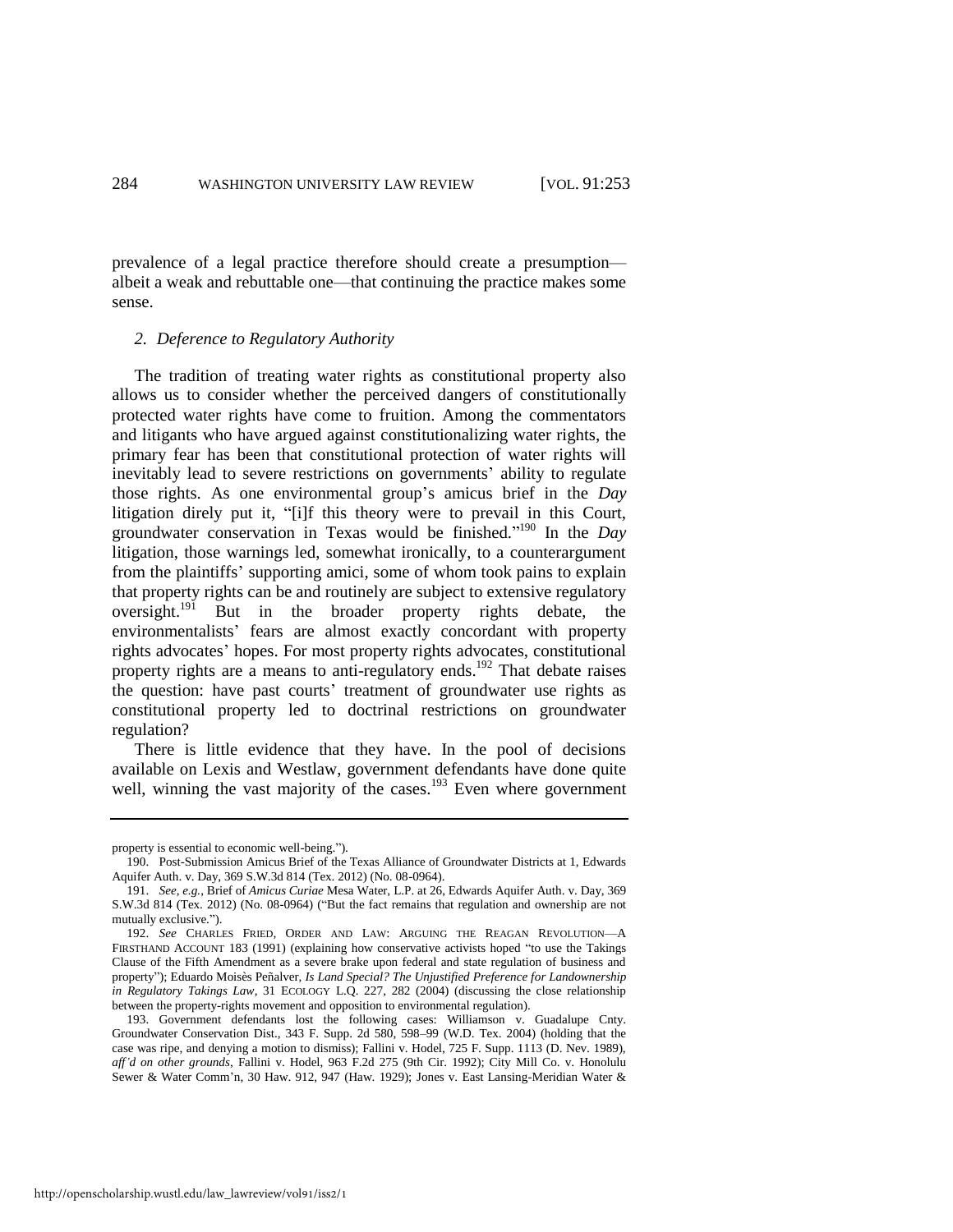defendants have lost, the loss has often been on a motion to dismiss or for summary judgment, and the case has continued onward.<sup>194</sup> Only four courts have found a taking.<sup>195</sup> In two of these cases, the court did not order payment of damages,<sup>196</sup> and in one controversy, a subsequent damages claim failed.<sup>197</sup> Only in *Bragg v. Edwards Aquifer Authority*, the most recent case out of Texas, has a court found a taking and concluded that compensation should be paid.<sup>198</sup> Case outcomes cannot reveal all the ways in which constitutionalized water rights are affecting water management, for fears of takings claims may affect regulatory approaches even if few takings claims actually prevail.<sup>199</sup> Nevertheless, case outcomes do offer at least some evidence of actual practices, and these outcomes therefore provide ample reason to think that constitutionalized groundwater rights can coexist with robust government regulation.

The reasoning of the decisions also supplies ample support for government regulatory authority. In decision after decision, courts have explained, often in great detail, the essential importance of groundwater

194. *See, e.g.*, *Williamson*, 343 F. Supp. 2d at 598–99 (holding that the case was ripe, and denying a motion to dismiss); *McNamara*, 838 N.E. 2d. 640 (finding that plaintiffs had a property interest in subterranean groundwater); *Day*, 369 S.W.3d 814 (finding an ownership interest in subterranean groundwater); *Lesaffre Yeast Corp*., 662 N.W.2d 678 (unpublished opinion reversing summary judgment in favor of the government defendant)

195. *See Fallini*, 725 F. Supp. at 1113; *Bragg*, 2013 Tex. App. LEXIS 10838; *City Mill Co*., 30 Haw. at 947; *Jones*, 296 N.W.2d at 202. *Fallini* involved restrictions on a rancher's ability to keep wild animals from drinking from groundwater-fed troughs. The court held that the restrictions were arbitrary and capricious in part because they would create a taking. In *City Mill Co.*, the court set aside a restriction on new well construction, reasoning that to prohibit new construction while allowing continuation of existing pumping would take property rights. In *Jones*, the plaintiffs argued, successfully, that the defendant authority had taken their rights by pumping in excess of its own rights.

Sewer Auth., 296 N.W.2d 202 (Mich. Ct. App. 1980); McNamara v. City of Rittman, 838 N.E.2d 640 (Ohio 2005) (finding that plaintiffs had a property interest in subterranean groundwater); Edwards Aquifer Auth. v. Day, 369 S.W.3d 814 (Tex. 2012) (finding an ownership interest in subterranean groundwater); Edwards Aquifer Auth. v. Bragg, No. 04-11-00018-CV, 2013 Tex. App. LEXIS 10838 (Aug. 28, 2013) (finding a taking); and Lesaffre Yeast Corp. v. Milwaukee Metro. Sewerage Dist., 662 N.W.2d 678 (Wis. 2003) (unpublished opinion reversing summary judgment in favor of the government defendant).

<sup>196.</sup> In *Jones*, the court did remand for determination of damages. 296 N.W.2d at 205. However, Jones involved government acting as a competing consumptive user of groundwater, not as a regulator. *Id.*

<sup>197.</sup> *See* Fallini v. United States, 31 Fed. Cl. 53 (1994), *vacated and remanded by* Fallini v. United States, 56 F.3d 1378 (Fed. Cir. 1995).

<sup>198. 2013</sup> Tex. App. LEXIS 10838.

<sup>199.</sup> *See* ECHEVERRIA, *supra* not[e 150,](#page-23-0) at 5 (noting a tendency to react to potential takings claims by waiving regulations).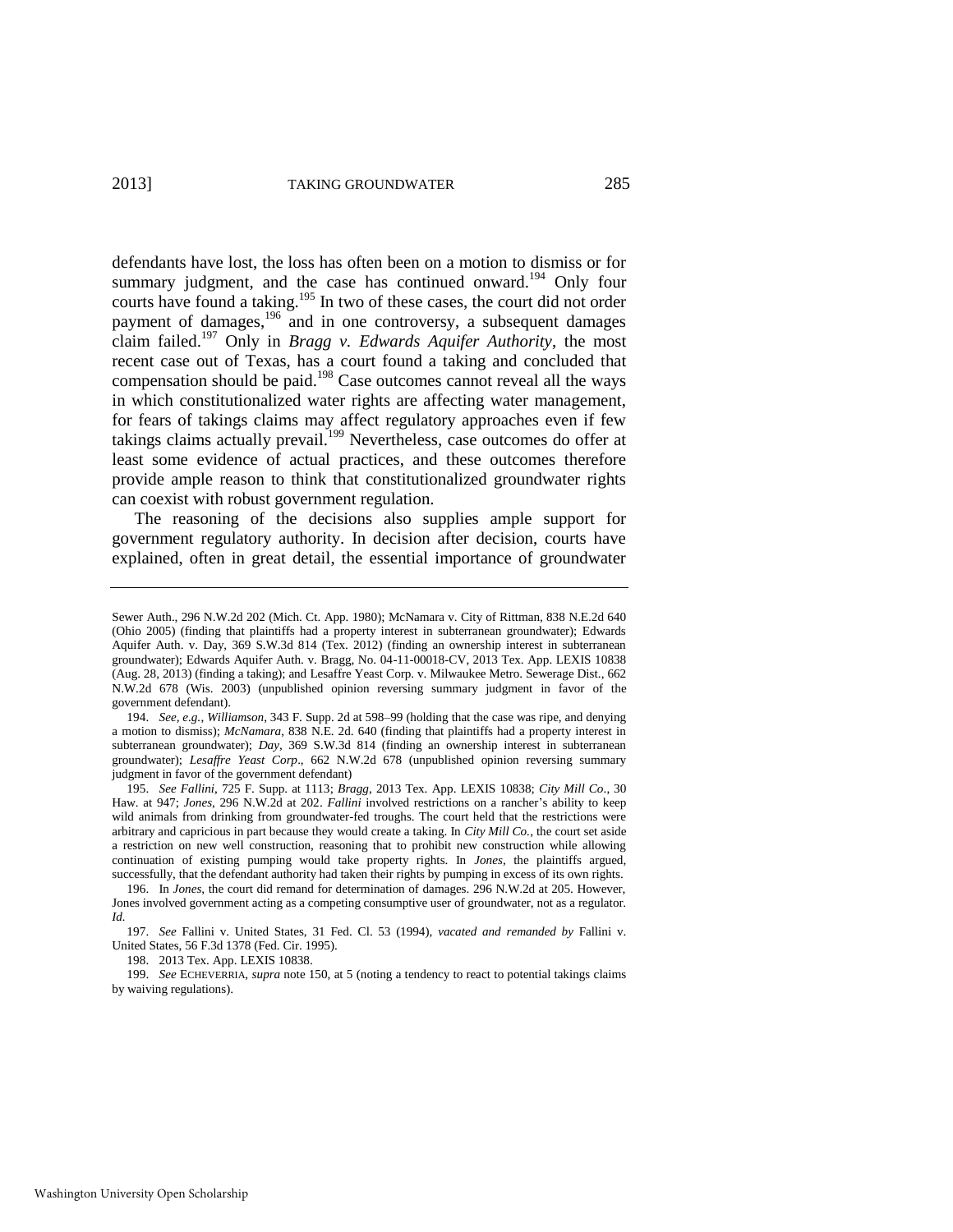use regulation. For example, in *Southwest Engineering Co. v. Ernst*, <sup>200</sup> the Arizona Supreme Court observed:

<span id="page-34-0"></span>The supply of ground water within the territorial boundaries of the state, or any particular groundwater basin therein, is not unlimited and even though in some instances the limits thereof may be difficult to apprehend, ultimately and inevitably at one time or another it will become necessary to restrict the use merely because the available users and uses exceed the available supply. $201$ 

Similarly, in *Bamford v. Upper Republican Natural Resources*  District,<sup>202</sup> the Nebraska Supreme Court succinctly summarized the prevailing view when it concluded "placing limitations upon withdrawals of ground water in times of shortage is a proper exercise of the State's police power." <sup>203</sup> Neither statement is at all exceptional.

In accordance with that view, courts have often affirmed the ability of state legislatures and local governments to change state groundwater law, even where the changes effectively infringe rights that previously were unlimited. That affirmation comes from old and new cases, from relatively conservative and relatively liberal states, and from states with all sorts of common-law groundwater doctrines.<sup>204</sup> For example, the Oklahoma Supreme Court recently rejected a challenge to regulatory legislation imposing new limits on groundwater use. It premised its decision largely on "[t]he general rule . . . that the Legislature may restrict the use and enjoyment of the state's water resources by exercise of its police power for the preservation of the public health, safety and welfare without compensating the property owner." <sup>205</sup> In *Ernst*, the 1955 Arizona Supreme Court case quoted above, the court stressed the same point, stating: "We do not doubt that it is the proper sphere of the legislature, in the interest of the general welfare, to say when that time [for groundwater use

<sup>200. 291</sup> P.2d 764 (Ariz. 1955). *Ernst* involved a challenge to state laws that restricted the drilling of new wells in areas with groundwater shortages. *Id.*

<sup>201.</sup> *Id.* at 770. *See also* F. Arthur Stone & Sons v. Gibson, 630 P.2d 1164, 1174 (Kan. 1981) (describing how demands placed upon the Ogallala Aquifer justify legislative intervention).

<sup>202. 512</sup> N.W.2d 642 (Neb. 1994). *Bamford* involved a challenge to a water district's cease and desist order; the order had prohibited pumping from nine wells located within a "control area." *Id.*

<sup>203.</sup> *Id.* at 652.

<sup>204.</sup> *See, e.g.*, *In re* Water Use Permit Applications, 9 P.3d 409, 492–95 (Haw. 2000) (noting that such transitions have been found constitutional in many states); Natural Res. Comm'n v. Amax Coal Co., 638 N.E.2d 418, 429 (Ind. 1994) ("The State can regulate the use of property without destroying rights in that property."); City of Gaylord v. Maple Manor Invs., L.L.C., No. 266954, 2006 WL 2270494, at \*3 (Mich. Ct. App. Aug. 8, 2006) (acknowledging that groundwater use rights are property rights, but adding: "we do not agree that home rule cities lack the authority to enact ordinances that affect property rights").

<sup>205.</sup> Jacobs Ranch, L.L.C. v. Smith, 148 P.3d 842, 855 (Okla. 2006) (emphasis omitted).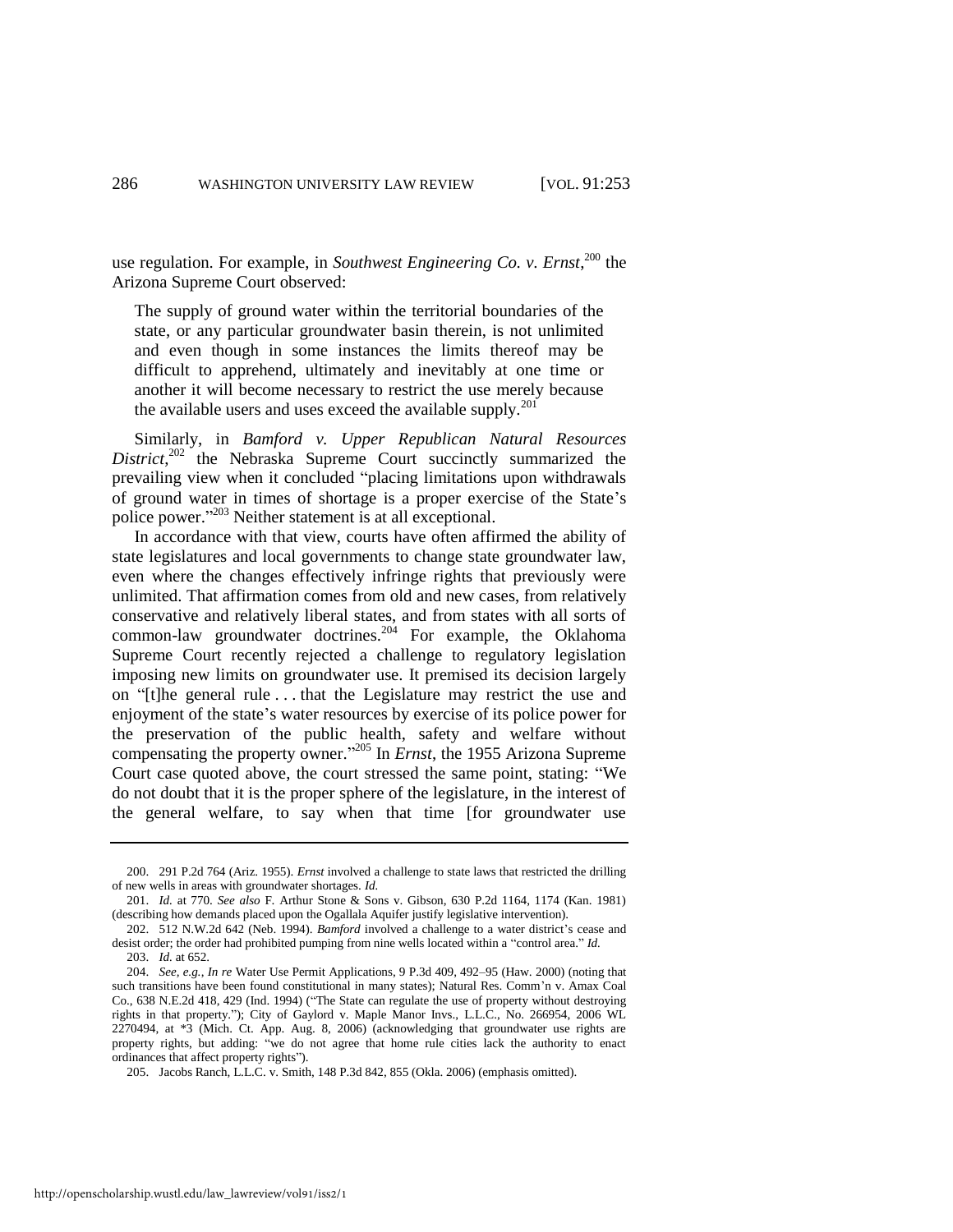restrictions] has arrived . . . . <sup>206</sup> Again, neither statement is anomalous.<sup>207</sup> Moreover, a contrary narrative, in which groundwater use regulation represents government run amok, makes rare appearances in groundwater decisions almost exclusively in dissents.<sup>208</sup>

<span id="page-35-0"></span>Finally, the cases have either ignored or affirmatively rejected modes of takings analysis that would drastically limit governmental regulatory authority. The most prominent example of this rejection involves arguments that water use restrictions should be analyzed as potential physical takings. Those arguments have emerged most prominently in cases involving surface waters, and, as discussed above, they gained a narrow foothold in two recent decisions, one from the Federal Court of Claims and the other from the Federal Circuit.<sup>209</sup> Building on those successes, plaintiffs in groundwater/takings cases have argued that a physical takings analysis is the traditional and appropriate method for analyzing a regulatory restriction on groundwater use.<sup>210</sup> But they have never succeeded. In the full set of regulatory groundwater/takings cases available on Lexis and Westlaw, not one has used a physical takings analysis, or has endorsed any other sort of categorical takings test.<sup>211</sup> The cases that have addressed the issue have squarely rejected that approach.<sup>212</sup>

<span id="page-35-2"></span><span id="page-35-1"></span><sup>206.</sup> Sw. Eng'g Co. v. Ernst, 291 P.2d 764, 770 (Ariz. 1955).

<sup>207.</sup> *See, e.g.*, Williams v. City of Wichita, 374 P.2d 578, 589 (Kan. 1962) (affirming "the basic power of the legislature to modify and change common-law rules with respect to water usage").

<sup>208.</sup> *See, e.g.*, *id.* at 596 (Schroeder, J., dissenting) ("If such *arbitrary* exercise of the *police power* of the state withstands the federal constitutional test of due process, the formula has been found, and the precedent is established, by which all private property within Kansas may be *communized* without cost to the state.") (emphasis in original); F. Arthur Stone & Sons v. Gibson, 630 P.2d 1164, 1175 (Kan. 1981) (Schroeder, J., dissenting) ("Application of this rule under the Act for the purported purpose of preventing waste and conserving natural resources is, of course, nothing more than a redistribution of the wealth to the favored few after the initial confiscation of the landowner's vested rights to his property.").

<sup>209.</sup> *See supra* text accompanying notes [137–](#page-21-1)41 (discussing Tulare Lake Basin Water Storage Dist. v. United States, 49 Fed. Cl. 313 (2001), and Casitas Mun. Water Dist. v. United States, 543 F.3d 1276 (Fed. Cir. 2008)); *but see* CRV Enters., Inc. v. United States, 626 F.3d 1241, 1246–48 (Fed. Cir. 2010) (holding that a water use restriction did not qualify as a physical taking).

<sup>210.</sup> *See, e.g.*, Allegretti & Co. v. Cnty. of Imperial, 42 Cal. Rptr. 3d 122, 125, 129 (Ct. App. 2006); Brief Amicus Curiae of Pacific Legal Foundation in Support of Petitioners and Respondents Burrell Day and Joel McDaniel at 22–24, Edwards Aquifer Auth. v. Day, 369 S.W.3d 814 (Tex. 2012) (No. 08-0964).

<sup>211.</sup> In Lesaffre Yeast Corp. v. Milwaukee Metro. Sewerage Dist., 662 N.W.2d 678 (Wis. Ct. App. 2003) (unpublished opinion), a Wisconsin appellate court concluded that a plaintiffs claim should have been analyzed as a potential physical takings claim. *Id.* at \*3. That case did not involve regulatory activity, however. The defendant government entity had allegedly contaminated the plaintiffs' groundwater by building a tunnel. *Id.* at \*1.

<sup>212.</sup> *See* Edwards Aquifer Auth. v. Day, 369 S.W.3d 814, 839 (Tex. 2012) ("The first category involving a physical invasion of property—does not apply to the present case."); Allegretti & Co. v. Cnty. of Imperial, 42 Cal. Rptr. 3d 122, 130–31 (Ct. App. 2006) ("County's action with respect to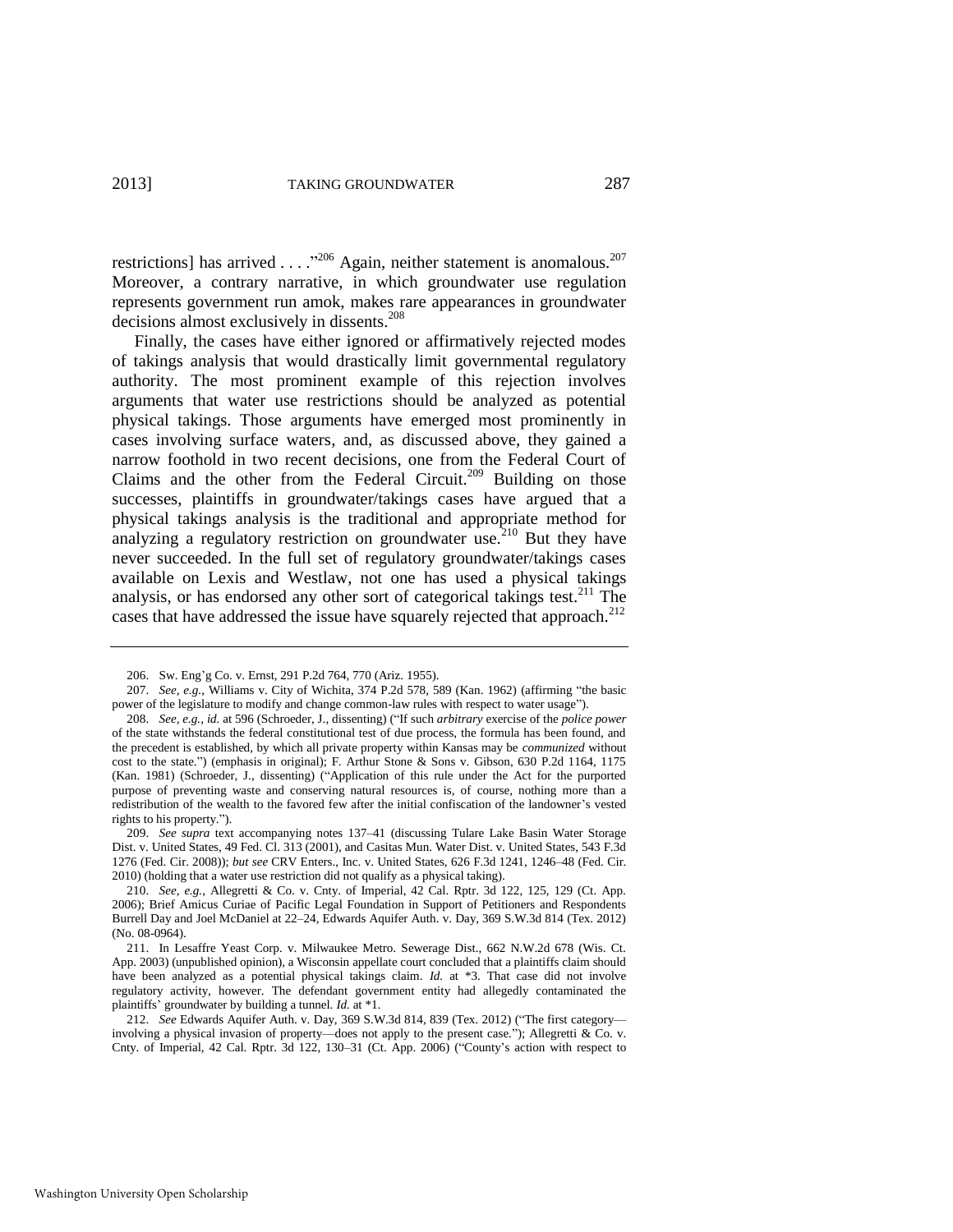The traditional judicial approach therefore creates challenges for those arguing that water rights should be categorically excluded from, or categorically favored in, takings law. $^{213}$  On the one hand, the cases show that constitutionalized property and regulation are compatible.<sup>214</sup> That should not be particularly surprising, for the status of land as constitutional property and the authority of government to regulate land use both have been largely beyond dispute throughout our nation's history.<sup>215</sup> The groundwater cases simply show that the same balancing act is possible and, indeed, traditional—for water.<sup>216</sup> On the other hand, the cases demonstrate the absence of any historical basis or judicial precedent for analyzing regulatory restrictions on groundwater use as potential physical takings, or under any other sort of test that provides groundwater rights with more protection than other forms of property. Groundwater cases have presented courts with dozens of opportunities to take those approaches, and in the pool of decisions available on Lexis and Westlaw, the courts have uniformly declined them. $217$ 

Nevertheless, relative consistency of past practices does not ensure that future cases will use similar analytical methods or reach the same outcomes. Initially, an ambiguity generated by past groundwater/takings cases may afford future courts some flexibility to pursue different approaches.<sup>218</sup> In many cases, courts place heavy emphasis on what they

Allegretti in the present case—imposition of a permit condition limiting the total quantity of groundwater available for Allegretti's use—cannot be characterized as or analogized to the kinds of permanent physical occupancies or invasions sufficient to constitute a categorical physical taking.").

<sup>213.</sup> The cases do *not* create any problem for, and indeed support, those who argue that water rights are constitutional property, but that a takings claim involving water rights should be quite difficult to prove. *See supra* text accompanying note[s 146–](#page-23-1)48.

<sup>214.</sup> For a broader comparative argument in support of this point, see ALEXANDER, *supra* note [176,](#page-29-2) at 23–62.

<sup>215.</sup> *See* John F. Hart, *Colonial Land Use Law and its Significance for Modern Takings Doctrine*, 109 HARV. L. REV. 1252 (1996) (arguing that land use regulation has been pervasive since the colonial era).

<sup>216.</sup> Again, the cases do not undermine arguments that water rights, though constitutional property, should be the basis for successful takings claims less often than rights in land. The authors who put forth those arguments generally ground them in traditional takings doctrine. Their argument is that because water rights generally are subject to more factual and legal limitations than other forms of property, *Lucas* and *Penn Central* analyses should very rarely lead courts to conclude that takings have occurred.

<sup>217.</sup> For discussion of case outcomes, see *supra* text accompanying notes [193–](#page-32-0)97.

<sup>218.</sup> Another interesting uncertainty concerns the property interest the court should use when measuring the extent of a regulation's impact. Some courts have treated the groundwater use right as an independent right, *see, e.g.*, Allegretti & Co. v. Cnty. of Imperial, 42 Cal. Rptr. 3d 122 (Ct. App. 2006), while others have treated the groundwater use right as part of a landownership right. *See, e.g.*, City of Gaylord v. Maple Manor Invs. L.L.C., No. 266954, 2006 WL 2270494, at \*7 (Mich. Ct. App. 2006). Though both of these cases denied takings claims, the difference could be crucially important. *See* Lucas v. S.C. Coastal Council, 505 U.S. 1003, 1065–66 (1992) (Stevens, J. dissenting) (discussing the implications of this "denominator" problem).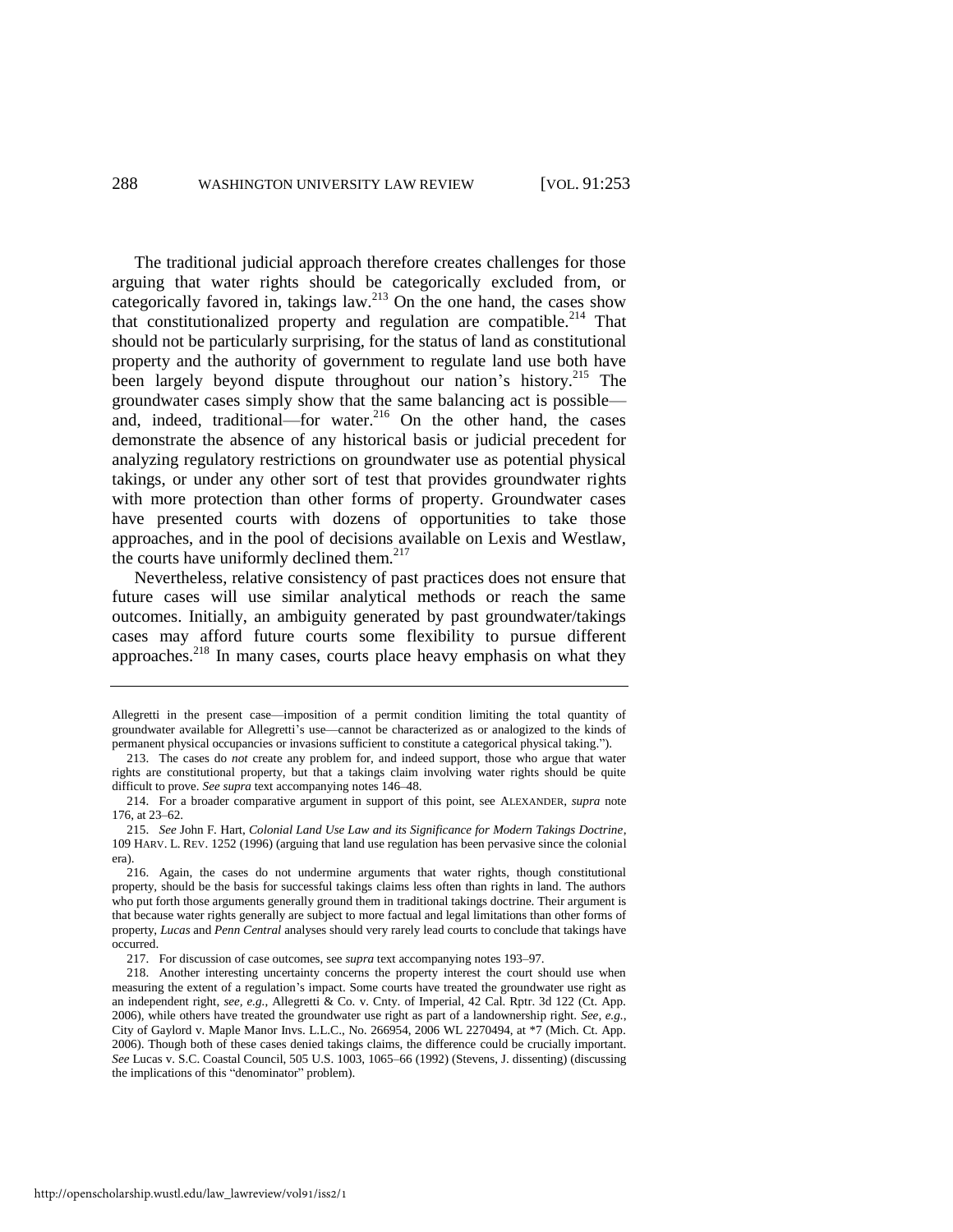<span id="page-37-0"></span>describe as a compelling government interest in groundwater regulation.<sup>219</sup> For example, in *Southwest Engineering Company v. Ernst*, the Arizona Supreme Court justified its rejection of a takings claim by noting that "[w]here the public interest is thus significantly involved, the preferment of that interest over the property interest of the individual even to the extent of its destruction is a distinguishing characteristic of the exercise of the police power."<sup>220</sup> That emphasis is consistent with older Supreme Court takings cases that treat the government's police power to regulate harms as a powerful defense.<sup>221</sup> But more recently, the Supreme Court has seemed—at least sometimes—to back away from this sort of reasoning. In *Lucas*, for example, the Court reversed a South Carolina Supreme Court decision premised on the government's police power to prevent harm, and Justice Scalia pointedly argued that harm-based reasoning is too malleable to be workable.<sup>222</sup> Then, in *Lingle*, the entire court agreed that a takings analysis generally "presupposes that the government has acted in pursuit of a valid public purpose" and instead should focus on the impact to the plaintiff.<sup>223</sup> None of these recent cases clearly removes government interests from takings analysis, and indeed, many judges and commentators have argued that a coherent and just takings doctrine cannot possibly compel courts to ignore why the government did what it did.<sup>224</sup> But they do suggest a reduced, and perhaps somewhat ambiguous, role for government interests in the takings analysis.<sup>225</sup> Even that change might

<sup>219.</sup> *See, e.g.*, Knight v. Grimes, 127 N.W.2d 708, 711 (S.D. 1964); Peterson v. Dep't of Ecology, 596 P.2d 285, 290 (Wash. 1979) ("The relevant inquiry in such a challenge is whether the regulatory scheme is an exercise of police power rather than one of condemnation."); *supra* text accompanying notes [200–](#page-34-0)07 (discussing additional decisions affirming public regulatory authority).

<sup>220. 291</sup> P.2d 764, 768 (Ariz. 1955); *Grimes*, 127 N.W.2d at 711 (quoting this language from *Ernst*). For a brief summary of the basic dispute in *Ernst*, *see supra* not[e 200.](#page-34-0)

<sup>221.</sup> *See, e.g.*, Hadacheck v. Sebastian, 239 U.S. 394, 409–10 (1915) (invoking the police power as grounds to sustain a regulation despite severe economic impacts).

<sup>222.</sup> Lucas v. S.C. Coastal Council, 505 U.S. 1003, 1020–27 (1992).

<sup>223.</sup> Lingle v. Chevron U.S.A. Inc., 544 U.S. 528, 543 (2005); *see* Fenster, *supra* not[e 123,](#page-19-0) at 535 ("*Lingle* clarifies that in all cases, courts considering a regulatory takings claim may consider only the challenged regulation's effects on property and the rights of ownership, and not the validity of the regulation and regulatory program itself.").

<sup>224.</sup> *E.g. Lucas*, 505 U.S. at 1075–76 (Stevens, J., dissenting) (arguing that the purpose of the regulation should be relevant); Thomas W. Merrill, *Why* Lingle *Is Half Right*, 11 VT. J. ENVTL. L. 421 (2010) (also arguing that the purposes of the government's action should be relevant to a takings analysis); Fenster, *supra* note [123,](#page-19-0) at 564–73 (arguing that the "character of the government action" analytical prong does and should allow for such analysis); John D. Echeverria, *Making Sense of* Penn Central, 23 UCLA J. ENVTL. L. & POL'Y 171, 175–76 (2005).

<sup>225.</sup> *See* Rubenfeld, *supra* note [124,](#page-19-2) at 1100 (describing the Court's "simultaneous attraction toward and repulsion from" harm-based analysis).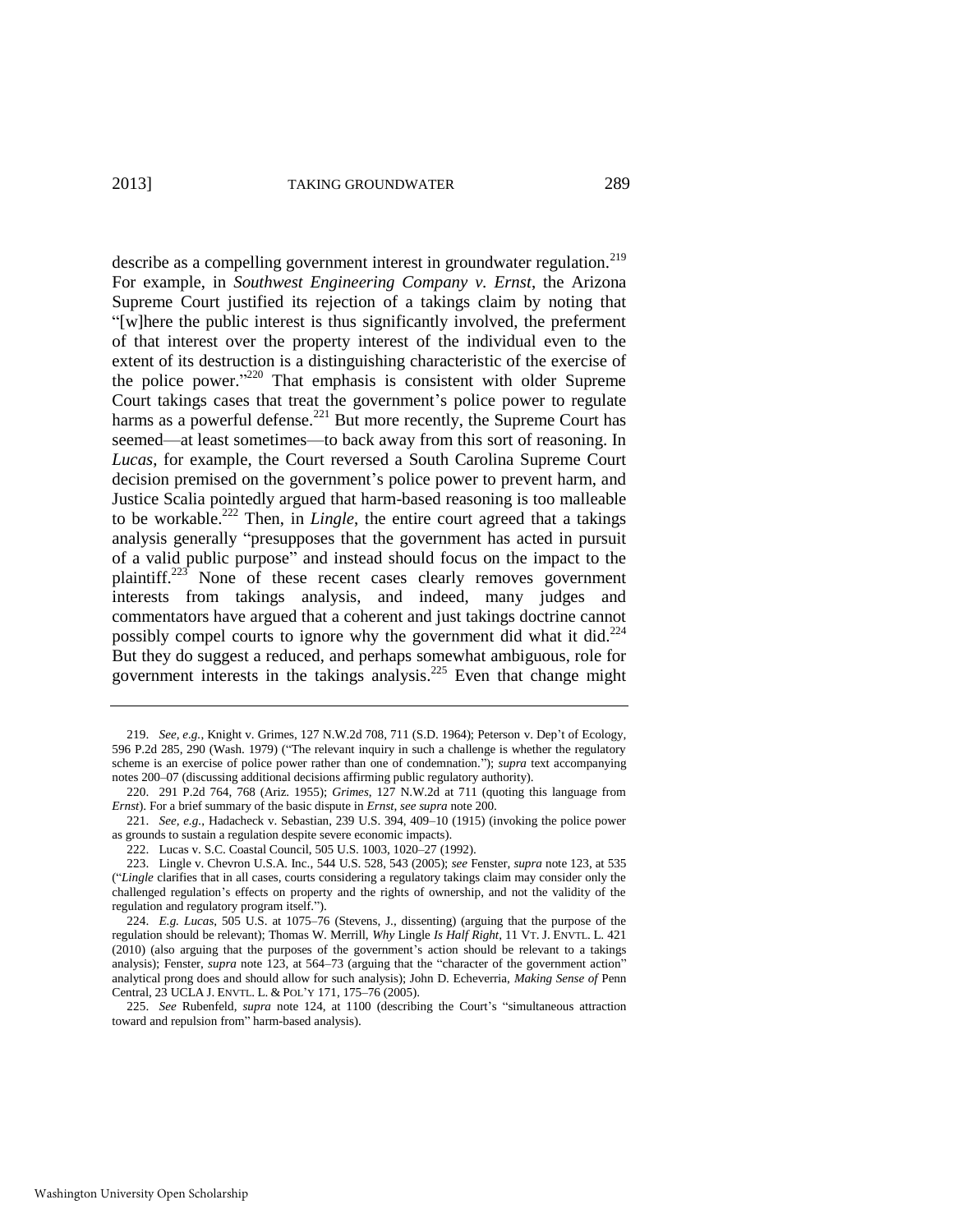afford an opportunity for courts to revisit the basic compromise enshrined in past groundwater/takings decisions.

Heightening the temptation to change course may be the emergence in groundwater/takings cases of a new set of governmental interests. *Ernst* and its contemporary cases were not environmental law cases, at least as we now would understand the concept.<sup>226</sup> Instead, the regulatory schemes at issue simply shifted between alternative regimes for refereeing (or not refereeing) groundwater disputes among competing human users. But many of the more recent groundwater cases do have an environmental component.<sup>227</sup> Some involve the direct application of environmental regulations, and others involve three-way competitions among human users and environmental needs, but in either circumstance, government is limiting groundwater use partly to preserve environmental values.<sup>228</sup> To some judges and commentators, that shift may make no difference at all, but to others it may be quite important.<sup>229</sup> A distinct lack of sympathy for environmental regulation pervades many of the conservative Supreme Court justices' recent opinions, both within and outside the takings field, and the broader property rights movement is in large part a reaction to the emergence of environmental controls.<sup>230</sup> Consequently, judges who might

Sw. Eng'g Co. v. Ernst, 291 P.2d 764, 768 (Ariz. 1955) (footnote omitted).

<span id="page-38-0"></span><sup>226.</sup> *See supra* text accompanying note[s 200–](#page-34-0)02 (describing the disputes in these cases). In *Ernst*, for example, the Arizona Supreme Court clearly explained that the main threat was to agriculture, not the natural environment:

The legislative finding that the exhaustion of ground water by excessive withdrawals threatens to destroy one of the principal economic resources of the state to the consequential serious injury of all is not disputed. Such a conclusion is obviously justified because unrestrained use must inevitably result either in complete exhaustion of the state's ground water so that in the end the lands dependent thereon will revert to their desert state or in the lowering of water tables so that the increased cost of pumping will reduce these lands to a marginal or submarginal condition.

<sup>227.</sup> For example, the dispute in Allegretti & Co. v. Cnty. of Imperial, 42 Cal. Rptr. 3d 122 (Ct. App. 2006) originated because the County asked the landowner to submit to environmental review of his new well. *See also supra* text accompanying notes [38](#page-8-0)[–44](#page-9-1) (describing how environmental restrictions led to the legislative scheme challenged in multiple Edwards Aquifer takings cases); Jacobs Ranch, L.L.C. v. Smith, 148 P.3d 842, 848 (Okla. 2006) (describing environmental impacts that helped create the need for the challenged regulations).

<sup>228.</sup> *See, e.g.*, Edwards Aquifer Auth. v. Day, 369 S.W.3d 814, 818–19 (Tex. 2012) (summarizing the purposes of the regulatory scheme for the Edwards Aquifer).

<sup>229.</sup> *See* Joseph L. Sax, *Property Rights and the Economy of Nature: Understanding* Lucas v. South Carolina Coastal Council, 45 STAN. L. REV. 1433, 1438–39 (1993) (explaining *Lucas* as a direct reaction to the ideas of the environmental movement).

<sup>230.</sup> *See, e.g.*, Sackett v. EPA, 132 S. Ct. 1367, 1375 (2012) (Alito, J., concurring) ("The position taken in this case by the Federal Government . . . would have put the property rights of ordinary Americans entirely at the mercy of Environmental Protection Agency (EPA) employees."); Rapanos v. United States, 547 U.S. 715, 721 (2006) (lamenting "[t]he burden of federal regulation" of wetlands, and claiming that "the U.S. Army Corps of Engineers (Corps) exercises the discretion of an enlightened despot"); Palazzolo v. Rhode Island, 533 U.S. 606, 637 (2001) (Scalia, J., concurring)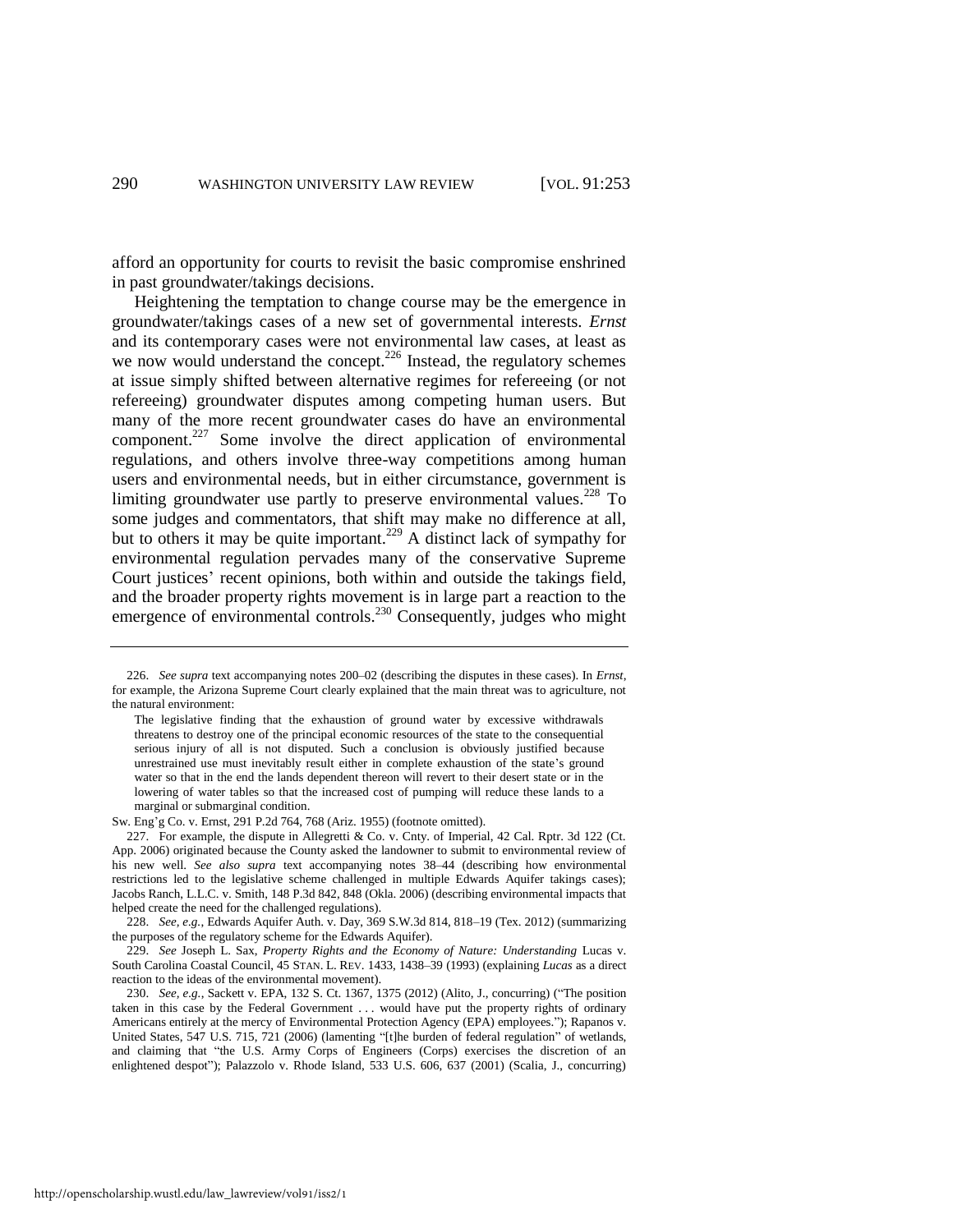have sympathized with governments' need to protect human consumptive users from each other may have very different reactions when the regulatory regime's purpose is wetlands preservation or endangered species protection.<sup>231</sup>

Of course, courts—and, perhaps more importantly, legislators—do not need doctrinal instability in order to move the law in a new direction. The fact that our legal and political culture has traditionally supported regulatory oversight of groundwater use rights does not mean it will be nearly so deferential in the future. Cultures change, skepticism of government regulation remains prevalent, and litigators and some judges already are vigorously advocating for a different future approach.<sup>232</sup> For that reason, the *Day* decision might someday turn out to be just as limiting for Texas groundwater regulation as its detractors currently fear, and copycat decisions might emerge across the American landscape. Indeed, there already are hints of such a transformation. In early 2011, apparently for the first time in American groundwater/takings jurisprudence, a court ordered a government defendant to pay compensation for a taking of groundwater use rights.<sup>233</sup> *Bragg v. Edwards Aquifer Authority* arose out of a fact pattern much like that in *Day*, or, for that matter, in a great many other groundwater/takings cases. Agricultural landowners challenged regulatory limits on their ability to pump, and those limits in turn derived from the well-documented shortages plaguing the aquifer.<sup>234</sup> This time, however, the result was different: the trial court found a taking,  $235$  and in August 2013, Texas' Fourth District Court of Appeal affirmed.<sup>236</sup> For the

<sup>(</sup>characterizing regulatory protection of wetlands as "malefaction"); Babbitt v. Sweet Home Chapter of Cmtys. for a Great Or., 515 U.S. 687, 714 (1995) (Scalia, J., dissenting) ("The Court's holding that the hunting and killing prohibition incidentally preserves habitat on private lands imposes unfairness to the point of financial ruin—not just upon the rich, but upon the simplest farmer who finds his land conscripted to national zoological use.").

<sup>231.</sup> *See* Peñalver, *supra* note [192,](#page-32-1) at 282 (discussing how this hostility to environmental regulation has shaped the "property rights" movement and affected the Court); Richard J. Lazarus, *Putting the Correct "Spin" on* Lucas, 45 STAN. L. REV. 1411, 1414–18 (1993) (discussing how conservative opposition to environmental regulation influenced the emergence of modern takings doctrine).

<sup>232.</sup> *See* Underkuffler, *supra* note [132,](#page-20-0) at 731–32 (describing Justice Scalia's vision of takings doctrine).

<sup>233.</sup> Second Amended Final Judgment, Bragg v. Edwards Aquifer Auth., Cause No. 06-11-18170 (Medina Cnty., Tex. Dist. Ct., filed Mar. 25, 2011).

<sup>234.</sup> *See* Cross-Appellants' Brief at 4-13, Edwards Aquifer Auth. v. Bragg, 2013 Tex. App. LEXIS 10838 (Aug. 28, 2013) (No. 04-11-00018-CV ) (summarizing the factual basis for the Braggs' argument).

<sup>235.</sup> Second Amended Final Judgment, Bragg v. Edwards Aquifer Auth., Cause No. 06-11-18170 (Medina Cnty., Tex. Dist. Ct., filed Mar. 25, 2011).

<sup>236.</sup> Edwards Aquifer Auth. v. Bragg, No. 04-11-00018-CV, 2013 Tex. App. LEXIS 10838. The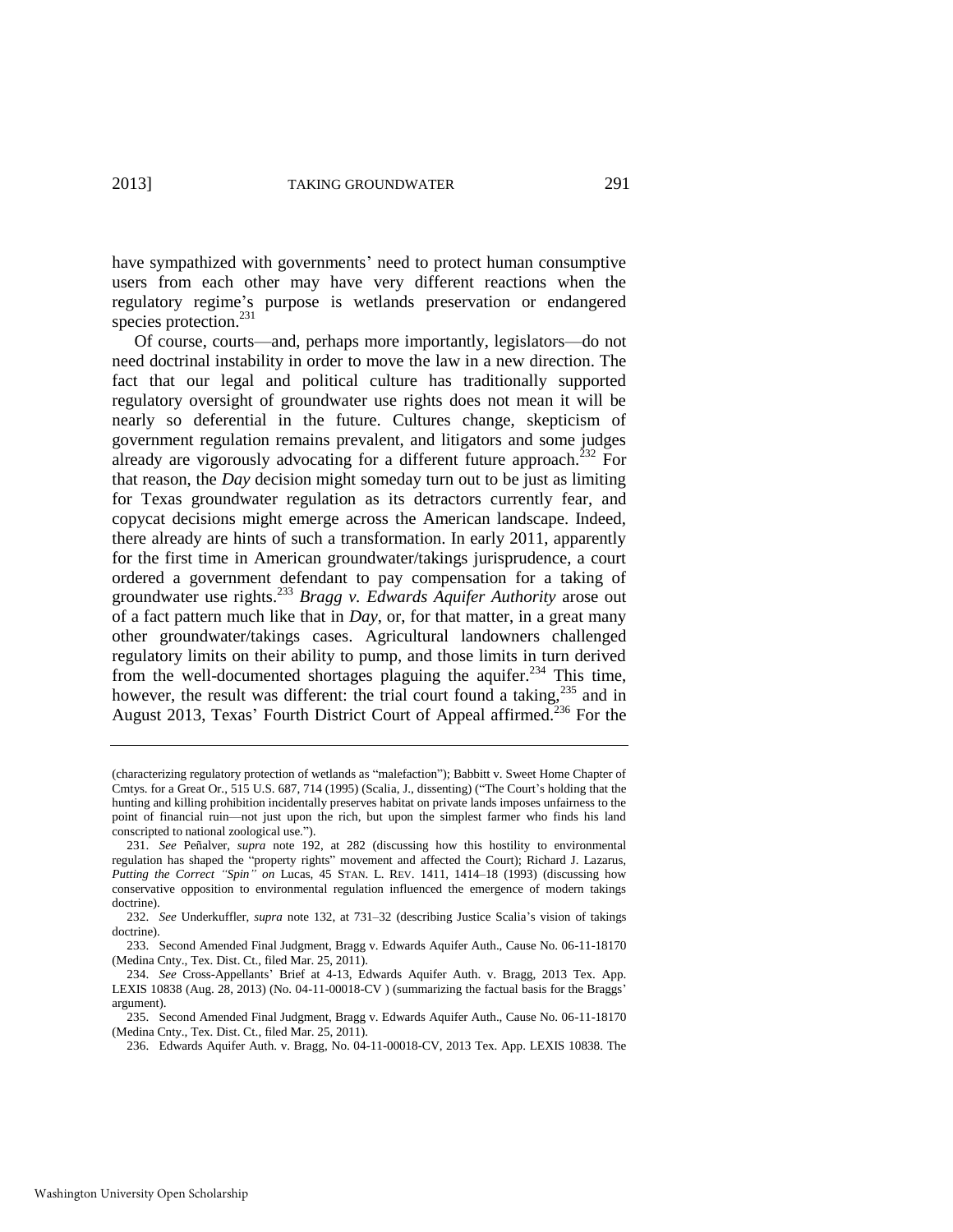plaintiffs, it was a dramatic win with a rather promising damages formula: the court held that the taken property was not some reasonable share of the aquifer's water but instead "the unlimited use of water to irrigate a commercial-grade pecan orchard."<sup>237</sup> As of this writing, the time for appeals has not run, and the Edwards Aquifer Authority may soon be back before the Texas Supreme Court.

#### III. GROUNDWATER, TAKINGS, AND PROPERTY THEORIES

The central conclusion of the preceding section is that traditional groundwater/takings jurisprudence tracks traditional takings law, and that such jurisprudence has allowed extensive government regulation of groundwater rights. Nevertheless, as the *Bragg* litigation signals, arguments for a different approach are still very much in play, and some judges and legislators may well be tempted to chart a different course. If lawmakers do entertain that possibility, they probably will seek guidance from broader principles of property law. For that reason, this section asks the basic question: in light of key theories of property law, what approach to takings cases involving groundwater makes sense?

<span id="page-40-0"></span>The analysis that follows comes with a caveat. I do not base it on the premise that judges or legislators, let alone lay people, ground their approach to takings doctrine in any discrete property theory.<sup>238</sup> Even attorneys typically derive their notions of property as much from historical contingencies and habitual conventional wisdom as from theories, and they are more likely to use an amalgamation of multiple theories than a single construct.<sup>239</sup> Moreover, few, if any, property theorists can purport to have found a coherent and unified theory of property law, and many instead craft their concepts of property by drawing on multiple theoretical traditions.<sup>240</sup> Nevertheless, property theories underpin almost any lawyer's or judge's conceptualization of takings doctrine, even if those theories are often blended, underdeveloped, or indeterminate, and such theories certainly will influence the future development of groundwater law.<sup>241</sup> An

appellate court did remand the case for a new damages calculation.

<span id="page-40-1"></span><sup>237.</sup> *Id.* at \*87.

<sup>238.</sup> *See* Laura S. Underkuffler-Freund, *Takings and the Nature of Property*, 9 CAN. J. L. & JURISPRUDENCE 161, 165 (1996) ("[F]inding any coherent, underlying understanding of constitutionally cognizable property in Supreme Court takings cases is a challenging task.").

<sup>239.</sup> *See generally* STUART BANNER, AMERICAN PROPERTY: A HISTORY OF HOW, WHY, AND WHAT WE OWN (2011) (describing the historic evolution of various property law concepts).

<sup>240.</sup> *See, e.g.,* EPSTEIN, *supra* note [36](#page-7-1) (drawing on natural law, utilitarian, and originalist arguments to support a theory of takings); Underkuffler-Freund, *supra* note [238,](#page-40-0) at 193 (arguing that property is best understood "a bipartite entity" supported by two competing conceptual models).

<sup>241.</sup> *See* GREGORY S. ALEXANDER & EDUARDO M. PEÑALVER, AN INTRODUCTION TO PROPERTY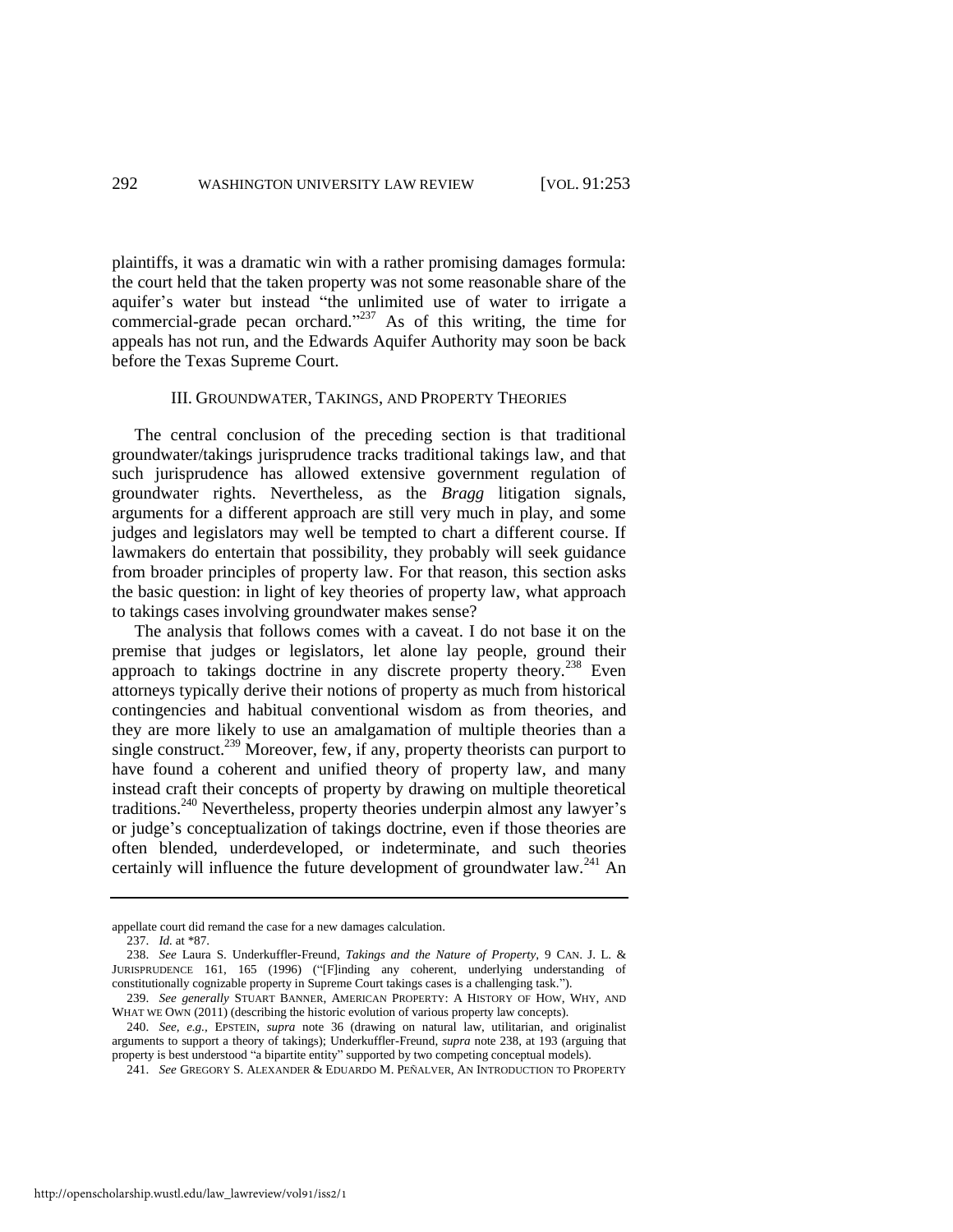exploration of property theories' implications for groundwater management therefore can help inform those future developments.<sup>242</sup>

#### *A. Natural Rights*

<span id="page-41-0"></span>For lawyers and judges seeking to resolve groundwater/takings controversies, one potential source of guidance is a natural rights theory of property. Such a theory posits that law should reflect "a prepolitical and prelegal conception of property," which derives not from the compromises of political bodies, the contingencies of history, or even calculations of economic utility, but instead from some deeper set of foundational premises.<sup>243</sup> Such theories are not presently in fashion among legal scholars, many of whom question the notion that any property right could exist prior to its endorsement by a political and legal community.<sup>244</sup> But the notion of natural property rights clearly is not absurd, for our society's concepts of political liberty and human rights draw upon similar ideas, with much less controversy.<sup>245</sup> At times in our nation's history, natural rights theories also dominated judges' conceptions of property law.<sup>246</sup>

THEORY xi (2012) ("At the base of every single property debate are competing theories of property different understandings of what property is, why we have it, and what its proper limitations are."); *see, e.g.*, Underkuffler-Freund, *supra* note [238,](#page-40-0) at 194–202 (explaining how competing theories underlie the Court's analysis in *Lucas v. S.C. Coastal Council*).

<sup>242.</sup> Another caveat concerns the scope of the analysis. An extraordinary volume of writing considers the conceptual foundations of property law, and considering all of the permutations of theory within those articles and books would require much more than just a few pages of analysis in the final section of a law review article. The pages that follow therefore will focus only on the implications of a representative range of classic property theories.

<sup>243.</sup> Eric R. Claeys, *Takings, Regulations, and Natural Property Rights*, 88 CORNELL L. REV. 1549, 1560 (2003); *see* City of Norwood v. Horney, 853 N.E.2d 1115, 1128 (Ohio 2006) ("Believed to be derived fundamentally from a higher authority and natural law, property rights were so sacred that they could not be entrusted lightly to 'the uncertain virtue of those who govern.'") (quoting Parham v. Justices of Decatur Cnty. Inferior Court, 9 Ga. 341, 348 (Ga. 1851)). *See also* Paul J. Otterstedt, *A Natural Rights Approach to Regulatory Takings*, 7 TEX. REV. L. & POL. 25 (2002). For an argument that utility and natural law actually are closely intertwined, see Richard A. Epstein, *The Utilitarian Foundations of Natural Law*, 12 HARV. J.L. & PUB. POL'Y 713 (1989).

<sup>244.</sup> *See, e.g.*, ERIC T. FREYFOGLE, ON PRIVATE PROPERTY: FINDING COMMON GROUND ON THE OWNERSHIP OF LAND (2007) (arguing that property cannot exist without political and legal affirmation); Eduardo M. Peñalver, *Restoring the Right Constitution?*, 116 YALE L.J. 732, 763–64 (2007) (reviewing RANDY E. BARNETT, RESTORING THE LOST CONSTITUTION: THE PRESUMPTION OF LIBERTY (2004)) (discussing the widespread distrust of natural rights theories among left-leaning academics); William B. Stoebuck, *A General Theory of Eminent Domain*, 47 WASH. L. REV. 553, 573–74 (1972) (arguing that the term "natural law" is "an empty vessel into which one can pour almost anything").

<sup>245.</sup> *See, e.g.*, THE DECLARATION OF INDEPENDENCE para. 2 (U.S. 1776) ("We hold these truths to be self-evident . . . .").

<sup>246.</sup> *See, e.g.*, CASS R. SUNSTEIN, AFTER THE RIGHTS REVOLUTION: RECONCEIVING THE REGULATORY STATE 18 (1990) (describing how American judges in the late nineteenth century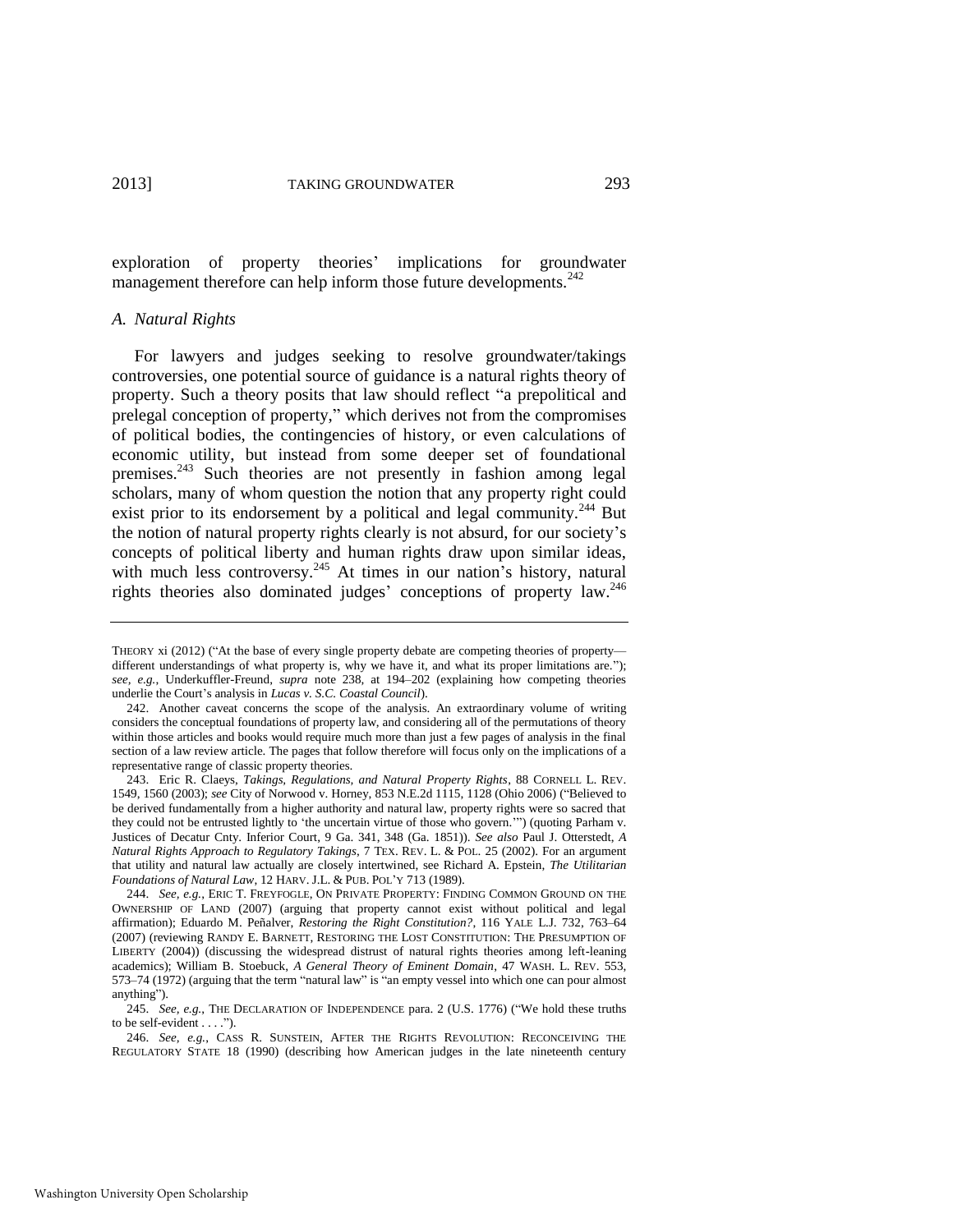Even today, those notions continue to exert a powerful hold on popular imaginations, litigators' rhetoric, and, sometimes, judicial decisions.<sup> $247$ </sup> In short, natural rights theories, though often criticized, remain relevant.

<span id="page-42-0"></span>Some natural rights theories also have clear implications for groundwater/takings debates. For example, many libertarian-leaning thinkers argue that a principle of first possession should transcend political affirmation.<sup>248</sup> Consequently, they argue, any regulatory restriction that does not protect the value held by all present property owners should be treated as a taking.<sup>249</sup> For groundwater use rights, the implications of that theory are fairly clear.<sup>250</sup> Such a conception of property rights would not preclude all regulation of groundwater, for sometimes regulation can enhance everyone's property values by precluding a tragedy of the commons.<sup>251</sup> But that conception of natural rights would place far greater limits on the ability of government to revise rights in ways that benefit some extractive users at the expense of others.<sup>252</sup> And, perhaps even more clearly, it would limit the ability of government to impose environmental

248. *See, e.g.*, Richard A. Epstein, *Possession as the Root of Title*, 13 GA. L. REV. 1221 (1979). While the links between libertarian property ideals and natural rights theory are close, not all libertarians derive their views from natural rights, and not all natural rights theorists are libertarian. For example, Epstein also draws heavily on utilitarianism and on arguments grounded in theories of constitutional interpretation. *See generally* EPSTEIN, *supra* not[e 36.](#page-7-1) Likewise, natural rights ideals also can support communitarian conceptions of property. *See* Peñalver, *supra* not[e 192,](#page-32-1) at 279.

249. *See generally* EPSTEIN, *supra* not[e 36.](#page-7-1) Claeys argues for a similar rule, though his argument is grounded partly in a labor-based natural rights theory. *See* Claeys, *supra* note [243,](#page-41-0) at 1572–73 (arguing that a regulatory restriction is a taking unless it "restricts the use rights of every person in order to enlarge both the personal rights and freedom of action of everyone regulated"). For discussion of the influence of such views on United States Supreme Court decisions, see *supra* note[s 131–](#page-20-1)32 and *supra* text accompanying notes [133–](#page-21-2)34.

250. That theory would still raise questions about what steps are necessary to establish possession of a groundwater right. Is mere landownership sufficient, or must one actually use the groundwater? One possible answer to this question would be to look to the various ways state law defines groundwater rights, and to establish different first possession standards in states with correlative, appropriative, and rule-of-capture regimes. That approach, however, would rely on political and historical factors to set the bounds of a purportedly natural right, which seems paradoxical.

251. *See* Claeys, *supra* note [243,](#page-41-0) at 1572–73 (arguing that a regulation is not a taking "if it restricts the use rights of every person in order to enlarge both the personal rights and freedom of action of everyone regulated").

252. *See id.* at 1573 (arguing that traditional natural law theories would lead to a takings finding "if some individuals lose more than their equal share of use rights without gain").

<span id="page-42-1"></span>perceived many legal principles as "neutral and pre-political"); Claeys, *supra* not[e 243](#page-41-0) (describing the influence of natural rights theories upon nineteenth century jurisprudence).

<sup>247.</sup> One passage from a brief in the Texas groundwater litigation captures particularly well the sense that property rights should transcend economic analysis. *See* Burrell Day and Joel McDaniel's Response to Petition for Review by the State of Texas at 6, Edwards Aquifer Auth. v. Day, 369 S.W.3d 814 (Tex. 2012) (No. 08-0964) ("It is disappointing to these Texans that the Executive Branch is taking an official position . . . that it will cost too much to recognize the right of private property. There is a trail of blood from the venerable Alamo to the San Jacinto Monument 200 miles away that resulted in our Texas Constitution. How much was that cost?") (emphasis omitted).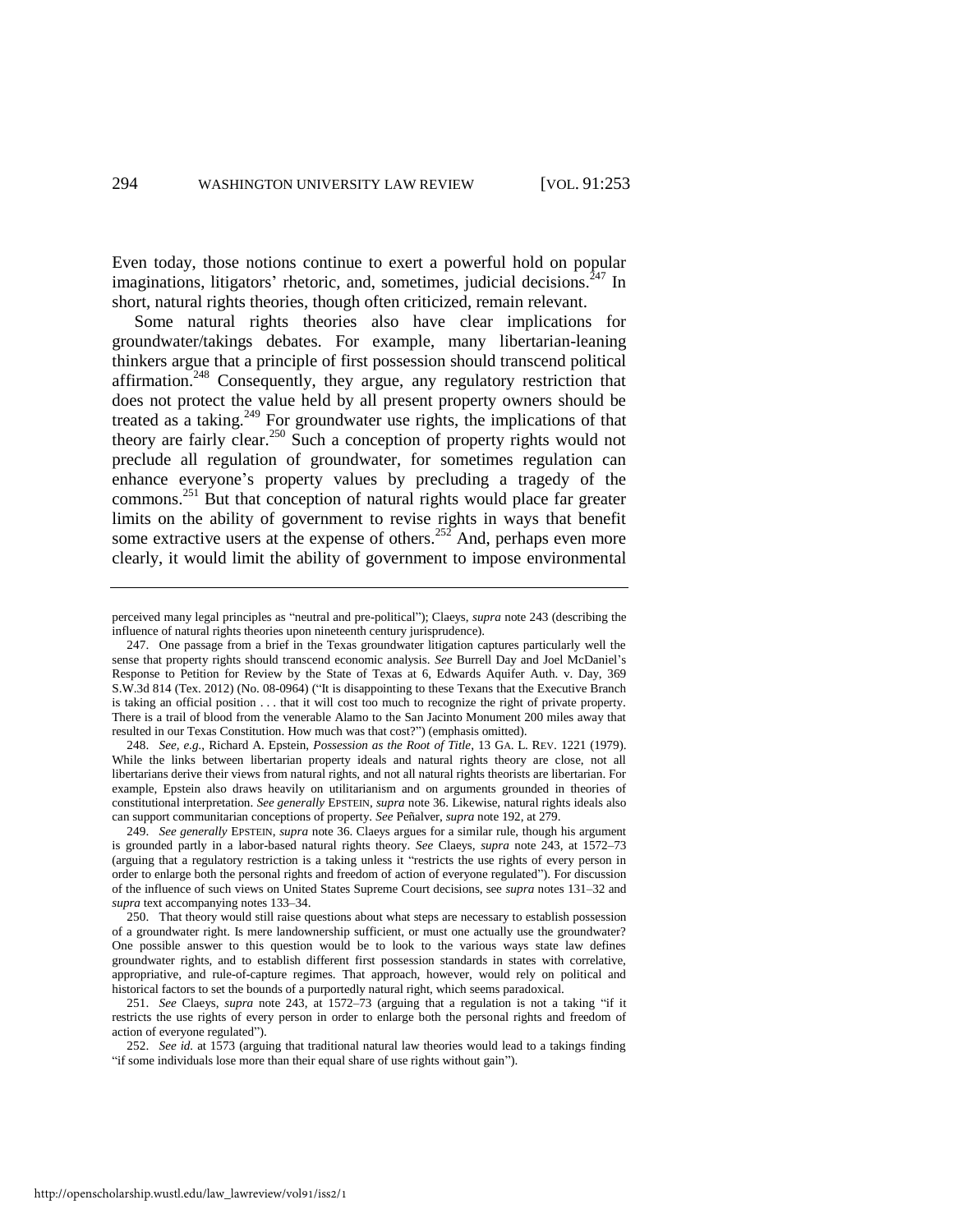restrictions upon groundwater use, unless those benefits brought offsetting benefits to the restricted users.<sup>253</sup>

Many advocates and commentators find that theory compelling, and similar notions seem to inform many prominent takings cases.<sup>254</sup> As anyone who teaches property-related subjects quickly learns, the idea that existing property rights should transcend political control also continues to exert a powerful hold on many Americans' conceptions of property law.<sup>255</sup> Nevertheless, there are two problems with applying this particular natural rights theory to groundwater use. The first problem is that this is not the only natural rights theory vying for attention, and the alternative theories would lead to very different outcomes. The second problem is the absence of any compelling basis for choosing this particular natural rights theory over its competitors.

One of those competing natural rights theories would ground property rights in the intuitive notion that people are entitled to the fruits of their own labor.<sup>256</sup> Unlike a theory of first possession, that theory implies only limited protection for groundwater rights. The reason, in a nutshell, is that very little of groundwater's value derives from the labor of the users who hope to exploit it. With rare exceptions, people do not create their own aquifers.<sup>257</sup> They exist because of natural processes, and they remain

<sup>253.</sup> *See id.* 

<sup>254.</sup> *See* Underkuffler, *supra* note [132,](#page-20-0) at 731–32 (tracing the influence of similar views upon several Supreme Court takings decisions).

<sup>255.</sup> *See* Cherie Metcalf, *Property Rights and Attitudes toward Environmental Regulation: An Empirical Investigation* 26 (July 26, 2012) (unpublished manuscript), *available at* http://ssrn.com/ abstract=1987028 (finding that an "overwhelming majority of respondents" to a survey administered in the United States and Canada "feel that compensation ought to be available" in a case where regulations diminished property values, "despite the fact that there is likely no legal basis to claim it in either country"); Janice Nadler et al., *Government Takings of Private Property*, *in* PUBLIC OPINION AND CONSTITUTIONAL CONTROVERSY 286, 286–309 (Nathaniel Persily et al. eds., 2008) (summarizing polls showing widespread opposition to uncompensated governmental restrictions on property use). However, polling also commonly finds widespread support for environmental regulation, which narrowly suggests that people's answers may reflect the framing of the question, and more broadly suggests some internal tensions in people's views on property and regulation. *See id.*; Kenrick Pierre, *The Susceptibility of Property Rights Heuristics to Framing in Public Opinion Polls and Voting: An Application to Wetlands Policy* (unpublished manuscript), *available at* https://www .msu.edu/user/schmid/pierre.htm.

<sup>256.</sup> *See* JOHN LOCKE, TWO TREATISES ON GOVERNMENT 134 (Thomas I. Cook ed., Hafner Publishing Co., 1947) (1689) ("The labour of his body and the work of his hands, we may say, are properly his.").

<sup>257.</sup> The exceptions are conjunctive use projects, in which water users pump surface water into the subsurface and use the resulting aquifers as a storage reservoir, and aquifers created through the infiltration of excess irrigation water or through leakage from irrigation ditches. *See* Thompson, *supra*  note [27,](#page-5-2) at 308 (describing conjunctive use); David C. Sweigert, *Lining Canals in the Border Region: Can the U.S. Ignore Impacts on Mexico?*, ENVIRONS ENVTL. L. & POL'Y J., Jan. 1991, at 15, 17–18 (1991).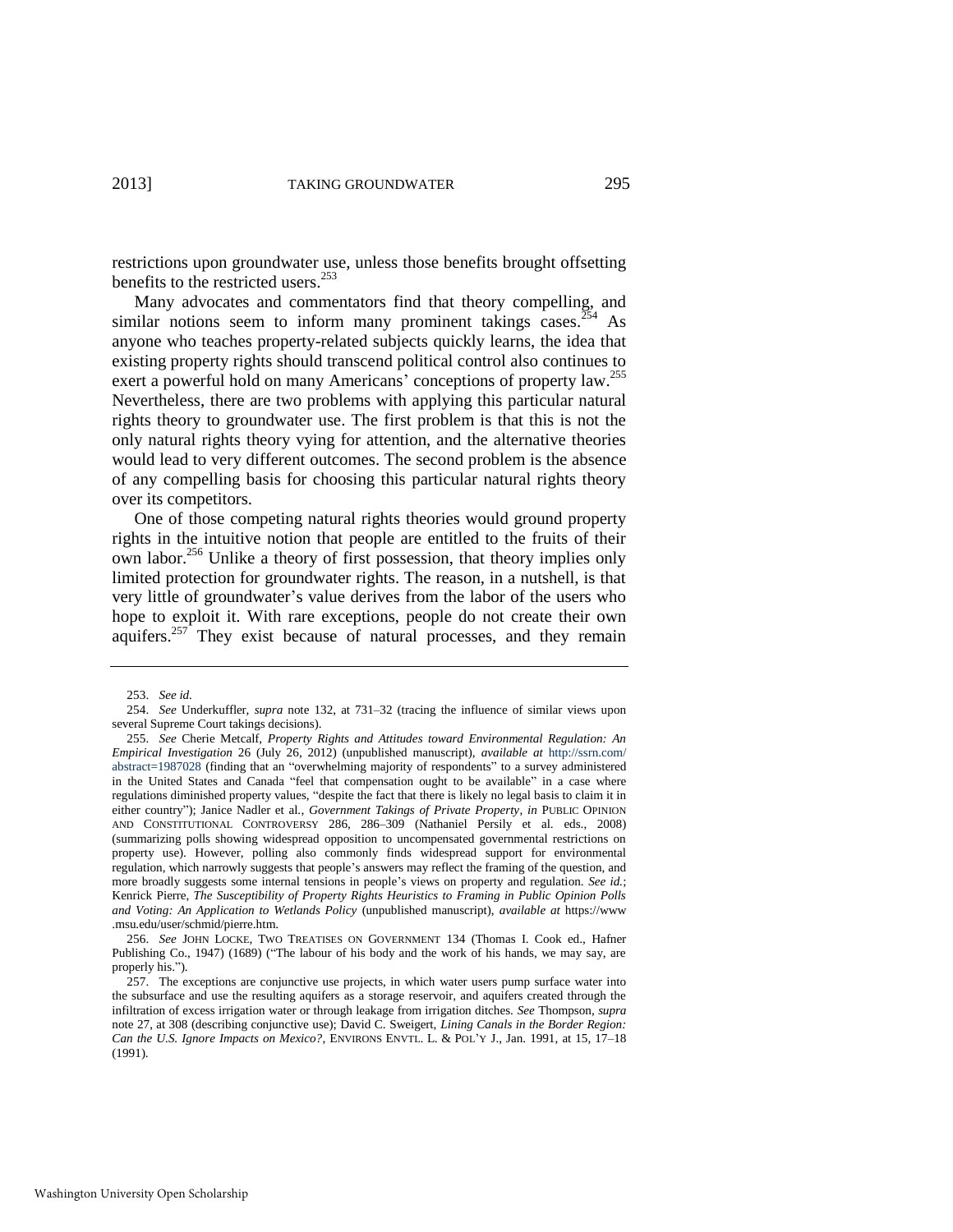present in part because of the restraint of other potential users.<sup>258</sup> With similarly rare exceptions, individual landowners also are not responsible for the quality of the water in their aquifers. Unless a landowner owns the entire recharge zone for an aquifer, water quality again will depend upon natural processes and on the willingness of other landowners to preserve those processes.<sup>259</sup> Exploiting this natural and societal largesse does require some labor, for one must build and operate a well and obtain a permit (at least in some states and for some users).<sup>260</sup> But the role of individual labor in defining groundwater's value still is far less substantial than the role of individual labor in giving value to a piece of intellectual property like a book or a computer program, and the role of natural capital and community behavior is much greater. Indeed, and in stark contrast to works like books or computer programs, there is a partially inverse relationship between individual labor and value, for the value of any limited natural resource can be diminished by individual exploitation. Consequently, a natural rights theory grounded in a labor theory points only to limited protection of individual use rights.

For similar reasons, a third natural rights theory grounded in the public trust doctrine could fit groundwater, and it too would have implications rather different from those of a theory of individual first possession.<sup>261</sup> The essence of the public trust doctrine is a principle that certain resources have an inherently communal character and therefore cannot be entirely reduced to individual ownership.<sup>262</sup> Though courts have traditionally applied the public trust doctrine primarily to surface waterways and to wildlife, $263$  some of the basic justifications for applying the doctrine to

<sup>258.</sup> *See* ALEXANDER & PEÑALVER, *supra* note [241,](#page-40-1) at 49–50 (arguing that this objection undermines labor theory in many contexts).

<sup>259.</sup> *See supra* notes [70–](#page-12-0)[72](#page-12-1) and accompanying text (noting that many aquifers cross property boundaries).

<sup>260.</sup> *See generally* BRYNER & PURCELL, *supra* note [109](#page-17-1) (summarizing state permitting requirements).

<sup>261.</sup> That would not be true if the public were viewed as the first possessor. But advocates of a first possession-based theory have sometimes resisted recognition of such collective rights. *See, e.g.*, Epstein, *supra* note [248,](#page-42-0) at 1238. *But see* Richard A. Epstein, *The Public Trust Doctrine*, 7 CATO J. 411 (1987) (arguing that public ownership does have a place in property law).

<sup>262.</sup> *See generally* Joseph L. Sax, *The Public Trust Doctrine in Natural Resources Law: Effective Judicial Intervention*, 68 MICH. L. REV. 471 (1970) (explaining the public trust doctrine and arguing for more extensive use of it); Ill. Cent. R.R. Co. v. Illinois, 146 U.S. 387, 452 (1892).

<sup>263.</sup> *See In re* Water Use Permit Applications, 9 P.3d 409, 492–95 (Haw. 2000) (extending a public trust analysis to groundwater, and noting that "[it] is generally recognized that *a simple private ownership model of property is conceptually incompatible with the actualities of natural watercourses*") (emphasis in original) (quoting Robinson v. Ariyoshi, 658 P.2d 287, 305–06 (Haw. 1982)). The application of the public trust doctrine to groundwater is now directly at issue in litigation involving California's Scott River. *See* Petition for Writ of Mandamus and Complaint for Declaratory and Injunctive Relief, Envtl. Law Found. v. State Water Res. Control Bd., No. 34-2010-80000583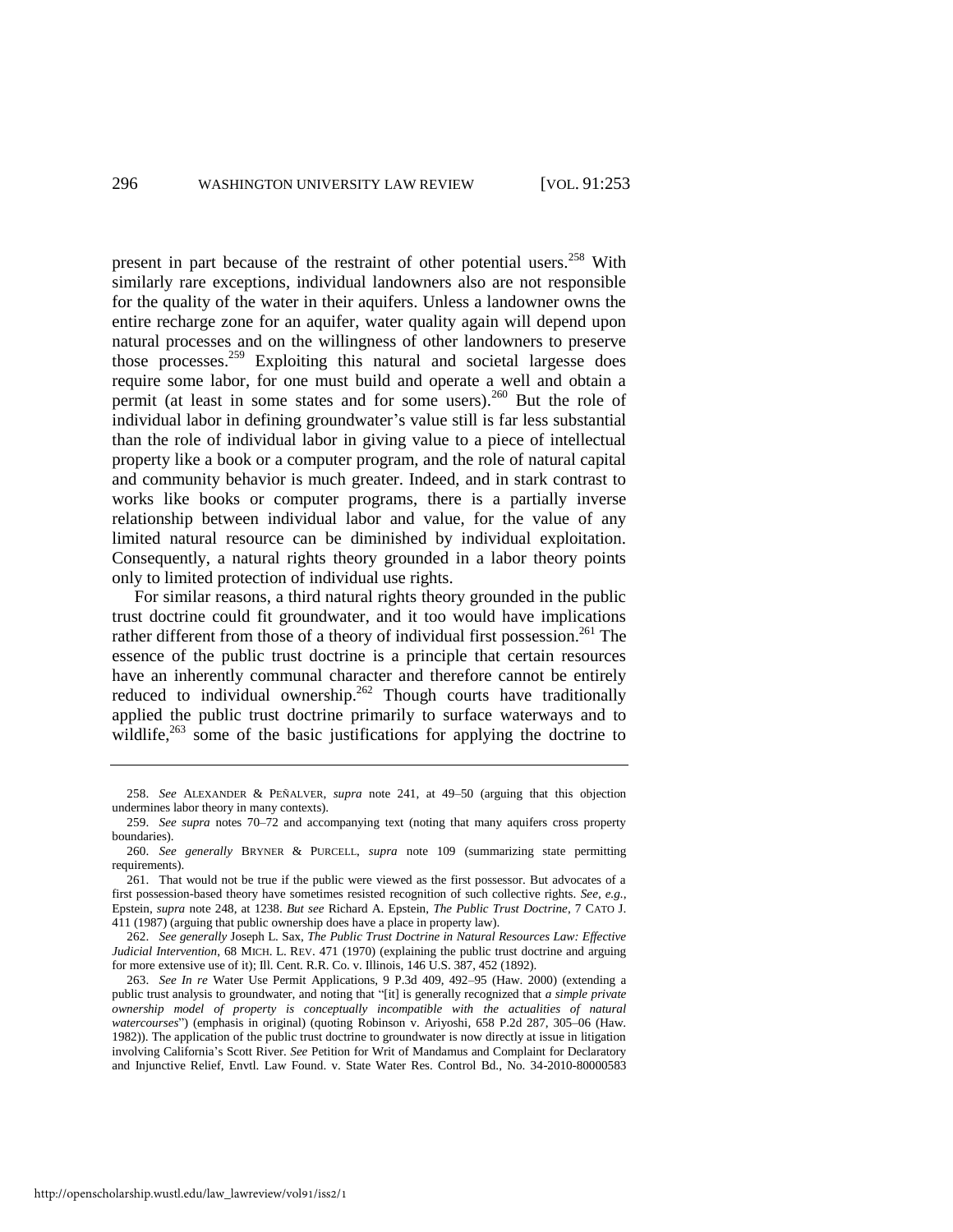those resources fit equally well with groundwater. Like surface water and wildlife, groundwater crosses physical property boundaries, and its availability and value depend upon collective action.<sup>264</sup> That suggests that a natural rights approach to groundwater should encompass collective, public rights, and these public rights should support, not limit, the ability of public entities to apply and occasionally redefine regulatory limits.<sup>265</sup> That outcome, though equally grounded in a conception of natural rights, is almost diametrically opposed to the limitations on regulation that libertarian-leaning natural rights theorists traditionally seek.<sup>266</sup>

Consequently, a natural rights property theory favors more categorical treatment of groundwater rights only if we exclusively adopt one particular version of natural rights theory, in which first *individual*  possession enjoys exalted status.<sup>267</sup> And proponents of that approach have provided few compelling reasons why it should be adopted instead of its competitors.<sup>268</sup> For Richard Epstein, for example, the strongest affirmative argument justifying that approach seems to be that the first possessor took some initiative and therefore "did something to distinguish himself from the common mass."<sup>269</sup> For others, the primary justification seems to be that John Locke espoused these ideas, and that Locke also heavily influenced the thinking of the United States' Founders.<sup>270</sup> But the former justification makes sense only if we assume that the common mass did not itself have property rights in the thing, or that those property rights were somehow inferior to those developed by the individual. A public trust approach provides a powerful and natural rights-based rebuttal to that assumption. And the latter reasoning is difficult to reconcile with the ample evidence that the Founders did not view takings law in such a strict libertarian way. $^{271}$ 

<sup>(</sup>Cal. Super. Ct., filed June 23, 2010) *available at* http://www.envirolaw.org/documents/WRIT PETITIONCOMPLAINT.pdf.

<sup>264.</sup> *See supra* note[s 70](#page-12-0)[–72 a](#page-12-1)nd accompanying text.

<sup>265.</sup> *See* ALEXANDER, *supra* note [176,](#page-29-2) at 141–46 (discussing German decisions employing this reasoning).

<sup>266.</sup> *See supra* notes [252–](#page-42-1)53 (describing conclusions that would follow from a typical libertarian conception of takings doctrine).

<sup>267.</sup> I am not arguing that these three variations of natural rights thinking are the only possibilities. Instead, my only point is that natural rights thinking does not lead to a particular outcome.

<sup>268.</sup> *See* ALEXANDER & PEÑALVER, *supra* note [241,](#page-40-1) at 169–72 (describing the challenges of grounding a theory of regulatory takings in natural rights).

<sup>269.</sup> Epstein, *supra* not[e 248,](#page-42-0) at 1238. There are also utilitarian arguments favoring a rule of first possession, including the idea that such a rule will facilitate clear and stable rights.

<sup>270.</sup> *See, e.g.*, Otterstedt, *supra* not[e 243,](#page-41-0) at 29–41.

<sup>271.</sup> *See* John F. Hart, *Fish, Dams, and James Madison: Eighteenth-Century Species Protection*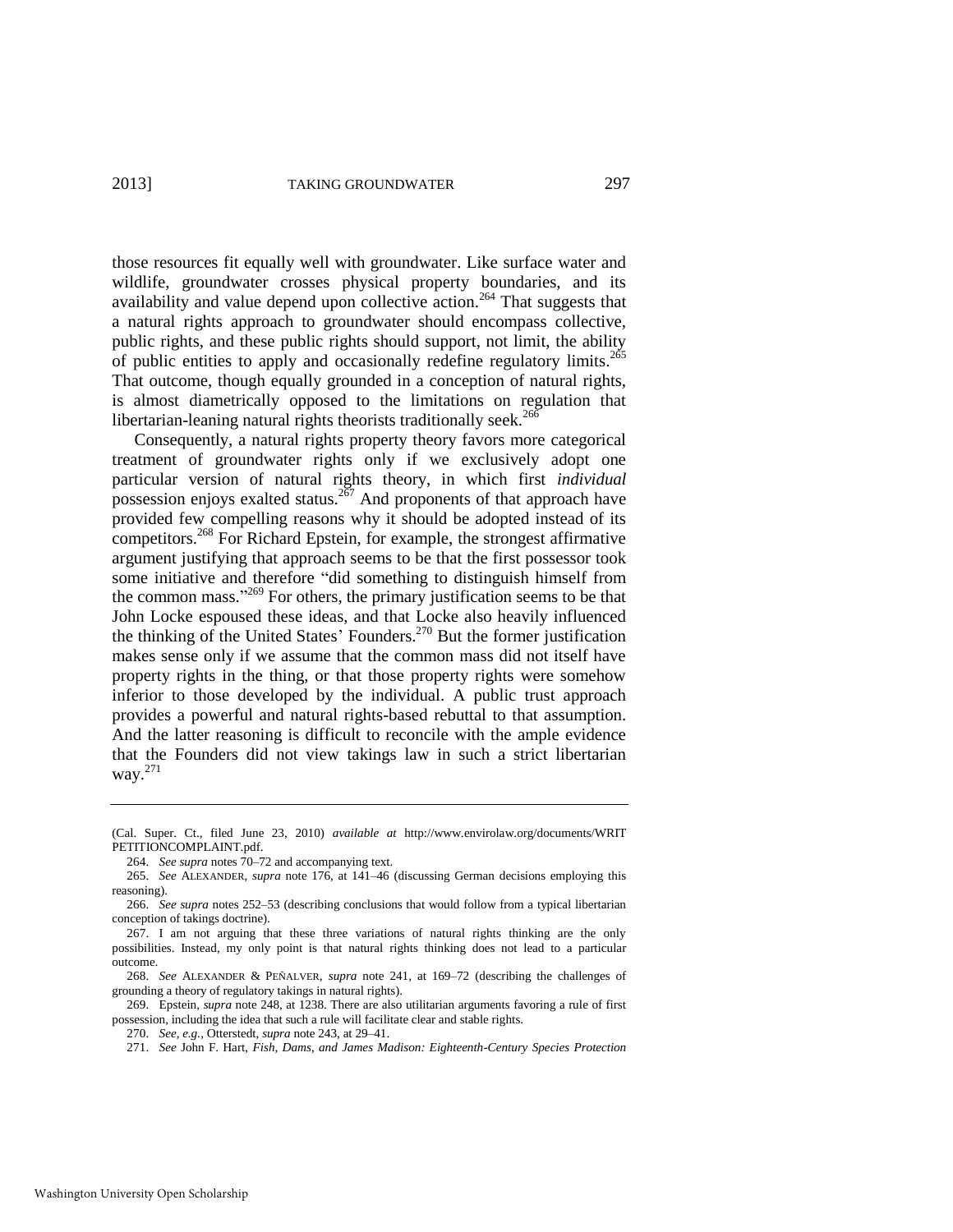Despite these problems, libertarian-style natural rights theories still influence takings litigation, and groundwater litigation is no exception. To argue that one's rights transcend political control and, potentially, any analysis of their societal utility, and instead exist because of an uncontestable natural law foundation, is a powerful rhetorical move. But the theoretical foundations for that move are shaky at best. Natural rights theory provides little basis for preventing governments from changing groundwater law or regulating individual owners' groundwater use.

#### *B. Utilitarian Theories*

An alternative—and presently more popular, at least among academics—theory of property rights holds that protecting property makes sense because that protection increases social welfare.<sup>272</sup> While natural rights theories lead in conflicting directions, these utilitarian theories consistently undermine arguments for categorical treatment of groundwater takings claims—albeit through a somewhat more complicated argument than one might initially expect.

According to utilitarian theory, stable property rights encourage labor and long-term investment, promote social stability and participation, and generally provide the foundational conditions for a functional economy and political order.<sup>273</sup> Similarly, according to some utilitarians, a compensation requirement can improve efficiency by compelling government regulators to internalize the costs of the constraints they impose. $274$  Consequently, several strands of utilitarian theory support takings protection for individual property rights.<sup>275</sup> However, utilitarian

http://openscholarship.wustl.edu/law\_lawreview/vol91/iss2/1

*and the Original Understanding of the Takings Clause*, 63 MD. L. REV. 287 (2004) (arguing that the Founders were familiar and comfortable with water-use regulations); William Michael Treanor, *The Original Understanding of the Takings Clause and the Political Process*, 95 COLUM. L. REV. 782 (1995). *See also* ALEXANDER & PEÑALVER, *supra* not[e 241,](#page-40-1) at 35–56 (arguing that Locke's thinking was actually at odds with some modern libertarian views).

<sup>272.</sup> *See* JESSE DUKEMINIER ET AL., PROPERTY 50 (7th ed. 2010) ("Utilitarian theory is, without doubt, the dominant view of property today, at least among lawyers."); ALEXANDER & PEÑALVER, *supra* not[e 241,](#page-40-1) at 11–14 (summarizing basic elements of utilitarian theory).

<sup>273.</sup> *See* Rose, *supra* note [189,](#page-31-0) at 2 (summarizing these arguments); Frank I. Michelman, *Property, Utility, and Fairness: Comments on the Ethical Foundations of "Just Compensation" Law*, 80 HARV. L. REV. 1165, 1211–12 (1967). For an explanation of ways these dynamics can support environmental protection, see J. Peter Byrne, *Property and Environment: Thoughts on an Evolving Relationship*, 28 HARV. J.L. & PUB. POL'Y 679, 679–80 (2005).

<sup>274.</sup> *See* Michael A. Heller & James E. Krier, Commentary, *Deterrence and Distribution in the Law of Takings*, 112 HARV. L. REV. 997, 999 (1999). For a counterargument that government is not really sensitive to these incentives, see Daryl J. Levinson, *Making Government Pay: Markets, Politics, and the Allocation of Constitutional Costs*, 67 U. CHI. L. REV. 345 (2000).

<sup>275.</sup> For an overview of utilitarian property theory, see generally ALEXANDER & PEÑALVER, *supra* not[e 241,](#page-40-1) at 11–34.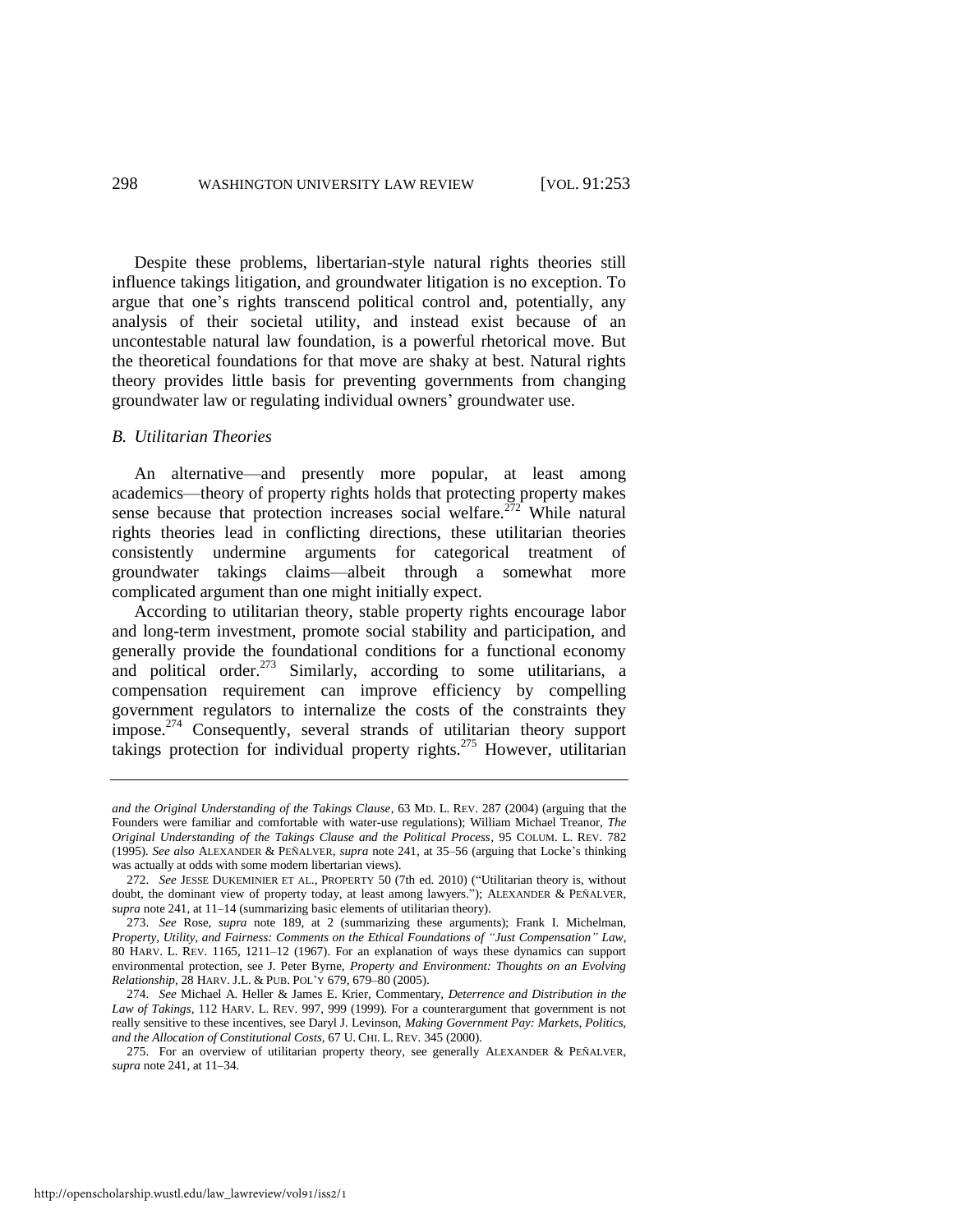theory does not support absolute protection of those property rights, for absolute protection might reify patterns of ownership that promote inefficient externalities or are otherwise inimical to innovation, progress, and economic growth.<sup>276</sup> Similarly, overly strong takings protection might create a moral hazard problem, for property owners, realizing that any regulatory limitation will result in compensation, will have incentives to use property in ways that are dangerous or inefficient.<sup>277</sup> Utilitarian theory therefore directly supports the core compromise of modern takings doctrine, for it suggests that the doctrine should balance the promotion of stable property rights against the need to allow some social evolution and change.<sup>278</sup>

That compromise appears equally appropriate with groundwater. On the one hand, the classic utilitarian arguments in favor of protecting property rights appear to apply. Groundwater use has significant social benefits, but realizing those benefits often requires sustained investment. An orchard is not worth growing, and a municipal water supply system is not worth building, if legal access to the water supply is likely to disappear. Consequently, stable property rights may provide a level of assurance that makes those sustained investments possible.<sup>279</sup> On the other hand, utilitarian theories also clearly support some governmental capacity for regulatory oversight and legal change. Initially, some legal intervention may be necessary to maximize the value of groundwater rights.<sup>280</sup> Absent regulation, individual users have little protection against other competing users, and the natural consequence is likely to be a classic tragedy of the

<sup>276.</sup> *See, e.g.*, Sax, *supra* note [229,](#page-38-0) at 1449 ("The noncompensation norm in circumstances of social change reflects a decision to encourage adaptive behavior by rewarding individuals who most adroitly adjust in the face of change.").

<sup>277.</sup> *See* Lawrence Blume et al., *The Taking of Land: When Should Compensation Be Paid?*, 99 Q.J. ECON. 71, 90–91 (1984).

<sup>278.</sup> How that balance should be struck is, of course, a subject of great debate among utilitarians. *See* ALEXANDER & PEÑALVER, *supra* note [241,](#page-40-1) at 161 ("[T]here is far less utilitarian consensus about whether (if ever) the government should compensate property owners when it merely regulates the use to which they may put their property.").

<sup>279.</sup> While this argument is intuitive, the willingness of groundwater users to make long-term investments even where the governing legal regime provides little protection suggests that other human characteristics—including, perhaps, an inherent excess of optimism—may sustain investment even where the law provides little protection. *See generally* Thompson, *supra* note [6,](#page-3-2) at 255–65 (exploring why people seem to overinvest in resources with uncertain availability).

<sup>280.</sup> *See* Terry L. Anderson & Pamela S. Snyder, *Georgia's Groundwater: Own it or Lose it*, SAVANNAH MORNING NEWS, May 19, 1996, *available at* http://www.perc.org/articles/article169.php (advocating a government role in defining groundwater rights); *see generally* Harold Demsetz, *Toward a Theory of Property Rights*, 57 AM. ECON. REV. 347 (1967) (explaining how property rights often require delineation to hold value).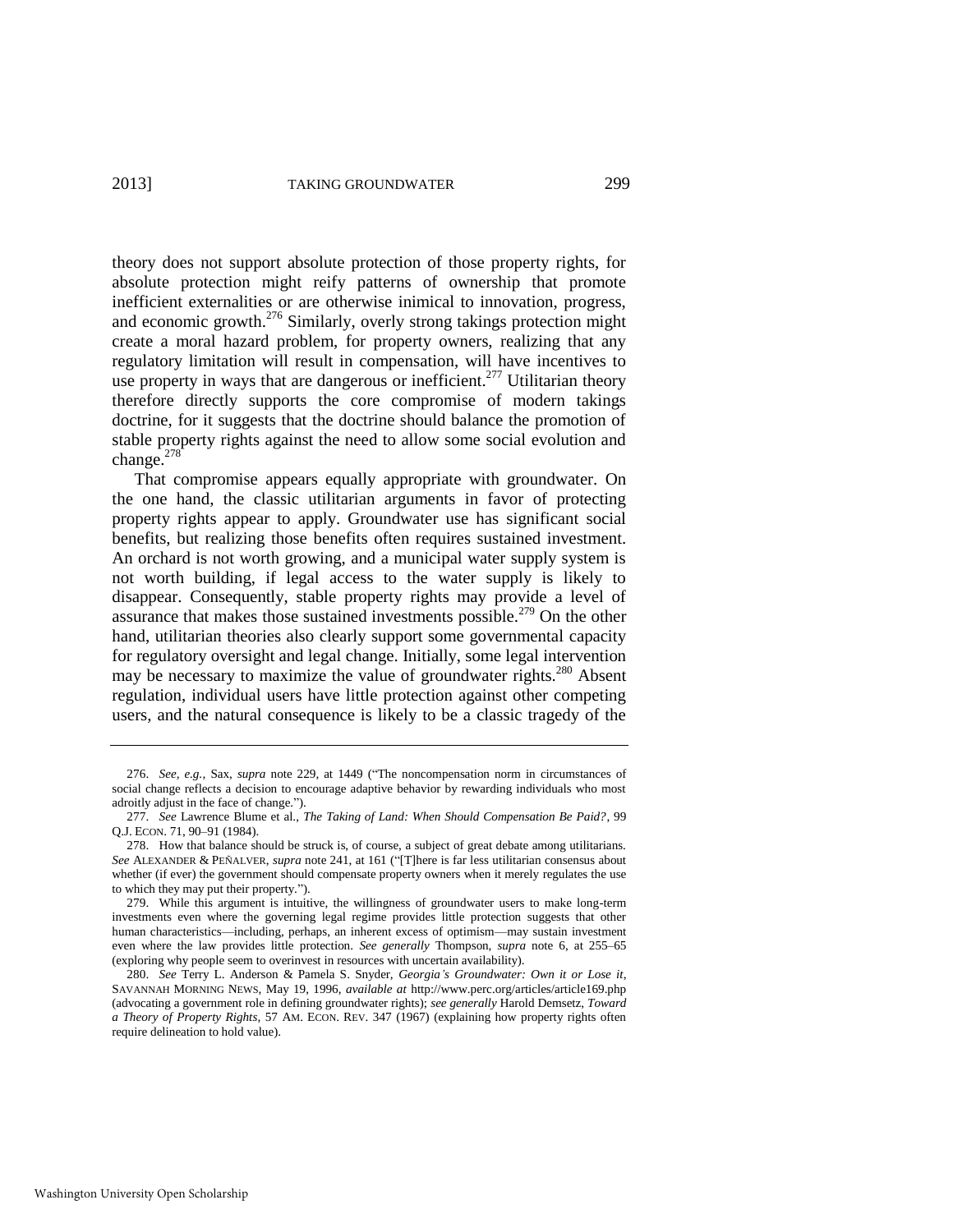commons.<sup>281</sup> Similarly, legal intervention can prevent inefficient externalities, like rivers pumped dry to sustain the watering of suburban lawns.<sup>282</sup> For these reasons, courts have readily acknowledged a powerful utilitarian argument in favor of moving—without paying compensation toward increased regulation of groundwater use.<sup>283</sup>

Of course, the primary test of a utilitarian argument need not be the intuitions of lawyers, for utilitarian arguments lend themselves to economic analysis.<sup>284</sup> And while the utilitarian arguments in favor of groundwater regulation have seemed obvious to jurists, the work of resource economists adds a surprising twist to the inquiry. In a series of studies, economists have compared the economic value generated by aquifers under regulated and non-regulated regimes.<sup>285</sup> In contravention of conventional wisdom and judicial rhetoric, they have found that the positive benefit of regulation is small and sometimes non-existent.<sup>286</sup>

<span id="page-48-0"></span>There are several reasons why this "Gisser-Sánchez effect" might exist.<sup>287</sup> First, and most importantly, pumping happens sooner in an unregulated regime, and a regulated regime therefore produces delayed financial returns. According to standard economic theory, those delayed returns should be discounted; economists generally assume that capital produced earlier can be reinvested and can earn a positive return.<sup>288</sup> And a ten percent discount rate—which some of the key studies did actually use—can offset many of the economic benefits of sustainable pumping patterns.<sup>289</sup> Additionally, economists have generally found that as groundwater availability drops, agricultural users will shift to higher-value

<sup>281.</sup> *See* Thompson, *supra* not[e 6,](#page-3-2) at 250.

<sup>282.</sup> *See* GLENNON, *supra* note [15,](#page-4-2) at 99–111 (describing overuse of groundwater in Massachusetts' Ipswich River watershed).

<sup>283.</sup> *See* Sw. Eng'g Co. v. Ernst, 291 P.2d 764, 768 (Ariz. 1955) ("The legislative finding that the exhaustion of ground water by excessive withdrawals threatens to destroy one of the principal economic resources of the state to the consequential serious injury of all is not disputed. Such a conclusion is obviously justified . . . .") (footnote omitted).

<sup>284.</sup> There also are factors relevant to a utilitarian analysis that economic analysis cannot easily qualify.

<sup>285.</sup> *See* Phoebe Koundouri, *Current Issues in the Economics of Groundwater Resource Management*, 18 J. ECON. SURVS. 703, 706–16 (2004) (summarizing multiple studies).

<sup>286</sup>*. Id.* 

<sup>287.</sup> The name derives from Micha Gisser & David A. Sánchez, *Competition Versus Optimal Control in Groundwater Pumping*, 16 WATER RESOURCES RES. 638 (1980).

<sup>288.</sup> *See generally* RICHARD A. POSNER, ECONOMIC ANALYSIS OF LAW 511 (8th ed. 2011) (discussing the use of discount rates in cost-benefit policy analyses).

<sup>289.</sup> *See* Koundouri, *supra* note [285,](#page-48-0) at 715 (documenting the sensitivity of the Gisser-Sánchez effect to discount rates).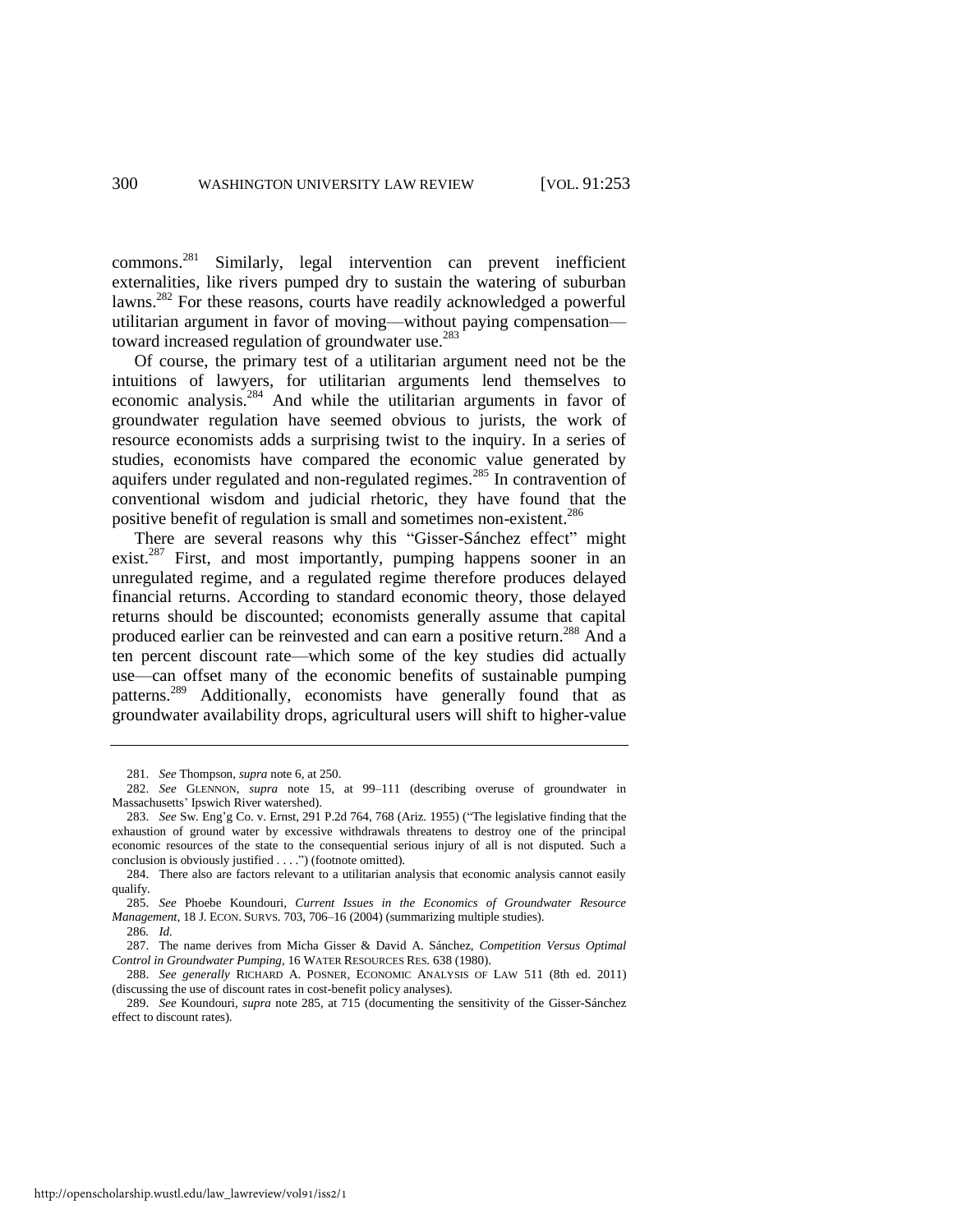crops, typically mitigating some of the economic impact of shortage. $290$ These studies suggest that the utilitarian arguments in favor of groundwater regulation, and, accordingly, in favor of traditional takings doctrine, are weaker than courts have traditionally assumed.

Nevertheless, the courts' traditional assumptions still are probably right, though the analysis is a little bit more complex than those courts have acknowledged. The studies documenting the Gisser-Sánchez effect generally assumed the existence of a relatively homogenous set of groundwater users. $^{291}$  In many water conflicts, however, the earliest users also are the lowest value users, for agricultural users often predate urban competitors who put water to higher-value uses.<sup>292</sup> For that reason, a system that protects water availability for those urban users (or that provides agricultural users with stable and protected rights that may be sold to urban users) will often produce higher values. Second, the economists' discount rates may be unrealistic.<sup>293</sup> A ten percent return on investment may make sense in a developing economy, where early profits can be reinvested in capital that will allow huge improvements in farming practices.<sup>294</sup> In a mature agricultural economy, however, that rate of return seems quite optimistic.<sup>295</sup> Finally, and perhaps most importantly, the older studies finding the Gisser-Sánchez effect attributed no value to environmental protection.<sup>296</sup> But environmental protection does have economic value, which groundwater pumping often compromises.<sup>297</sup> In the

<span id="page-49-0"></span><sup>290.</sup> *See* Giordano, *supra* not[e 59,](#page-10-2) at 171 ("[G]roundwater users have consistently been shown to adapt to changing resource conditions by reducing pumping, adopting water-saving technologies, and changing cropping patterns . . . .").

<sup>291.</sup> *See* Koundouri, *supra* not[e 285,](#page-48-0) at 716 (noting that groundwater management may be more welfare-enhancing in areas with "heterogeneous land productivity").

<sup>292.</sup> *See* Robert Glennon, *Water Scarcity, Marketing, and Privatization*, 83 TEX. L. REV. 1873, 1887–88 (2005) (describing value disparity between agricultural water use and use by the semiconductor industry). Because of different crop prices and water demands, disparities of value also can exist among agricultural users.

<sup>293.</sup> For a broad critique of the use of discount rates in policy analysis, see Douglas A. Kysar, *Discounting . . . on Stilts*, 74 U. CHI. L. REV. 119 (2007).

<sup>294.</sup> M.R. Llamas & P. Martínez-Santos, Editorial, *Intensive Groundwater Use: Silent Revolution and Potential Source of Social Conflicts*, 131 J. WATER RESOURCE PLAN. & MGMT. 337, 338 (2005) (describing how heavy groundwater use can facilitate capital reinvestment and economic growth).

<sup>295.</sup> *See* John J. Boland et al., *The Theory and Practice of Benefit-Cost Analysis*, *in* THE EVOLUTION OF WATER RESOURCE PLANNING AND DECISION MAKING 82 (Clifford S. Russell & Duane D. Baumann eds., 2009) (discussing the debate over appropriate discount rates; most recommendations are well below ten percent).

<sup>296.</sup> Encarna Esteban & José Albiac, *Groundwater and Ecosystems Damages: Questioning the Gisser-Sánchez Effect*, 70 ECOLOGICAL ECON. 2062, 2064 (2011) (noting that earlier studies focused only on whether farmers' welfare would be enhanced).

<sup>297.</sup> *See generally* GLENNON, *supra* note [15](#page-4-2) (providing examples of the negative environmental effects of groundwater use); COMM. ON ASSESSING AND THE SERVS. OF AQUATIC AND RELATED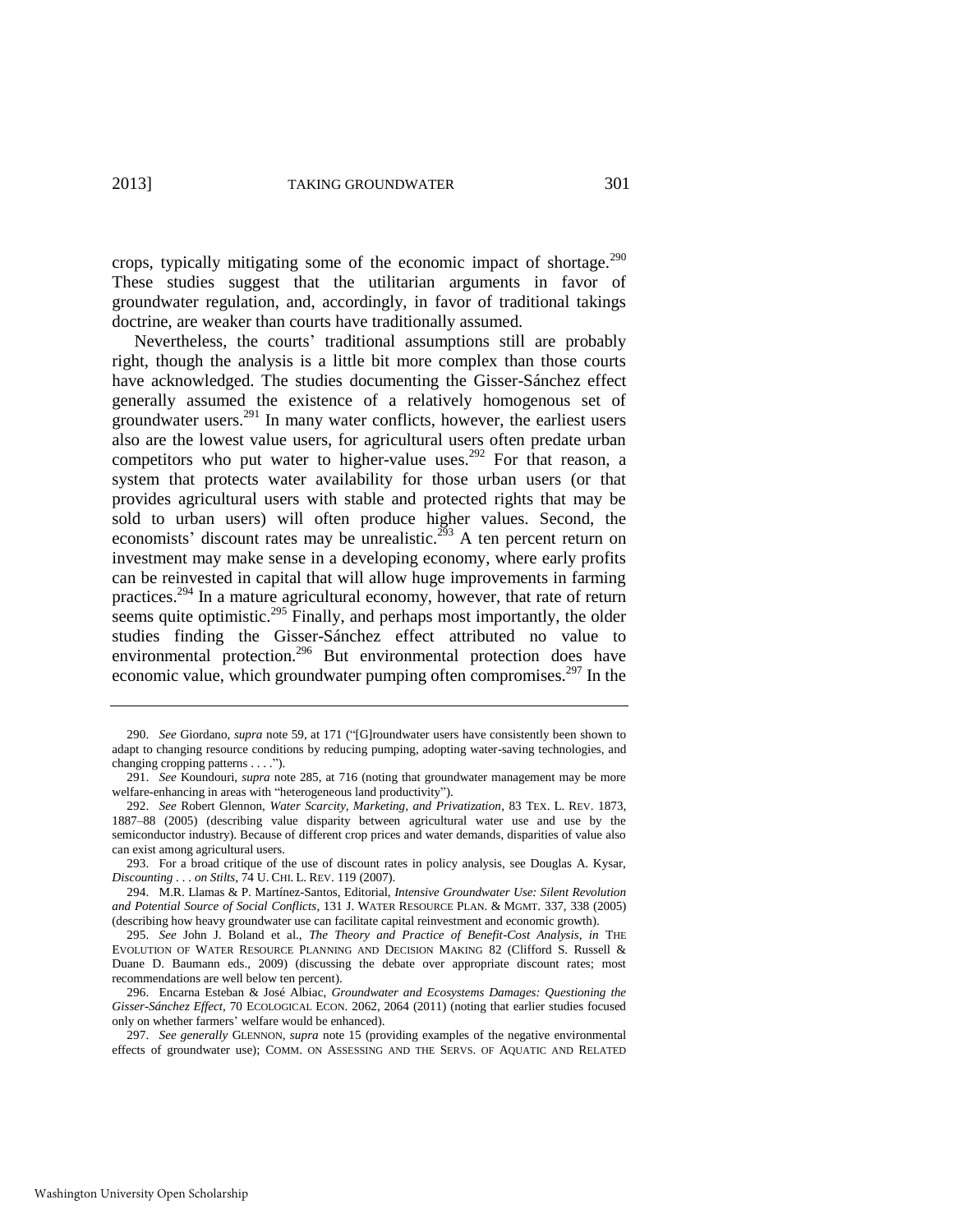absence of regulatory restraints, individual pumpers have little incentive to preserve recharge into downstream surface waterways, even if society as a whole would derive great value from environmental protection.<sup>298</sup> The adverse environmental consequences of groundwater use therefore are a classic externality, and more recent studies that attempt to account for that externality have reached very different results.<sup>299</sup>

These utilitarian arguments do not argue for unfettered regulatory control. As many commentators have pointed out, some legal stability may be a necessary precondition to investment and sustained labor. But a utilitarian property theory clearly provides no compelling argument for freezing groundwater rights in their present and largely pre-regulatory state, for treating restrictions on individual users as potential categorical takings, or for carving out any other special set of takings laws that provide heightened protection to groundwater use rights. Instead, with groundwater, the existence of regulation and the potential for regulatory change both are necessary preconditions for social and economic value.

#### *C. Theories of Personal and Societal Flourishing*

<span id="page-50-0"></span>A third set of property theories holds that we should define and protect property rights in ways that promote human flourishing. Holding property, according to Margaret Radin's famous theory, helps humans live personally fulfilling lives.<sup>300</sup> Similarly, as theorists dating back to Aristotle have pointed out, participation in a functioning polity also promotes human flourishing, and property ownership can encourage such participation. $301$  If these premises are accurate, then protection against takings will sometimes be an important precursor to personal fulfillment. But these theories also imply some limitations upon property rights. According to Radin's personhood theory, some property rights are more connected to personal fulfillment than others—for example, a wedding ring or a home may be more personally important than an absentee-owned investment property—and takings doctrine need not provide so much protection to the latter type of right as it does to the former.<sup>302</sup> Human

TERRESTRIAL ECOSYSTEMS, NAT'L RESEARCH COUNCIL, VALUING ECOSYSTEM SERVS.: TOWARD BETTER ENVIRONMENTAL DECISION-MAKING (2005).

<sup>298.</sup> *See* Esteban & Albiac, *supra* note [296,](#page-49-0) at 2064 (noting that these costs are externalized by farmers).

<sup>299.</sup> *Id.* ("[U]nder regulation, social welfare improves substantially over free market outcomes when ecosystem damages from depletion are important.").

<sup>300.</sup> Margaret Jane Radin, *Property and Personhood*, 34 STAN. L. REV. 957, 957 (1982).

<sup>301.</sup> *See* ALEXANDER & PEÑALVER, *supra* not[e 241,](#page-40-1) at 80–101.

<sup>302.</sup> *See* MARGARET JANE RADIN, REINTERPRETING PROPERTY 153–56 (1993).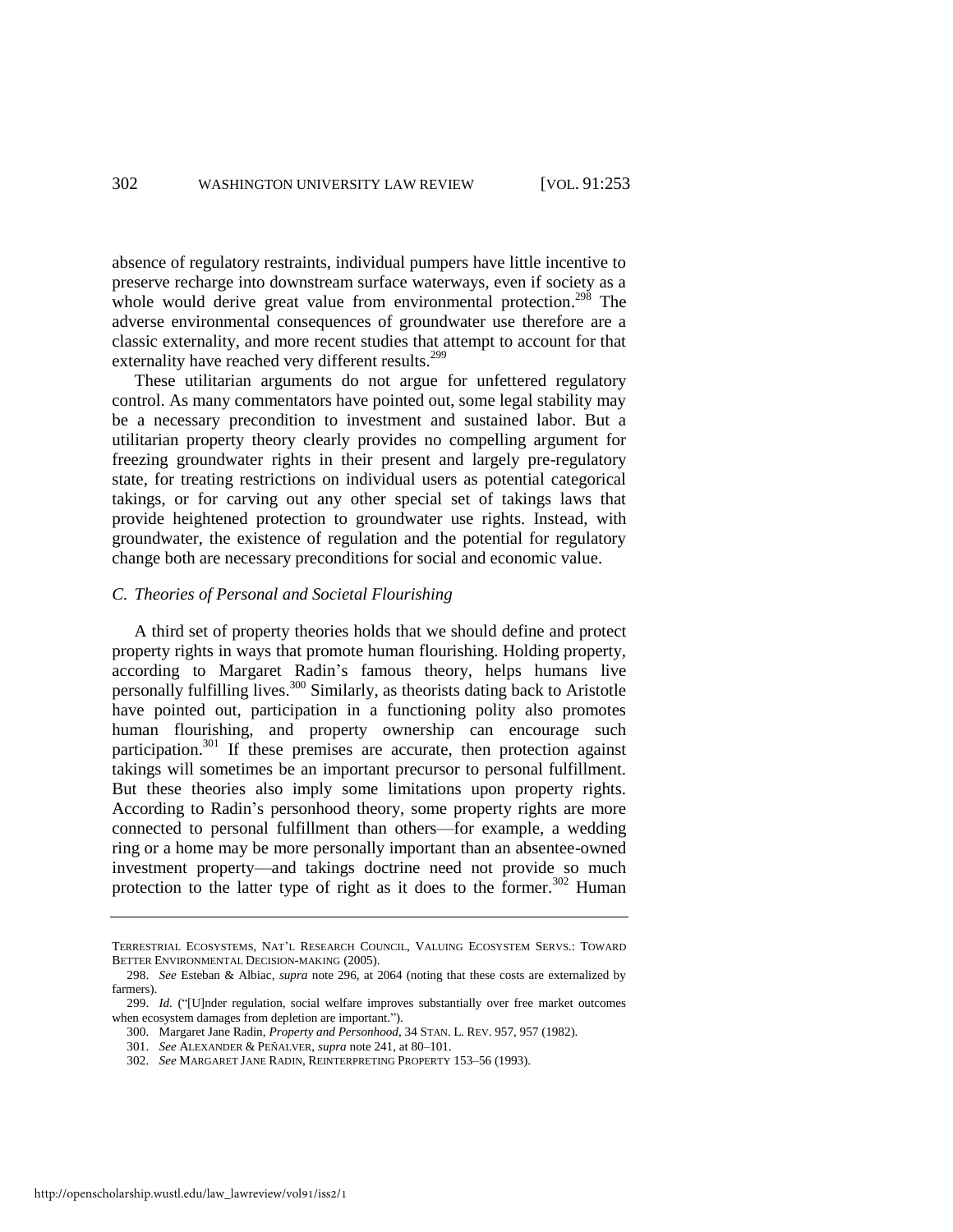flourishing theories suggest two additional bases for limiting property rights. First, because property rights exist through the consent of a community, that community should have the authority to attach responsibilities to property ownership and to ask owners to draw upon their property to support the common good.<sup>303</sup> Additionally, social and political participation will be less fruitful and fulfilling if the polity lacks any ability to consider, and revise, property rights, for the political realm then would be completely subordinated to the present structure of property law, even if that structure is inequitable or unwise.<sup>304</sup> These theories of personal and societal flourishing therefore necessitate a closer inquiry into the ways a particular type of property right relates to human fulfillment.

For groundwater rights, that inquiry leads to some interesting conclusions. The first is that groundwater rights on their own will rarely merit special protection.<sup>305</sup> Second, to the extent groundwater rights are closely linked to human flourishing, and therefore might merit heightened protection, those links are likely to be inextricably tied to the use of groundwater on land. That relationship in turn undermines any argument for takings doctrine protecting individual groundwater rights to any greater extent than it protects rights in land.<sup>306</sup> And third, there are powerful arguments in favor of a strong societal voice in decisions about groundwater use.<sup>307</sup>

<span id="page-51-0"></span>The reasons why groundwater rarely will qualify as "personhood property" should be fairly obvious. Simply put, very few people have an emotional connection to groundwater. An aquifer is quite different from a wedding ring.<sup>308</sup> It is even different from a surface waterway or spring. People can and often do form profound personal connections to surface waterways.<sup>309</sup> But (with rare exceptions<sup>310</sup>) none of the activities that

<sup>303.</sup> *See* ALEXANDER & PEÑALVER, *supra* note [241,](#page-40-1) at 180–82; Eric T. Freyfogle, *Taking Property Seriously*, *in* PROPERTY RIGHTS AND SUSTAINABILITY: THE EVOLUTION OF PROPERTY RIGHTS TO MEET ECOLOGICAL CHALLENGES 43, 55 (David Grinlinton & Prue Taylor eds., 2011).

<sup>304.</sup> *See* Carol M. Rose, *Takings, Federalism, Norms*, 105 YALE L.J. 1121, 1149–50 (1996) (reviewing WILLIAM A. FISCHEL, REGULATORY TAKINGS: LAW, ECONOMICS, AND POLITICS (1995)).

<sup>305.</sup> *See infra* notes [308–](#page-51-0)09 and accompanying text.

<sup>306.</sup> *See infra* notes [313–](#page-52-0)15 and accompanying text.

<sup>307.</sup> *See infra* text accompanying note[s 316–](#page-52-1)30.

<sup>308.</sup> *See* Radin, *supra* note [300,](#page-50-0) at 959 (listing examples of property that would hold special personhood status).

<sup>309.</sup> *See, e.g.*, NORMAN MACLEAN, A RIVER RUNS THROUGH IT 161 (1976) ("I am haunted by waters."). While MacLean's story evinces the profound connections that people feel to waterways, the fact that the waterways he loved were not private also raises questions about the reach of Radin's theory. Clearly people can form powerful connections to water and land—connections that are central to their identity—without holding any individual ownership interest.

<sup>310.</sup> *See* David Owen, *Notes from the Underground: Florida's Sinkhole Peril*, THE NEW YORKER,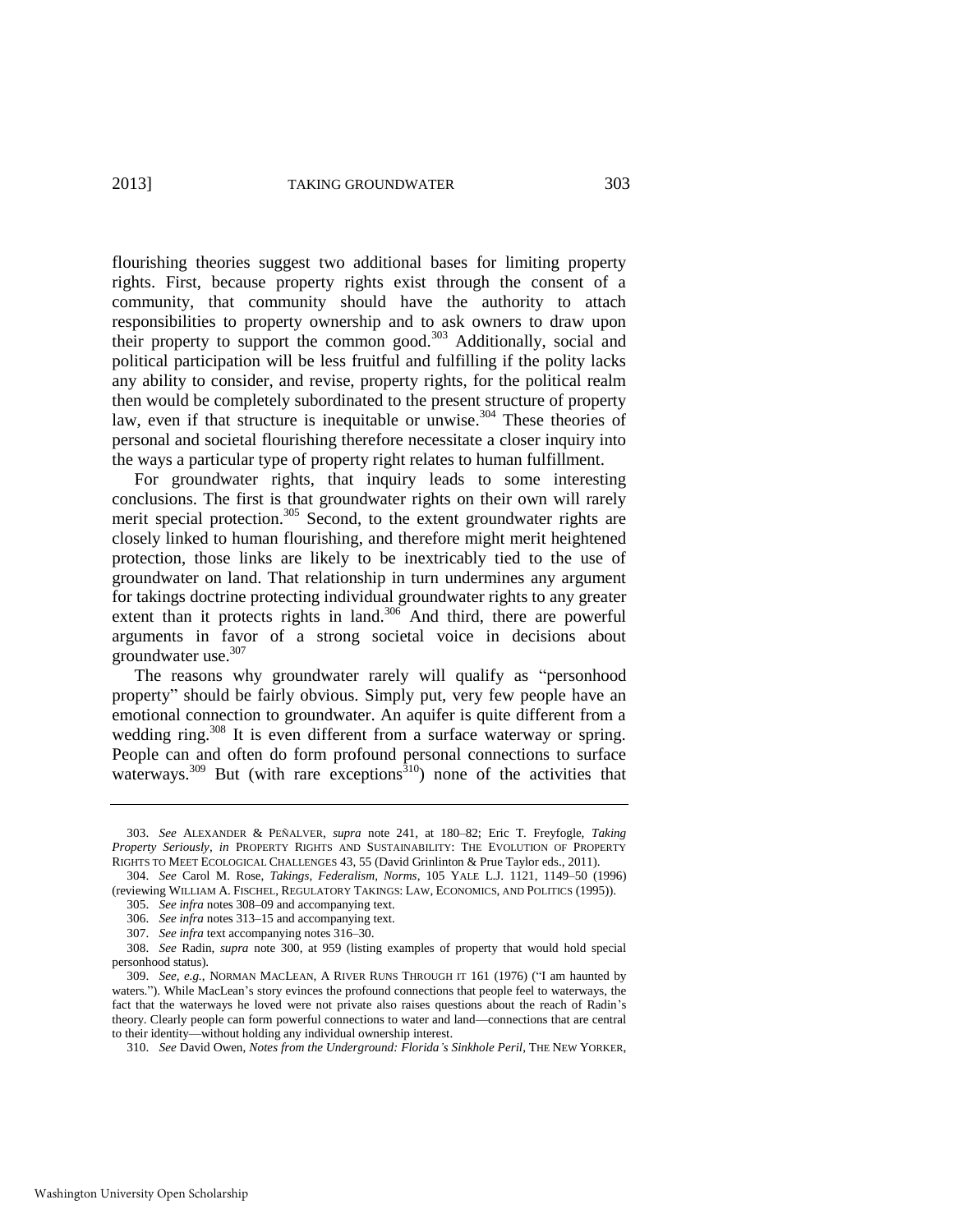emotionally attach us to rivers and streams are possible with groundwater, which we cannot swim in, fish in, travel upon, or even see.<sup>311</sup> For most people, groundwater is an economic resource or a means of sustenance, and beyond that we give it very little thought.<sup>312</sup>

<span id="page-52-0"></span>Of course, when we put groundwater to use, the nature of that relationship changes. Many farmers' sense of self is defined by working their land, and working the land may not be possible without groundwater access.<sup>313</sup> Similarly, a rural home or a beloved cottage may be uninhabitable without a functioning well. $^{314}$  Groundwater and personhood, in short, can be closely connected. But in all of these circumstances, it is the mixture of groundwater use rights with land use rights that creates the value.<sup>315</sup> And it makes little sense for groundwater rights to have greater status under takings doctrine than the very land use rights from which groundwater derivatively takes its "personhood" value. Even if we accept all the premises of personhood theory, groundwater apart from land should have lesser, not more exalted, status than land in takings law.

Theories focused on the relationship between societal health and human flourishing provide even stronger arguments against heightened takings protection of groundwater rights. To put the point simply, groundwater use regulation can play a central role in helping a society thrive. In part, regulation can play that role by reducing conflict, for in the absence of regulatory control landowners would need some other means for resolving disputes over groundwater use.<sup>316</sup> They might succeed.<sup>317</sup> But

<span id="page-52-1"></span>Mar. 18, 2013, at 36, 38–40 (describing divers who explore Florida's subterranean caves).

<sup>311.</sup> This statement applies to groundwater as a hydrologist would define it. In some states— Texas is an example—water can retain its legal classification as groundwater long after it leaves the ground.

<sup>312.</sup> *See supra* note[s 2](#page-2-0)[–8 a](#page-3-3)nd accompanying text.

<sup>313.</sup> *See* WENDELL BERRY, BRINGING IT TO THE TABLE: ON FARMING AND FOOD 74–75 (2009) ("Why do farmers farm, given their economic adversities on top of the many frustrations and difficulties normal to farming? And always the answer is: 'Love. They must do it for love.' Farmers farm for the love of farming."); JOHN STEINBECK, THE GRAPES OF WRATH 50 (Robert J. DeMott ed., Penguin Books 1992) (1939) ("If he owns property only so he can walk on it and handle it and be sad when it isn't doing well, and feel fine when the rain falls on it, that property is him, and some way he's bigger because he owns it."); *supra* notes [5](#page-3-4)[–6](#page-3-2) and accompanying text (describing groundwater's importance to agriculture).

<sup>314.</sup> *See supra* note [3](#page-3-0) and accompanying text (describing the extent to which rural America depends upon groundwater).

<sup>315.</sup> In fact, it really is the mixture of groundwater use rights with land use rights and personal property that allows this personal connection, for working the land requires tools and material as well as land and water. *See* Peñalver, *supra* not[e 192,](#page-32-1) at 261 (pointing out the necessity of personal property to realize the value of land).

<sup>316.</sup> *See supra* notes [9–](#page-3-5)[15](#page-4-2) and accompanying text (noting the frequency of groundwater use conflicts).

<sup>317.</sup> *See generally* ROBERT C. ELLICKSON, ORDER WITHOUT LAW: HOW NEIGHBORS SETTLE DISPUTES (1991) (exploring the ability of property owners to resolve disputes without regulatory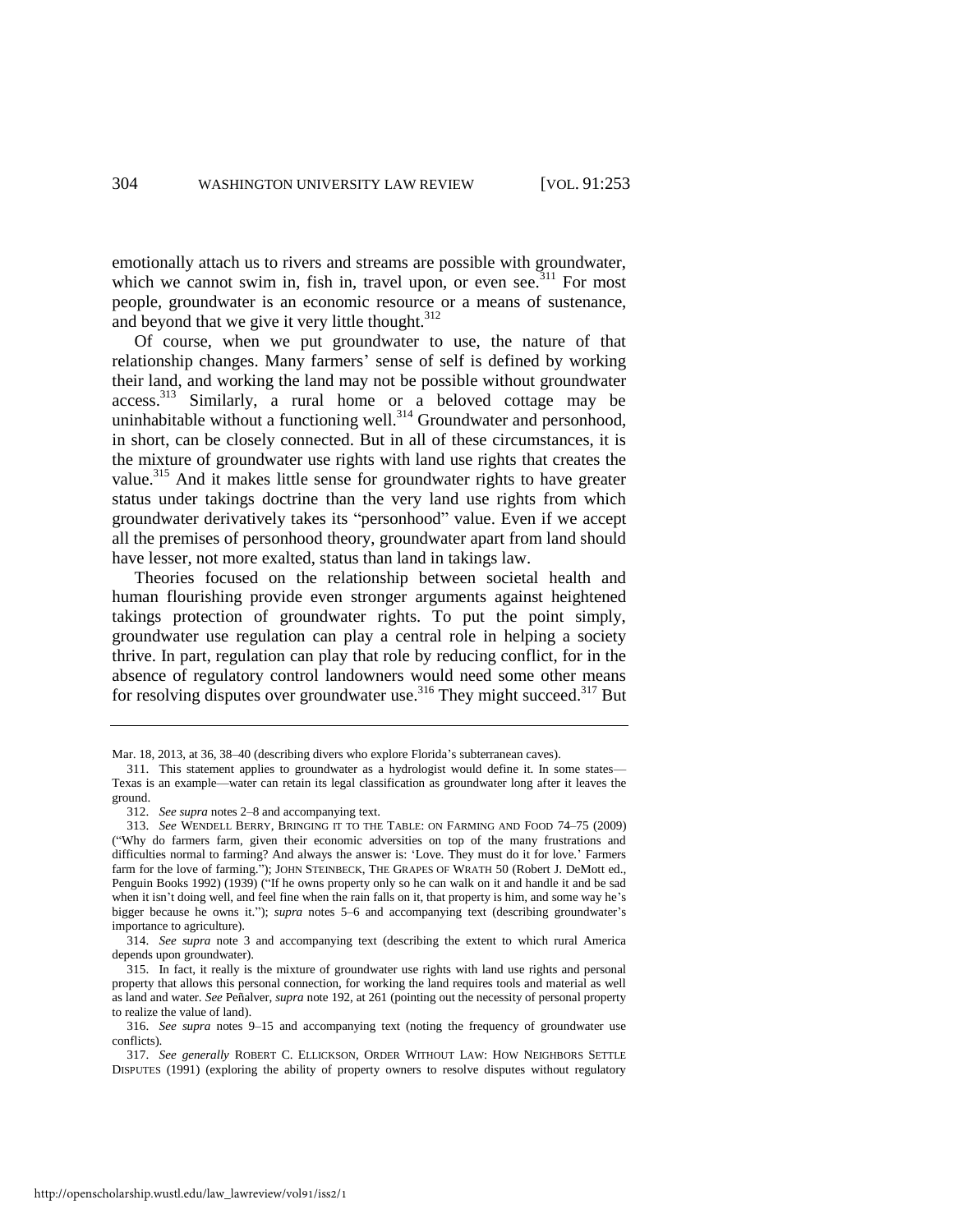where many users share the resource and individual activities are difficult to monitor, ample research suggests they will usually fail.<sup>318</sup> Moreover, if it can establish sustainable pumping regimes, regulation can help ensure that water remains present to support future farms, residents, and businesses. Without such intervention, communities—and, in extreme circumstances, countries—may be difficult to sustain.<sup>319</sup>

Regulatory intervention also can facilitate social stability in ways that transcend economics. As Carol Rose has pointed out, collective property interests sometimes can facilitate interactions that help communities thrive.<sup>320</sup> Water resources exemplify that potential. By providing access to shared resources like fish and wildlife, means of navigation, places of gathering, and sometimes, opportunities for solitude and escape, waterways can play a central role in supporting human communities. Consequently, many commentators have argued that water resources have a uniquely public dimension, which traditionally has formed the basis for legal restrictions on the extent of private exploitation.<sup>321</sup> Groundwater directly performs few of these functions, of course; no one goes to the aquifer to seek companionship or solace. But aquifers play a crucial role in sustaining the surface waterways that do perform these functions.<sup>322</sup> If, in Justice Holmes' often-quoted words, "[a] river is more than an amenity, it is a treasure," then groundwater quite often is the goose that lays the golden eggs. $323$ 

intervention).

<sup>318.</sup> *See supra* notes [70](#page-12-0)[–76](#page-12-2) and accompanying text (explaining why groundwater resources are particularly ill-suited to non-legal management).

<sup>319.</sup> *See* Thomas L. Friedman, *Without Water, Revolution*, N.Y. TIMES, May 18, 2013, at SR1 (explaining how drought and groundwater overpumping exacerbated Syria's descent into war); Thomas L. Friedman, *Postcard from Yemen*, N.Y. TIMES, May 8, 2013, at A27 (quoting Abdul Rahman al-Eryani, Yemen's former minister of water and environment: "[W]herever in Yemen you see aquifers depleting, you have the worst conflicts."). Other stark examples of this phenomenonthough without warfare—come from India, where groundwater depletion presents even greater challenges than it does in the United States. *See* Anantha K.H. & K.V. Raju, *Groundwater Depletion and Coping Strategies of Farming Communities in Hard Rock Areas of Southern Peninsular India*, ASIA-PAC. DEV. J., Dec. 2010, at 119, 130, 139–40 (2010) (describing economic dislocation and human migration, and stating that "[t]he sustainability of communities in rural areas [is] in doubt if the conditions mentioned above persist for an extended period of time").

<sup>320.</sup> *See* Carol Rose, *The Comedy of the Commons: Custom, Commerce, and Inherently Public Property*, 53 U. CHI. L. REV. 711 (1986).

<sup>321.</sup> *See, e.g.*, Joseph L. Sax, *Proceedings of the 2001 Symposium on Managing Hawai'i's Public Trust Doctrine*, 24 U. HAW. L. REV. 21, 24–25 (2001).

<sup>322.</sup> *See* WINTER ET AL., *supra* note [7](#page-3-1) (describing interconnections between surface water and groundwater).

<sup>323.</sup> New Jersey v. New York, 283 U.S. 336, 342 (1931).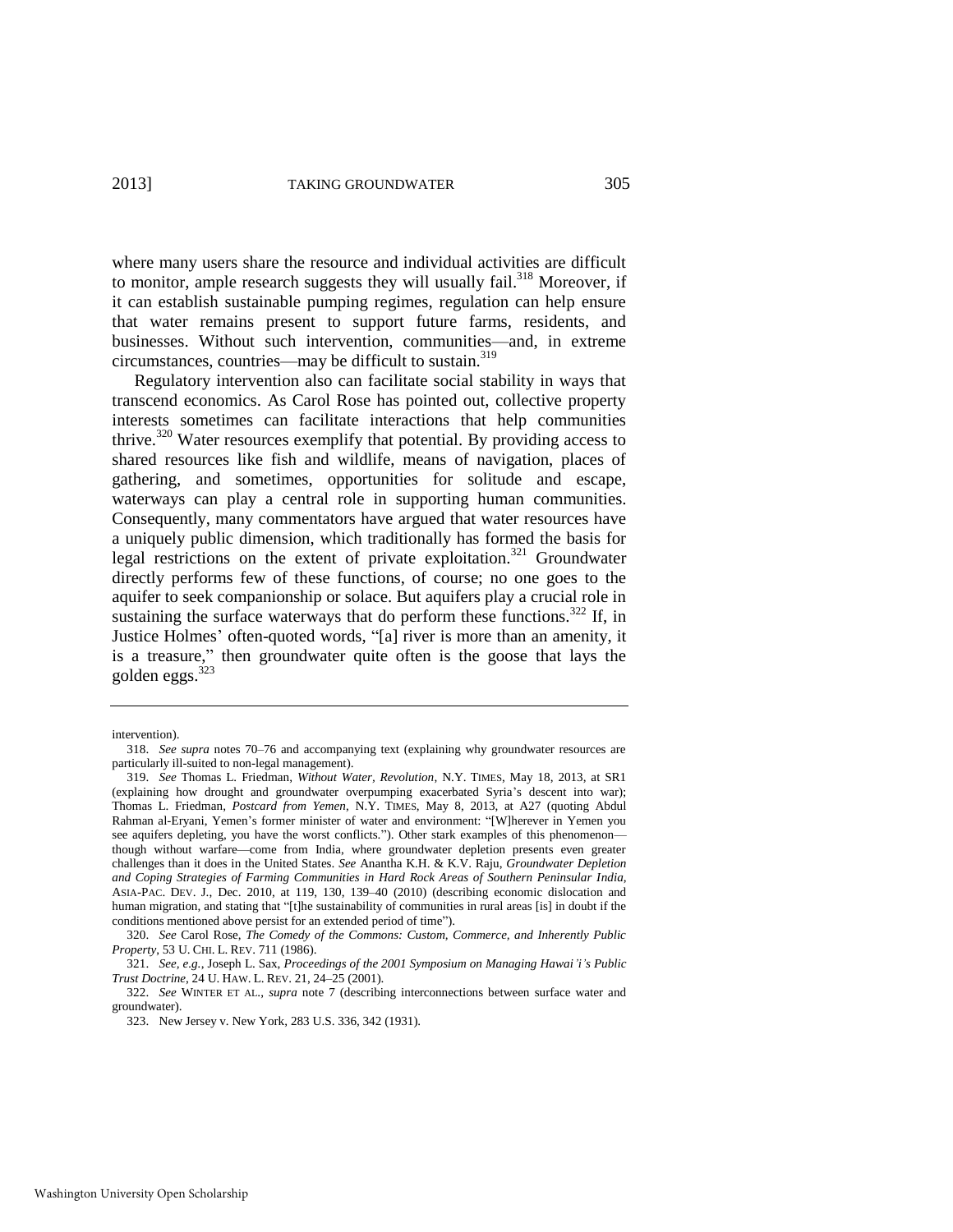Many places illustrate that value, and some of the best examples lie at the downgradient fringes of the Edwards Aquifer. There, the aquifer feeds many springs, and those springs in turn sustain rivers that flow to the Gulf of Mexico.<sup>324</sup> To say that the springs have helped define communities is an understatement. Archaeological evidence suggests that humans have lived by the San Marcos Springs, one of the most significant discharge points, for more than  $10,000$  years.<sup>325</sup> In modern times, they have become a tourist mecca. For years, kitschy underwater performances, complete with dancing humans and swimming pigs, drew huge crowds.<sup>326</sup> More recently, the pigs have been displaced by more ecologically sensitive forms of sightseeing.<sup>327</sup> The downstream rivers are of equal recreational value, with large crowds of people floating downstream on typical summer days.  $328$ Threatened or endangered species depend upon the aquifer's outflows, both in the springs themselves and miles downstream, where the rivers sustain some of North America's most important whooping crane habitat.<sup>329</sup> But the springs are under threat. Declining water levels in the springs were one of the key triggers for the litigation and political controversies that ultimately led to the creation of the Edwards Aquifer Authority, and, thus, to Texas's recent spate of groundwater/takings litigation.<sup>330</sup> And if that litigation undermines groundwater use regulation, the threat will likely emerge again.

#### **CONCLUSION**

The coming years probably will bring increased conflict over groundwater. Scientists expect that climate change will exacerbate stresses on surface water supplies, leading water users of all types to seek

326. Gregg Eckhart, *San Marcos Springs*, THE EDWARDS AQUIFER WEBSITE, http://www .edwardsaquifer.net/sanmarcos.html (chronicling the springs' colorful history) (last visited Dec. 23, 2013).

<sup>324.</sup> *See* Votteler, *supra* note [38,](#page-8-0) at 261; *Edwards Aquifer and the Guadalupe River*, GUADALUPE-BLANCO RIVER AUTHORITY, http://www.gbra.org/drought/edwardsaquifer.aspx (last visited Dec. 23, 2013).

<sup>325.</sup> *See* Joel L. Shiner, *Large Springs and Early American Indians*, 28 PLAINS ANTHROPOLOGIST 1, 6 (1983); Votteler, *supra* note [38,](#page-8-0) at 273.

<sup>327.</sup> *Id.* 

<sup>328.</sup> *See Guadalupe River State Park*, WILDTEXAS.COM, http://wildtexas.com/texas-parks/ guadalupe-river-state-park (last visited Dec. 23, 2013) ("The Guadalupe River . . . is the state's most heavily utilized recreational river.").

<sup>329.</sup> *See* Votteler, *supra* not[e 38,](#page-8-0) at 270–71 ("The U.S. Fish and Wildlife Service . . . considers the Comal and San Marcos Springs ecosystems to contain one of the greatest known diversities of organisms of any aquatic ecosystem in the Southwest."); Aransas Project v. Shaw, No. 2:20-CV-075, 2013 WL 943780 (S.D. Tex. Mar. 11, 2013) (describing the relationship between flows in the Guadalupe and San Antonio Rivers and whooping crane survival).

<sup>330.</sup> *See* Votteler, *supra* not[e 21,](#page-5-0) at 851–53.